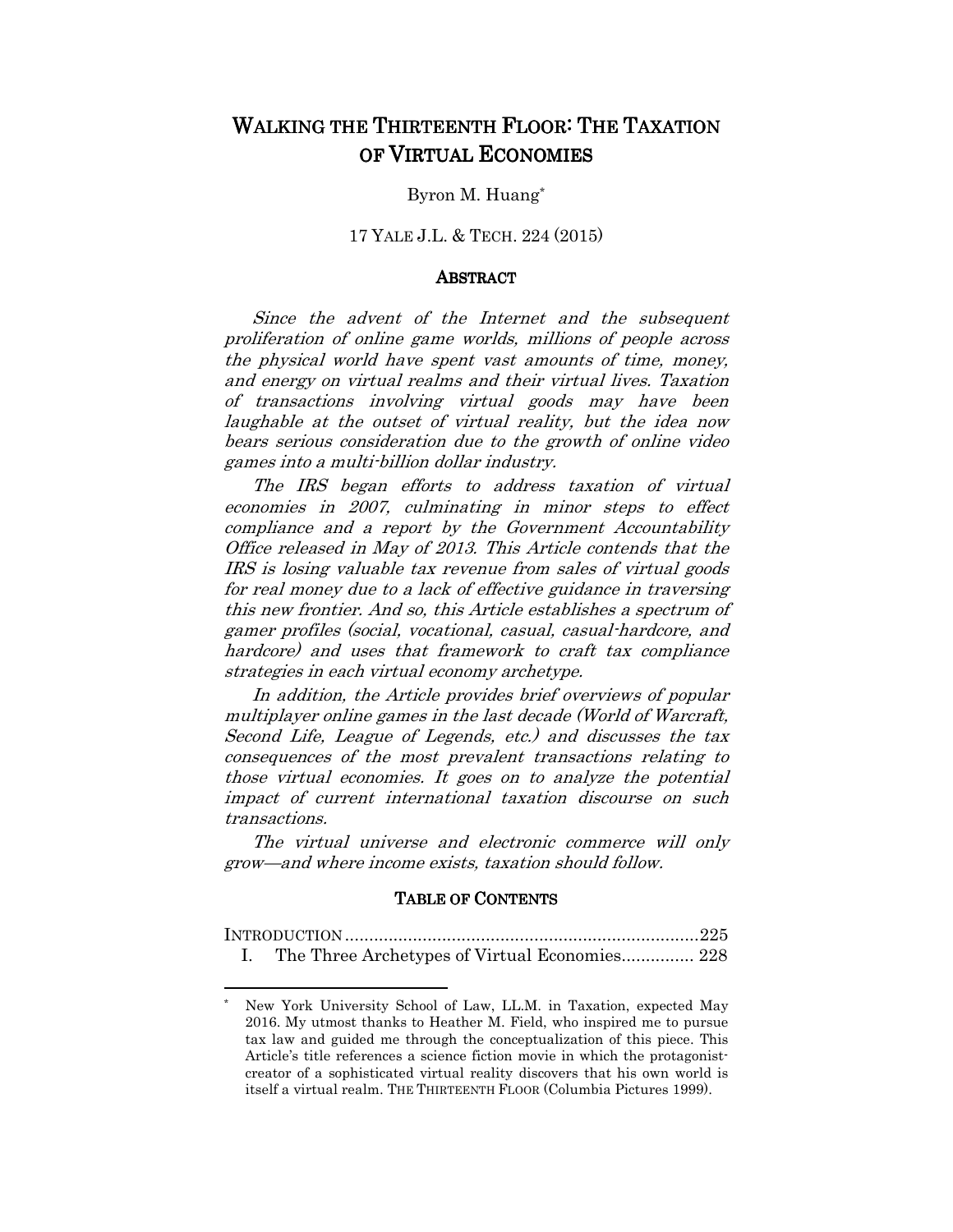| 1.                                                     |  |  |
|--------------------------------------------------------|--|--|
| 2.                                                     |  |  |
| B. The Open-Flow Economy, Second Life, and Other       |  |  |
|                                                        |  |  |
|                                                        |  |  |
| A. Identifying Taxable Transactions 241                |  |  |
| $1_{-}$                                                |  |  |
| $2_{-}$                                                |  |  |
| B. The Tax Consequences of Common Transactions  245    |  |  |
| 1.                                                     |  |  |
| 2.                                                     |  |  |
| 3.                                                     |  |  |
| The Battle of B-R5RB: A Case Study in Losses 257<br>4. |  |  |
| HL.                                                    |  |  |
| $\mathbf{A}$                                           |  |  |
| $\mathbf{B}$ .                                         |  |  |
| $C_{\cdot}$                                            |  |  |
|                                                        |  |  |
| 2. "Virtual Permanent Establishment" 273               |  |  |
| $IV_{-}$                                               |  |  |
|                                                        |  |  |
|                                                        |  |  |

#### **INTRODUCTION**

Since the advent of the Internet and the subsequent proliferation of online game<sup>1</sup> worlds, millions of people across the physical world have spent vast amounts of time, money, and energy on virtual realms and their virtual lives. Some are hobbyists, casually flitting in and out of various worlds, vacationing on the surfaces of multiple universes. Some are workers, mining and laboring within virtual reality for real dollars to sustain their physical existence. And some are devotees, crafting online characters—for some, online personas—who become a part of online communities as real and complex as those within the tangible world.

Taxation of transactions within virtual worlds may have been laughable at the outset of virtual reality, but the idea merits serious attention today. Online video games have become a multi-billion dollar industry within the last decade.<sup>2</sup> This is due in large part to the rise of the Massively Multiplayer Online Roleplaying Game ("MMORPG," or "MMO"

<sup>1</sup> All instances of "game" or "gaming" in this Article refer to "video games" unless otherwise stated.

<sup>2</sup> See John Gaudiosi, New Reports Forecast Global Video Game Industry Will Reach \$82 Billion By 2017, FORBES, July 18, 2012, http://www.forbes.com/sites/johngaudiosi/2012/07/18/new-reports-forecasts -global-video-game-industry-will-reach-82-billion-by-2017.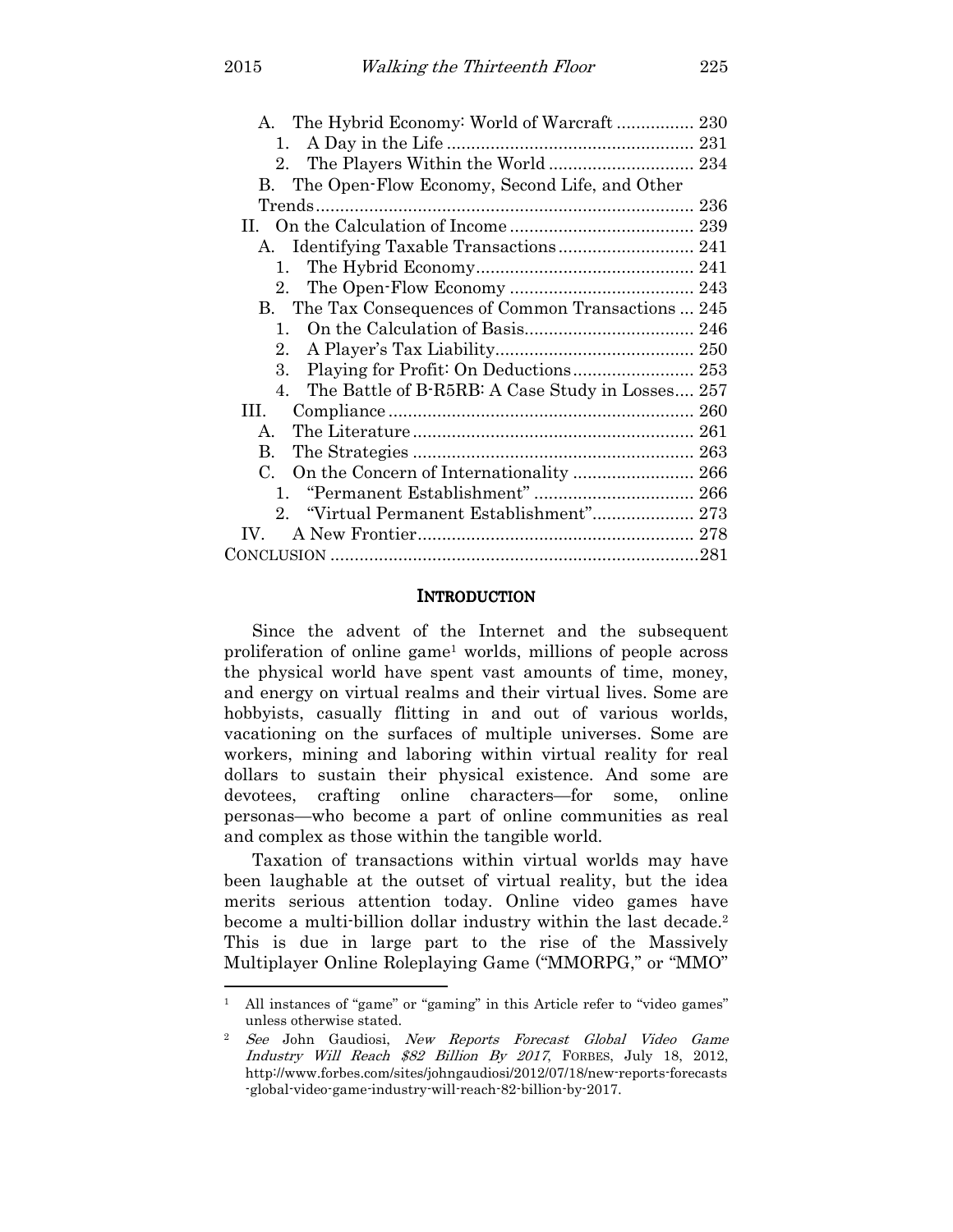for short).<sup>3</sup> Players tend to become particularly immersed and invested in MMOs because virtual worlds function like real societies. Each person begins as a neophyte at level one and progresses through the world—"leveling up," gaining new skills and abilities, and learning different professions. Along the way, many choose to join user-created communities called "guilds," working together with guild-mates to achieve their common and collective aspirations, whatever they may be.<sup>4</sup>

The reach of video games, however, is not limited to hardcore gamers or the highly technologically-inclined. Recent developments in the gaming industry have successfully expanded the market to all walks of life. Since its inception, the Nintendo Wii has been marketed as the family video game machine.<sup>5</sup> Games like Dance Dance Revolution or Just Dance promote social gaming and virtual entertainment as substitutes for similar activities in the real world.<sup>6</sup> Mobile phone gaming is an even more recent phenomenon.<sup>7</sup> For those that may not have time to play at a computer or a video game console hooked up to a television, players may play with millions of others over their service provider's network.

On all of these different platforms, depending on the structure and nature of the game, players can obtain virtual assets<sup>8</sup> and currencies that have real-world, readily ascertainable values. One of the most famous anecdotes arose

<sup>3</sup> See Emanuel Maiberg, League of Legends Revenues for 2013 Total \$624 Million, GAMESPOT.COM (Jan. 24, 2014), http://www.gamespot.com/ articles/league-of-legends-revenues-for-2013-total-624-million-update/ 1100-6417224; Blizzard Entertainment Statistics, STATISTIC BRAIN (Dec. 23, 2013), http://www.statisticbrain.com/blizzard-entertainment-statistics.

<sup>4</sup> Guild Advancement and You, WORLD OF WARCRAFT (Jan. 21, 2011), http://us.battle.net/wow/en/blog/2113741/guild-advancement-and-you-1- 21-2011.

<sup>5</sup> WII U CONSOLE, http://www.nintendo.com/wii (last visited Apr. 20, 2015).

<sup>6</sup> DDR GAME, http://www.ddrgame.com (last visited Apr. 20, 2015); JUST DANCE 2015, http://just-dance-thegame.ubi.com/jd-portal/en-us/home (last visited Apr. 20, 2015).

<sup>7</sup> See Alex Cocotas, Games Top the List of Highest Revenue-Generating Apps in June, BUS. INSIDER, July 9, 2013, http://www.businessinsider.com/ games-top-the-list-of-highest-revenue-generating-apps-in-june-2013-7 (listing Candy Crush Saga as generating approximately \$633,000 per day); Michael H., Q4 2013 Games Revenue Doubled on iOS, Quadrupled on Android, PHONEARENA.COM (Feb. 26, 2014), http://www.phonearena.com/news/Q4-2013-games-revenue-doubled-oniOS-quadrupled-on-Android\_id53261.

<sup>8</sup> Throughout the Article, "virtual goods" will refer to all things virtual, "virtual assets" will refer to all things virtual aside from virtual currencies, "virtual items" will refer to virtual weapons, virtual armor, and any other virtual items aside from virtual currencies, and "virtual currencies" and "virtual gold" will refer to virtual dollars originating from within a given virtual world.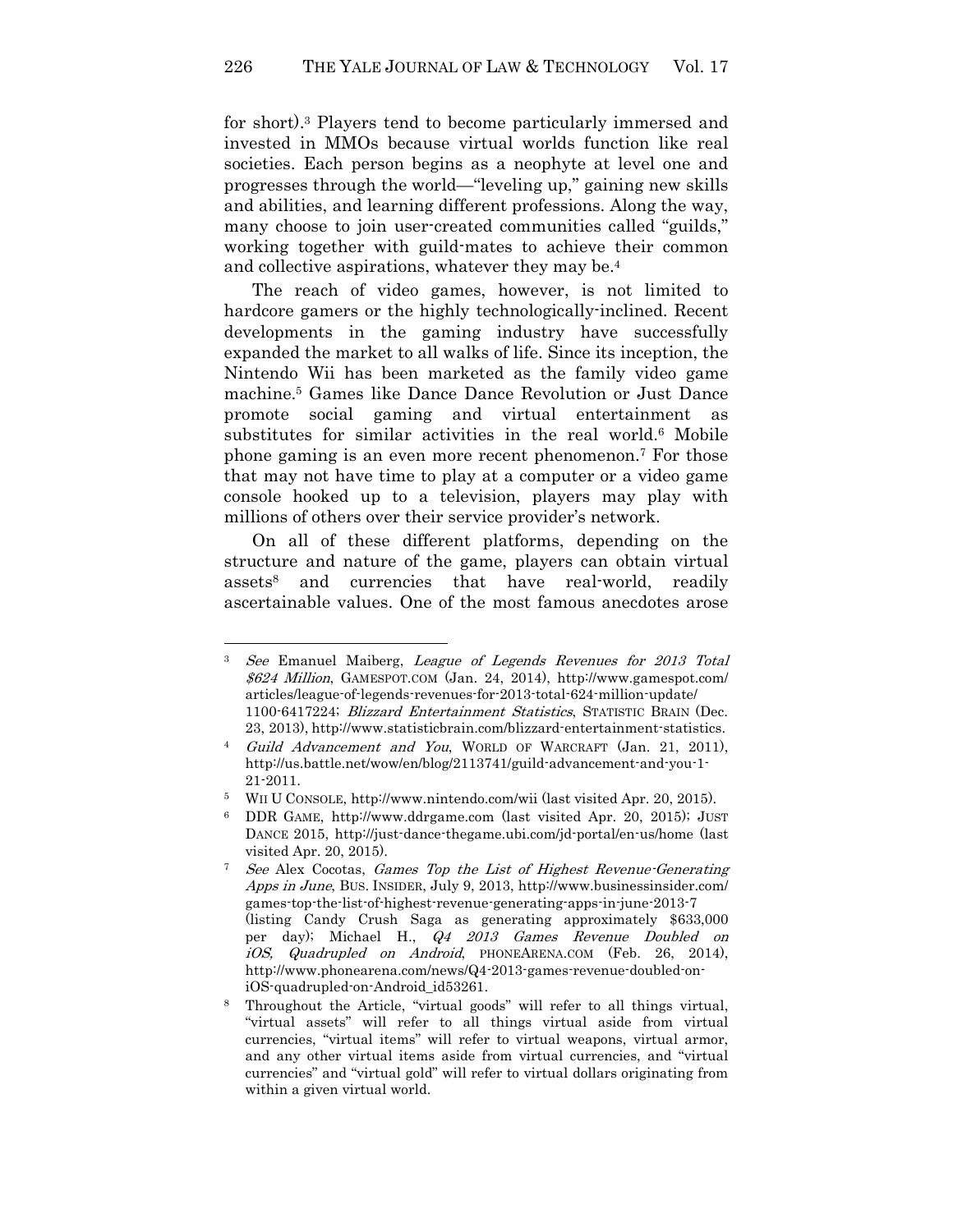l

out of the game World of Warcraft ("WoW"), where a highlyranked player sold a pair of legendary weapons for \$9,500.<sup>9</sup> Numerous studies have also been done on the effective exchange rate between WoW gold and real-world currencies at its height, the rate of WoW gold to USD was reported to be 7.41 to 1.<sup>10</sup>

The IRS began seriously considering taxation of these economies in 2007, culminating in minor steps to effect compliance11 and a report by the Government Accountability Office ("GAO") released in May of 2013.12 The literature thus far has focused on orienting and priming the academic consciousness to taxation issues within the novel context of virtual worlds.13 This Article contends that the IRS is losing valuable tax revenue from virtual gaming transactions due to a lack of effective guidance in traversing this new frontier. Even if the IRS were to issue guidance, there would be compliance issues unique to virtual economies. After highlighting these issues, this Article then suggests methods for recapturing tax revenues in the different types of virtual economies.

I begin in Part I by discussing the economies described in the GAO Report and providing relevant examples for each virtual world archetype: closed-flow, open-flow, and hybrid.

<sup>9</sup> Elizabeth Wachowski, Rogue with Twin Blades of Azzinoth Sells Account for Almost \$10,000, ENGADGET (Sept. 16, 2007), http://wow.joystiq.com/ 2007/09/16/rogue-with-twin-blades-of-azzinoth-sells-account-for-almost-10.

<sup>10</sup> Laurence H.M. Holland, Making Real Money in Virtual Worlds, FORBES, Aug. 7, 2006, http://www.forbes.com/2006/08/07/virtual-world-jobs \_cx\_de\_0807virtualjobs.html.

<sup>&</sup>lt;sup>11</sup> Tax Consequences of Virtual World Transactions, INTERNAL REVENUE SERVICE, http://www.irs.gov/Businesses/Small-Businesses-&-Self-Employed/Tax-Consequences-of-Virtual-World-Transactions (last visited Aug. 23, 2015).

<sup>12</sup> U.S. GOV'T ACCOUNTABILITY OFFICE, REP. NO. GAO-13-516, VIRTUAL ECONOMIES AND CURRENCIES: ADDITIONAL IRS GUIDANCE COULD REDUCE TAX COMPLIANCE RISKS (2013) [hereinafter VIRTUAL ECONOMIES], http://www.gao.gov/assets/660/654620.pdf.

<sup>&</sup>lt;sup>13</sup> Bryan T. Camp, *The Play's the Thing: A Theory of Taxing Virtual Worlds*, 59 HASTINGS L.J. 1 (2007), and Leandra Lederman, "Stranger Than Fiction": Taxing Virtual Worlds, 82 N.Y.U. L. REV. 1620 (2007) are the predecessors of all relevant literature. Their progeny constitute the vast majority of articles within this realm of academia. See, e.g., Jeffrey Anand, Virtual Economies Virtually Unregulated: How Clear Taxpayer Guidance Can Mitigate Tax Compliance Risks, 43 HOFSTRA L. REV. 253 (2014); William E. Arnold, IV, Tax Enforcement in Virtual Worlds— Virtually Impossible?, 40 SYRACUSE J. INT'L. L. & COM. 187 (2012); Adam S. Chodorow, Ability to Pay and the Taxation of Virtual Income, 75 TENN. L. REV. 695 (2008); David J. Mack, ITAX: An Analysis of the Laws and Policies Behind the Taxation of Property Transactions in a Virtual World, 60 ADMIN. L. REV. 749 (2008); and Theodore P. Seto, When is a Game Only a Game?: The Taxation of Virtual Worlds, 77 U. CIN. L. REV. 1027 (2009).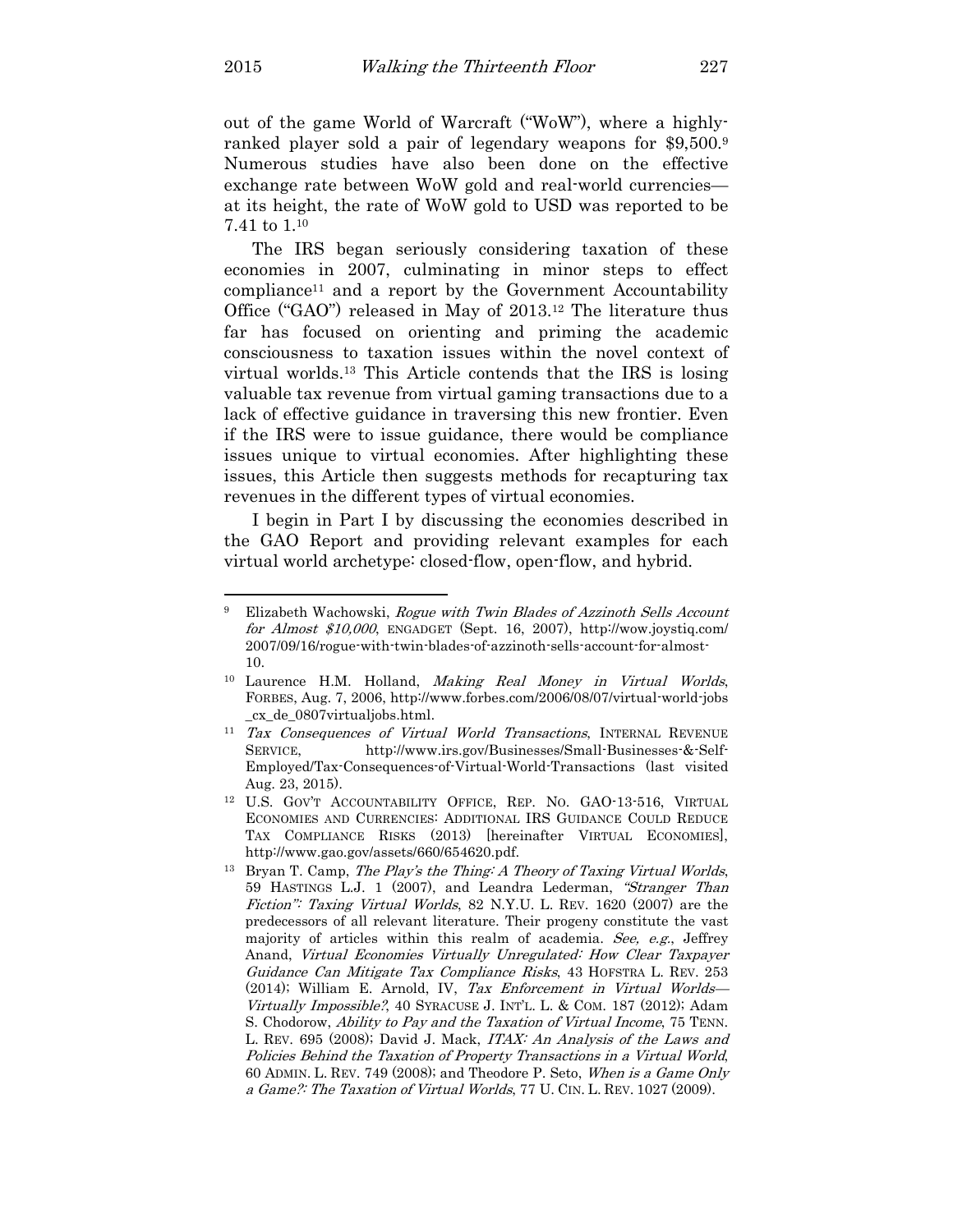In Part II, I discuss the calculation of income in different virtual economies, refining prior analysis within the subject and expanding the scope beyond that of preceding literature. This Article primarily focuses on the tax consequences of the sales of virtual goods (characters, items, currencies) for real dollars—a set of transactions that has seen incredible growth in recent years.

In Part III, I analyze tax compliance literature, suggest strategies for domestic taxation in each of the virtual economy archetypes, and contextualize the taxation of virtual economies within the current international taxation discourse. This Article establishes a spectrum of archetypal gamer profiles (social, vocational, casual, casual-hardcore, and hardcore) and uses that framework to analyze compliance strategies for each archetype. It concludes that, while IRS guidance on taxation of virtual economies would assist voluntary compliers in reporting their tax liability, hybrid and open-flow economies require withholding and third-party reporting, respectively, to meaningfully effect compliance. The Article further concludes that the traditional facets of international tax law are ill equipped to address the challenges of electronic commerce. However, the emerging concept of a "virtual permanent establishment" may fare better in the context of virtual economies.

Finally, I discuss a recent development in the gaming world in Part IV—the rise of the multiplayer online battle arena, or the "MOBA"—in order to highlight evolving issues in the area of virtual economies and the ways in which the type of analysis in this Article must continue to develop as the landscape continues to change.

## I. The Three Archetypes of Virtual Economies

The GAO report defines a virtual economy as "comprised by the economic activities among a community of entities that interact within a virtual setting, such as an online, multi-user game."14 A virtual currency is "a digital unit of exchange that is not backed by a government-issued legal tender."15 Within the context of virtual economies, virtual currencies are obtained by playing in and interacting with those respective virtual worlds. The vast majority, but not all, of virtual currencies are tied to virtual economies.<sup>16</sup>

<sup>&</sup>lt;sup>14</sup> VIRTUAL ECONOMIES, *supra* note 12, at 3.

 $15$  *Id.* 

<sup>16</sup> The notable exception is Bitcoin, a "decentralized digital currency that uses a peer-to-peer network to move bitcoins around the world." Id. at 5. It is a privately issued, digital currency that is not associated with a virtual economy, intended by its developers to serve as a real world currency,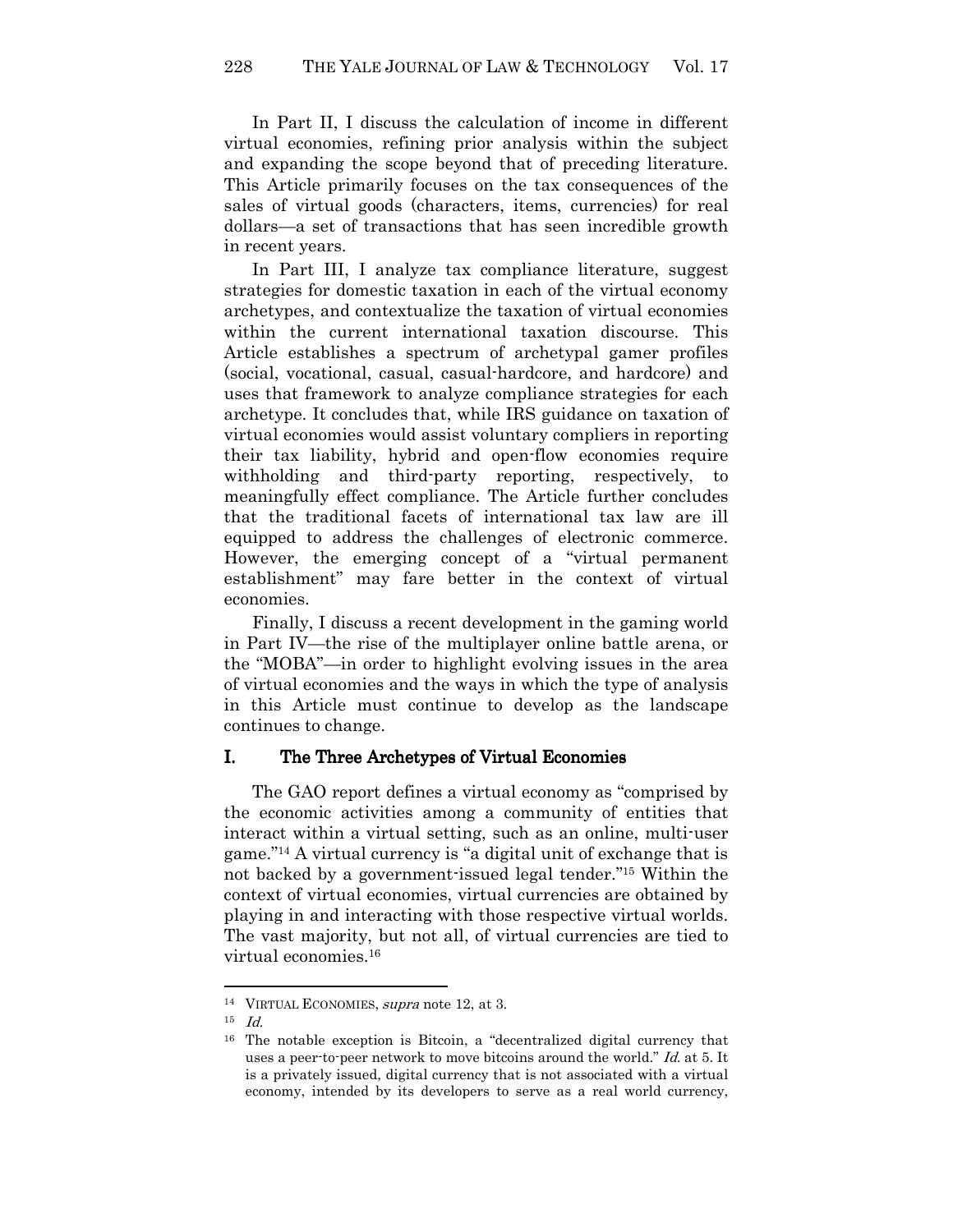The GAO report identifies three distinct types of virtual systems: closed-flow, open-flow, and hybrid.<sup>17</sup> In a closed-flow system, the only transactions that exist involve virtual assets and virtual currencies. That is to say, there are no links between the virtual world and the real world. In an open-flow system, all channels between the virtual world and the real world are open: real dollars may be used to purchase virtual dollars and virtual assets; virtual dollars may be exchanged for real dollars; and virtual assets may be sold for real dollars. The GAO report defines "hybrid systems" as frameworks where one or more flows are closed.18 The most common flows closed within hybrid virtual game economies are the sale of virtual dollars for real dollars and the use of virtual dollars to purchase real world goods and services.19 The sale of virtual goods, analyzed in subsequent Parts of this Article, operates primarily through online marketplaces.20 Within open-flow economies, the marketplaces are generally sanctioned by the game developers; within effectively hybrid economies, virtual goods are primarily sold through third-party marketplaces.<sup>21</sup>

As a preliminary matter, the GAO has deemed transactions within closed-flow economies non-taxable.<sup>22</sup> This is because all channels between the virtual and real worlds are cut off. If there is no possibility of converting virtual assets or currencies to real world dollars, there is no reason it should be taxed.

However, the most popular and profitable video games today simply do not operate as closed-flow systems. The GAO report concedes that some MMOs that choose the closed-flow framework may bleed into the "real economy via third-party transactions."23 It contends that "[t]his interaction between the virtual and real economies can be limited by the game's distributor through terms of use agreements."24 However, this is not a realistic solution: if the demand and interest in the game are high enough, secondary markets will form, opening

 $\overline{a}$ 

<sup>22</sup> VIRTUAL ECONOMIES, supra note 12, at 10-11.

freely exchangeable with real world goods and services. Id. However, the discussion of Bitcoin taxation is outside the scope of this Article, as this piece's primary focus is on virtual economies and their associated transactions.

<sup>&</sup>lt;sup>18</sup> VIRTUAL ECONOMIES, *supra* note 12, at 4.

 $19$  *Id.* 

<sup>20</sup> See infra Part II.A.1.

<sup>21</sup> See generally infra Part II.A.

 $^{23}$  *Id.* at 5.

<sup>24</sup> Id.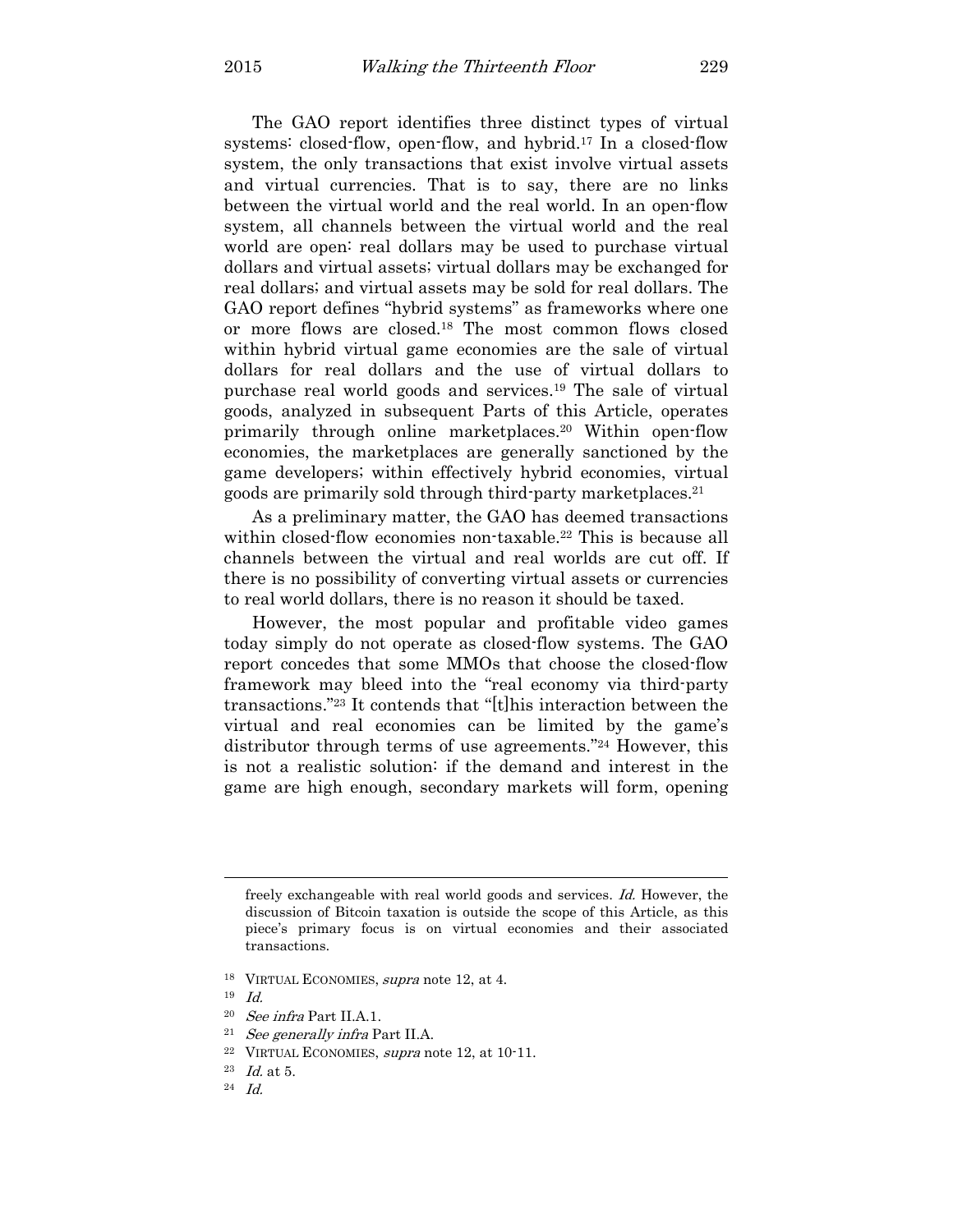flows that were meant to be closed.25 The fact that user agreements expressly forbid such exchanges is irrelevant to the question of whether there is taxable income. The video game worlds that have the largest player bases—and thus, the greatest potential for transactions—will generate markets where players exchange real dollars for virtual goods. And where income occurs, even illegal income, it is taxable.<sup>26</sup>

The focus, then, should not center on the framework intended by the creators of the virtual world, but rather on the formation of secondary markets. Popular MMOs that were intended to function as closed-flow economies effectively turn into hybrid economies by virtue of third-party marketplaces. Thus, the most fruitful battlegrounds for the recapture of tax revenue are those of hybrid economies and open-flow economies—frameworks where virtual life intersects with reality.

## A. The Hybrid Economy: World of Warcraft

When World of Warcraft was released in 2004, it changed the face of gaming. There had been various self-proclaimed MMOs before then, but this was a genre-defining undertaking. It had strong fundamentals: intuitive character control, solid graphics, categorical roles,<sup>27</sup> difficult end-game content, and compelling, detailed lore. The first three qualities appealed to all gamers. The control and graphics were cutting-edge,

<sup>&</sup>lt;sup>25</sup> See VIRTUAL ECONOMIES, supra note 13, at 4-5 ("Some MMORPGs operate as a closed-flow system, but some of these closed-flow systems can leak into the real economy via third-party transactions.").

<sup>26</sup> James v. United States, 366 U.S. 213, 221 (1961) (holding that embezzled funds are to be included in the gross income of the embezzler); see also Other Income, INTERNAL REVENUE SERVICE, http://www.irs.gov/ publications/p17/ch12.html (last visited Apr. 20, 2015) ("Income from illegal activities, such as money from dealing illegal drugs, must be included in your income on Form 1040, line 21, or on Schedule C or Schedule C-EZ (Form 1040) if from your self-employment activity.").

<sup>&</sup>lt;sup>27</sup> Often referred to as the trinity in MMOs, the three main roles are colloquially known as "Tank," "Healer," and "DPS." When a group of players enters combat, the role of the "Tank" is to stand between the group and the threat, taking damage from hostile creatures, thus protecting the "Healer" and the "DPS." The "Tank" will have the most health, armor, and resistance among the members of the group, but will have minimal ability to damage the opposing monsters. The "Healer" restores health to all damaged members, focusing mostly on healing the "Tank." Generally, the "Healer" has no ability to deal damage and has variable defensive attributes. The term "DPS" stands for "damage per second," referring to members of the group whose primary role is to attack the threats at hand. The "DPS" have the most damage-dealing capabilities and also have variable defensive attributes. See Brian Green, Rethinking the Trinity of MMO Design, GAMASUTRA (Dec. 17, 2009), http://www. gamasutra.com/view/feature/132607/rethinking\_the\_trinity\_of\_mmo\_.php.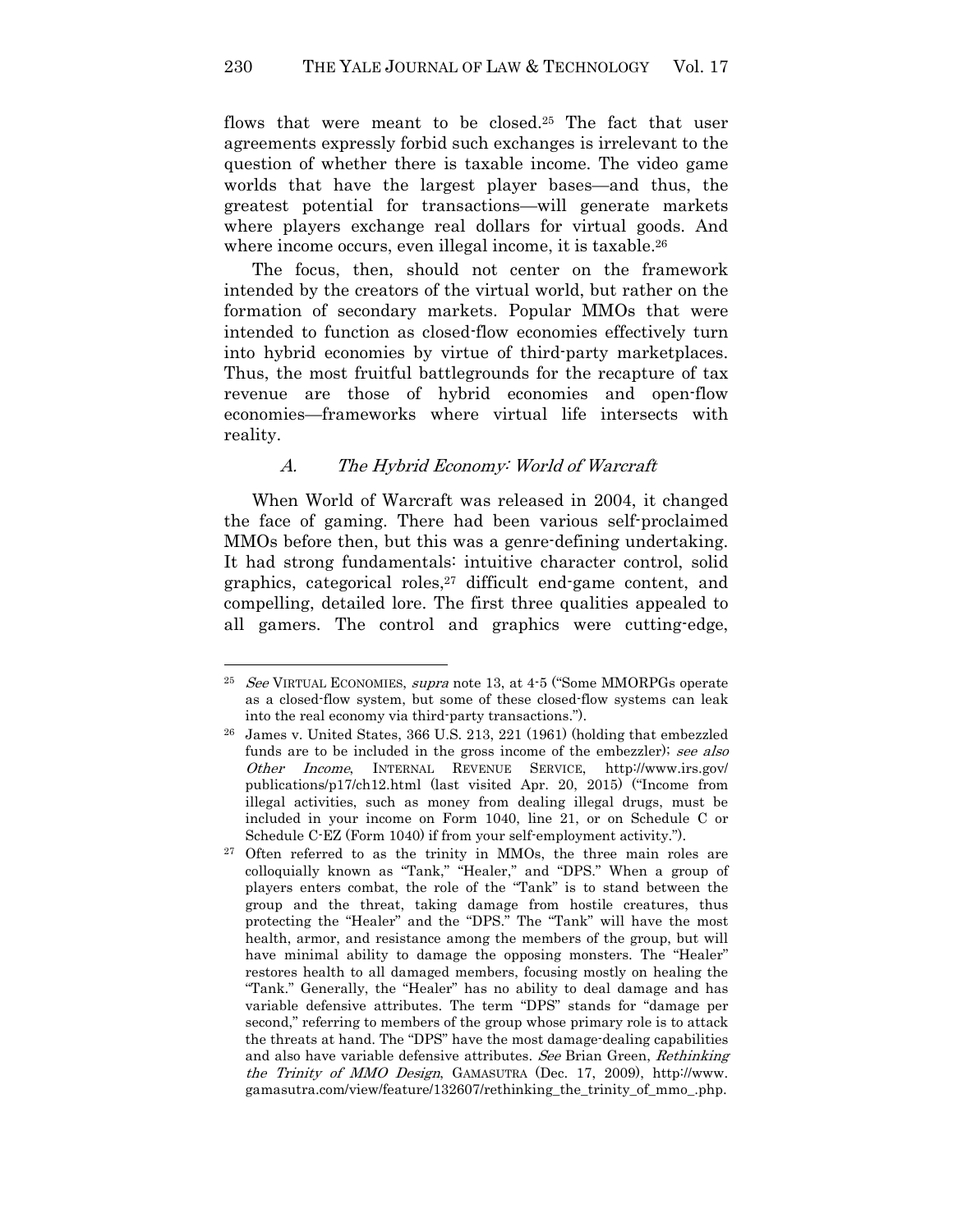$\overline{a}$ 

sparking the attention of players and critics alike. The clearly defined roles provided players with a sense of individuality. Building a character was essentially building a virtual analog of yourself, or for some, an alter ego functioning as a virtual projection of your imagination. This allowed the players to immerse themselves within the world, encouraging personal investment in the game itself.

The latter two qualities appealed to different types of gamers. The difficulty of end-game content was of particular interest to hardcore gamers because it required a great deal of skill and coordination. The lore was important in hooking the more casual players—those who were drawn in by a story with crafted historical depth and intricate interactions among the many races and factions of the virtual world.<sup>28</sup> In order to fully understand the different types of players important to the Article's compliance analysis (hardcore, vocational, casualhardcore, casual, social) and the roles of the relevant peripheral entities (the gaming company itself, third-party marketplaces, third-party companies), it is essential to have a basic understanding of how players progress through an MMO. World of Warcraft is the most useful example because it defined the genre and established itself as the measuring stick to which all other such MMOs are inevitably compared.29 Those already familiar with WoW may wish to begin at Part I.2.

1. A Day in the Life

At the outset, players must choose a server to play on. Each server is a separate instance of the World of Warcraft, and players cannot interact with those on a different server.30 The players then choose which faction they belong to, which dictates the pool of races from which they can choose.<sup>31</sup>

<sup>&</sup>lt;sup>28</sup> Just as J.R.R. Tolkien's *Silmarillion* provided Middle Earth's origin myth and millennia of detailed background for his epic trilogy The Lord of the Rings, the Warcraft enterprise began as a series of real-time strategy games for which its writers created an entire world. See The Story of Warcraft, WORLD OF WARCRAFT: WARLORDS OF DRAENOR GAME GUIDE, http://us.battle.net/wow/en/game/the-story-of-warcraft (last visited, Apr. 23, 2015). Of course, the Warcraft backstory is a pale analog to the depth of Tolkien's universe, but the parallel is nonetheless illustrative.

<sup>29</sup> See Chris Thursten, Five Ways World of Warcraft Changes MMOs Forever, PCGAMER (Nov. 27, 2014), http://www.pcgamer.com/five-waysworld-of-warcraft-changed-mmos-forever.

<sup>30</sup> In recent versions of the game, there is increased interaction among servers, but the baseline format for all MMOs dictates that servers are essentially separate worlds.

In the original launch of World of Warcraft, the Horde faction contained the following races: Undead, Troll, Tauren, and Orc. The Alliance faction contained the following races: Night Elf, Human, Gnome, and Dwarf. New races have been appended in subsequent expansions. See Races, WORLD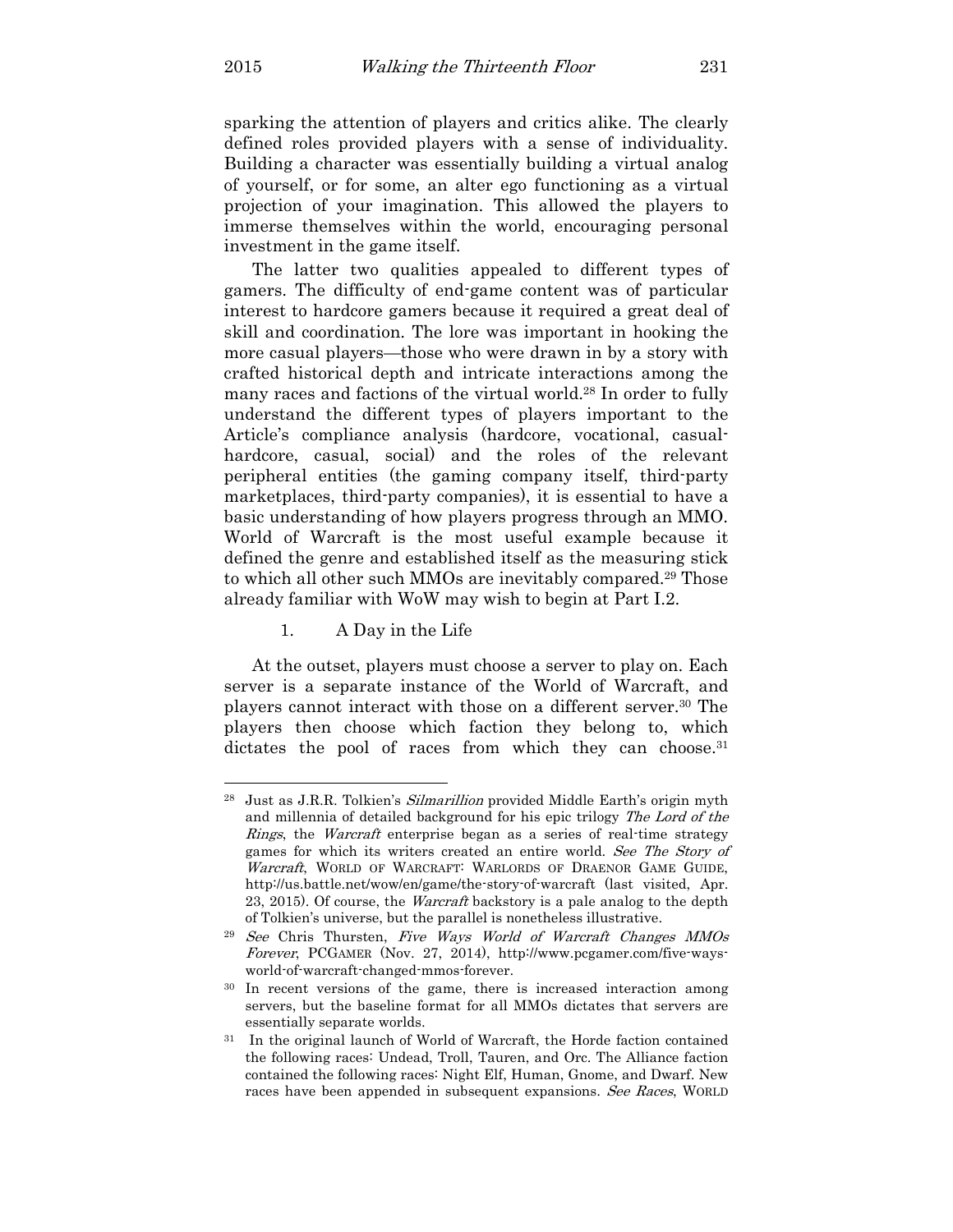Characters of a certain race have a limited choice of classes, and consequently, a limited choice of roles they may undertake.32 A player may create multiple characters on any given server, but they must all be of a single faction.

Players begin at level one, in a starting area dictated by the faction and race of their characters. The first leg of the MMO experience is "leveling." Characters level up by completing quests and defeating enemies. Because many quests call for defeating certain enemies or exploring certain enemy-filled lairs, it is usually most efficient to follow the quest instructions. As characters level, they attain new abilities, upgrade to possess more potent versions of existing abilities, gain more attributes, unlock new areas and dungeons, receive new time-saving utilities, and progress through the storyline. Leveling repeats until a character reaches the maximum level.<sup>33</sup>

For many, attaining the maximum level is the true beginning of the game. All equipment gathered up to this point, mostly through quests and five-man dungeon raids, are of average quality.34 The different types of equipment from least rare to most rare are: common, uncommon, rare, epic, and legendary.35 But within most of these types, there is a wide range of quality—while legendary items have little to no deviation in quality within their category, not all epics are

OF WARCRAFT: WARLORDS OF DRAENOR GAME GUIDE, http://us.battle.net/ wow/en/game/race (last visited Apr. 20, 2015).

<sup>&</sup>lt;sup>32</sup> For example, Warriors and Rogues can never undertake the "Healer" role, and Shamans and Priests can never undertake the "Tank" role. For a more detailed explanation of the role trinity, see *supra* note 27.

<sup>&</sup>lt;sup>33</sup> The maximum level for the original launch was 60. See Mike Foster, Azeroth and Beyond: Nine Years of World of Warcraft, ENGADGET (Nov. 22, 2013), http://www.engadget.com/2013/11/22/azeroth-and-beyondnine-years-of-world-of-warcraft. The newest expansion has a maximum level of 100. See Warlords of Draenor: Adventuring from 90 to 100, WORLD OF WARCRAFT (Nov. 8, 2013), http://us.battle.net/wow/en/blog/ 11473826/Warlords\_of\_Draenor\_Adventuring\_from\_90\_to\_100-11\_8\_2013.

<sup>&</sup>lt;sup>34</sup> See Lower Blackrock Spire, WORLD OF WARCRAFT: WARLORDS OF DRAENOR GAME GUIDE, http://us.battle.net/wow/en/zone/lower-blackrock-spire (last visited Apr. 23, 2015); Sunken Temple, WORLD OF WARCRAFT: WARLORDS OF DRAENOR GAME GUIDE, http://us.battle.net/wow/en/zone/sunken-temple (last visited May 16, 2015); Zul'Farrak, WORLD OF WARCRAFT: WARLORDS OF DRAENOR GAME GUIDE, http://us.battle.net/wow/en/zone/zulfarrak (last visited May 16, 2015). Impromptu groups may form outside any given dungeon. Each group that enters exists as their own instance of the dungeon. In order to be successful, groups must generally be composed of one "Tank," one "Healer," and three "DPS." Groups may seek willing participants to fulfill roles through area-wide chat or the in-game "Looking for Group" function, which aids in expediting the formation process.

<sup>35</sup> See Quality, WOWPEDIA, http://wow.gamepedia.com/Quality (last visited Apr. 23, 2013).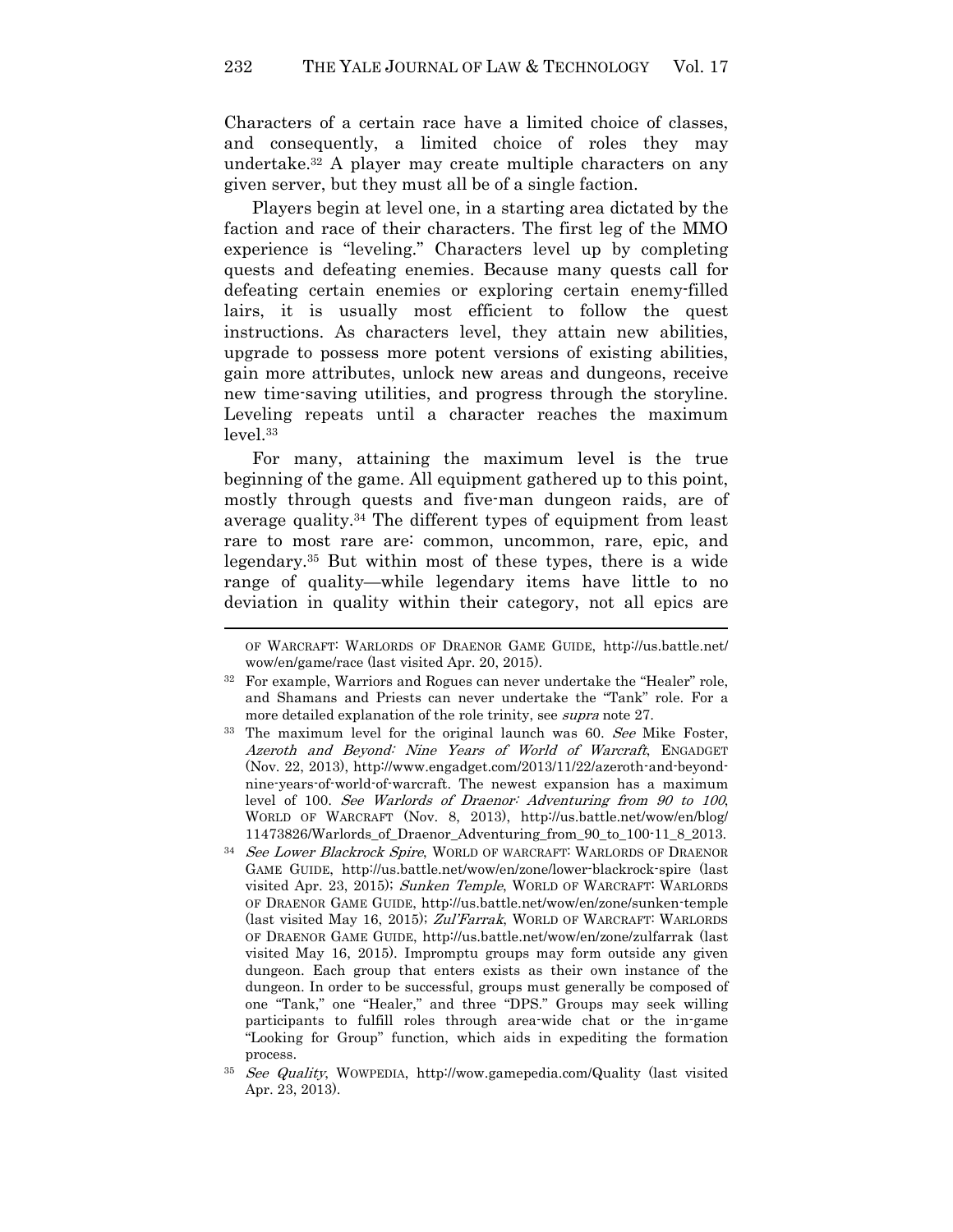created equal. The rarest items (epics, legendaries) can only be obtained through end-game "raiding."<sup>36</sup>

In the original release of World of Warcraft, end-game content could only be completed by groups of forty characters at maximum level.37 The process of trekking through these dungeons is known as "raiding." Because coordinating that many people is necessarily difficult, only raiding-oriented guilds generally succeed in defeating the most difficult bosses.<sup>38</sup> Guilds use websites and in-game messages to communicate raiding schedules to its members.<sup>39</sup>

At any given time, there are several end-game dungeons for raiding guilds to explore. Each dungeon generally contains progressively more challenging boss encounters. Each boss has a fixed list of items it drops at varying percentages. The items include armor pieces, weapons, rings, precursors to legendary items, and other things—all of which increase the attributes of a given player's character.40 After defeating the boss, raid leaders typically distribute the loot to the raid members. As each boss only usually drops a few items, different guilds implement varying systems for distributing items.41 A  $\overline{a}$ 

<sup>36</sup> See Black Temple, WORLD OF WARCRAFT: WARLORDS OF DRAENOR GAME GUIDE, http://us.battle.net/wow/en/zone/black-temple (last visited Apr. 23, 2013); Blackrock Foundry, WORLD OF WARCRAFT: WARLORDS OF DRAENOR GAME GUIDE, http://us.battle.net/wow/en/zone/blackrock-foundry (last visited Apr. 23, 2013).

<sup>&</sup>lt;sup>37</sup> See Blackwing Lair, WORLD OF WARCRAFT: WARLORDS OF DRAENOR GAME GUIDE, http://us.battle.net/wow/en/zone/blackwing-lair (last visited Apr. 23, 2015). Subsequent expansions have lowered the maximum number of characters allowed in the most difficult raiding dungeons—twenty-five in the latest expansion and twenty in the next release—in order to make raiding more manageable for the entire player base. See Warlords of Draenor: Dungeons and Raids, WORLD OF WARCRAFT (Nov. 9, 2013), http://us.battle.net/wow/en/blog/11499600/warlords-of-draenor-dungeonsand-raids-11-9-2013.

<sup>&</sup>lt;sup>38</sup> Guilds are akin to virtual clubs, associations, or organizations. See Lisa Poisso, WoW Rookie: Joining Your First Guild, ENGADGET (Mar. 18, 2009), http://www.engadget.com/2009/03/18/wow-rookie-joining-your-first-guild. Anyone can create a guild by paying an initial fee (payable in virtual currency). The creator of the guild is known as the Guild Master ("GM"). Only the officers appointed by the Guild Master ("GM") and the GM herself can invite new members to join. See Playing Together, WORLD OF WARCRAFT: WARLORDS OF DRAENOR GAME GUIDE, http://us.battle.net/wow/ en/game/guide/playing-together (last visited Apr. 23, 2015).

<sup>&</sup>lt;sup>39</sup> See Roster, METHOD, http://www.methodwow.com/board/roster.php?team= world-of-warcraft (last visited Apr. 23, 2015).

<sup>40</sup> Each character would have enhanced capabilities in their role: a "Tank" would have more defensive attributes and would be able to withstand more damage; a "Healer" would be able to heal more damage; and a "DPS" would be able to deal more damage. For an overview of these roles, see supra note 27.

<sup>41</sup> The most common system used in the elite guilds is known as "DKP," which stands for "Dragon Kill Points." Players receive DKP for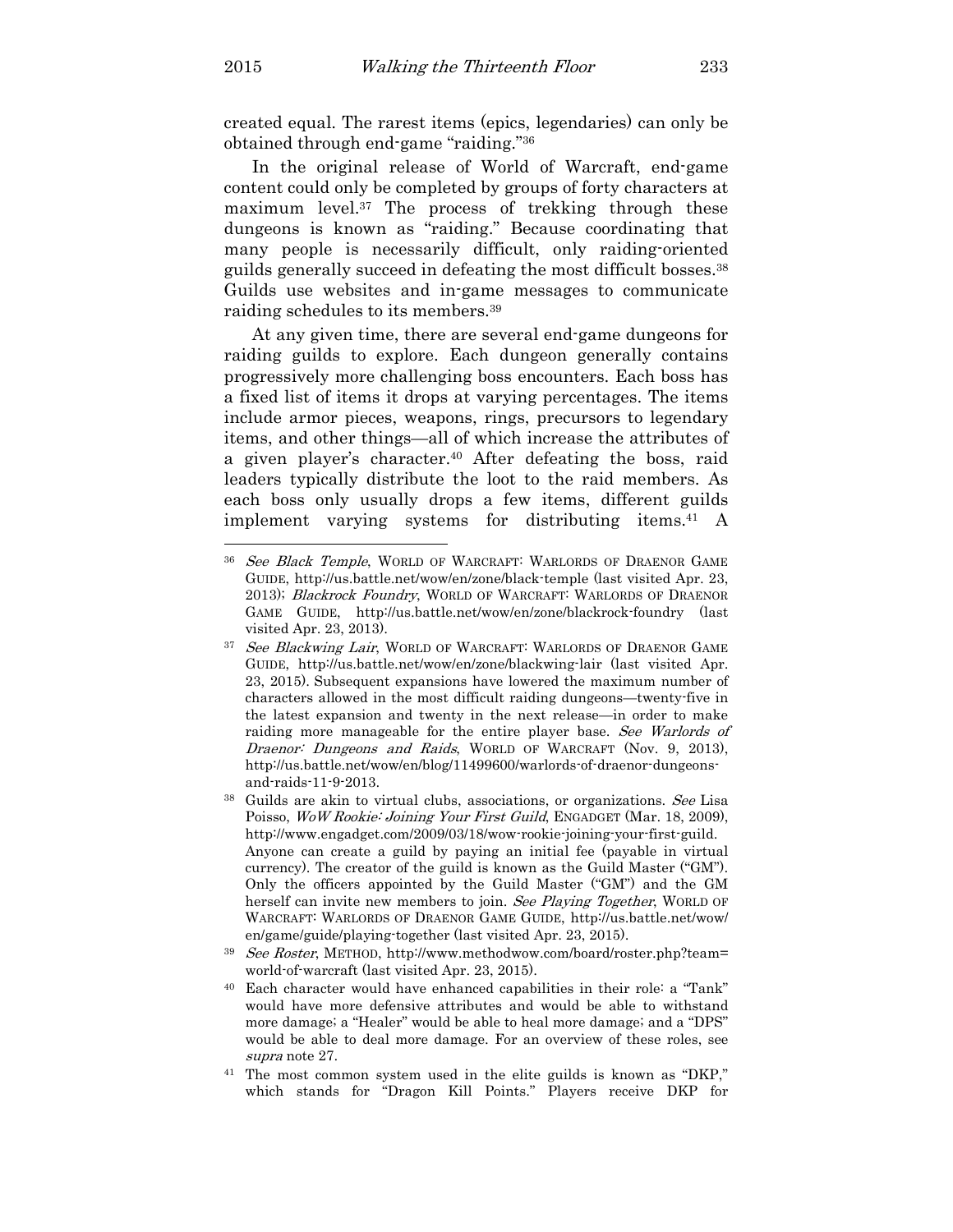character can only complete end-game dungeons once a week, thereby limiting the rate at which guilds can receive items.

2. The Players Within the World

Different types of players are drawn to different aspects of the game.42 The types of players can be thought of as data points on a set of X and Y axes with the X-axis measuring the amount of time commitment and the Y-axis measuring the participation in challenging, organized gameplay—a factor mostly controlled by personal skill. The following graph maps the major gamer profiles:



The experience of leveling up is often most meaningful for casual gamers due to their time constraints and comparatively cursory interaction with the virtual world. With only a few

attendance, participating in a boss kill, and various other guild events; officers keep a spreadsheet of members' totals for reference. Whenever an item drops, members within the raid dungeon who want that item privately message the raid leader with their DKP bid. Whomever bid the most wins the item and has that amount subtracted from their DKP account. This ensures that those who devote the most time to the guild will be first in line for the best items, but strategic bidding is necessary to not bankrupt oneself. After all the bidding, each end-game dungeon resets weekly, giving all participating players another chance at the same item at every reset.

<sup>42</sup> Player profiles exist on a spectrum. The types of players indicated are the broad slices along that spectrum.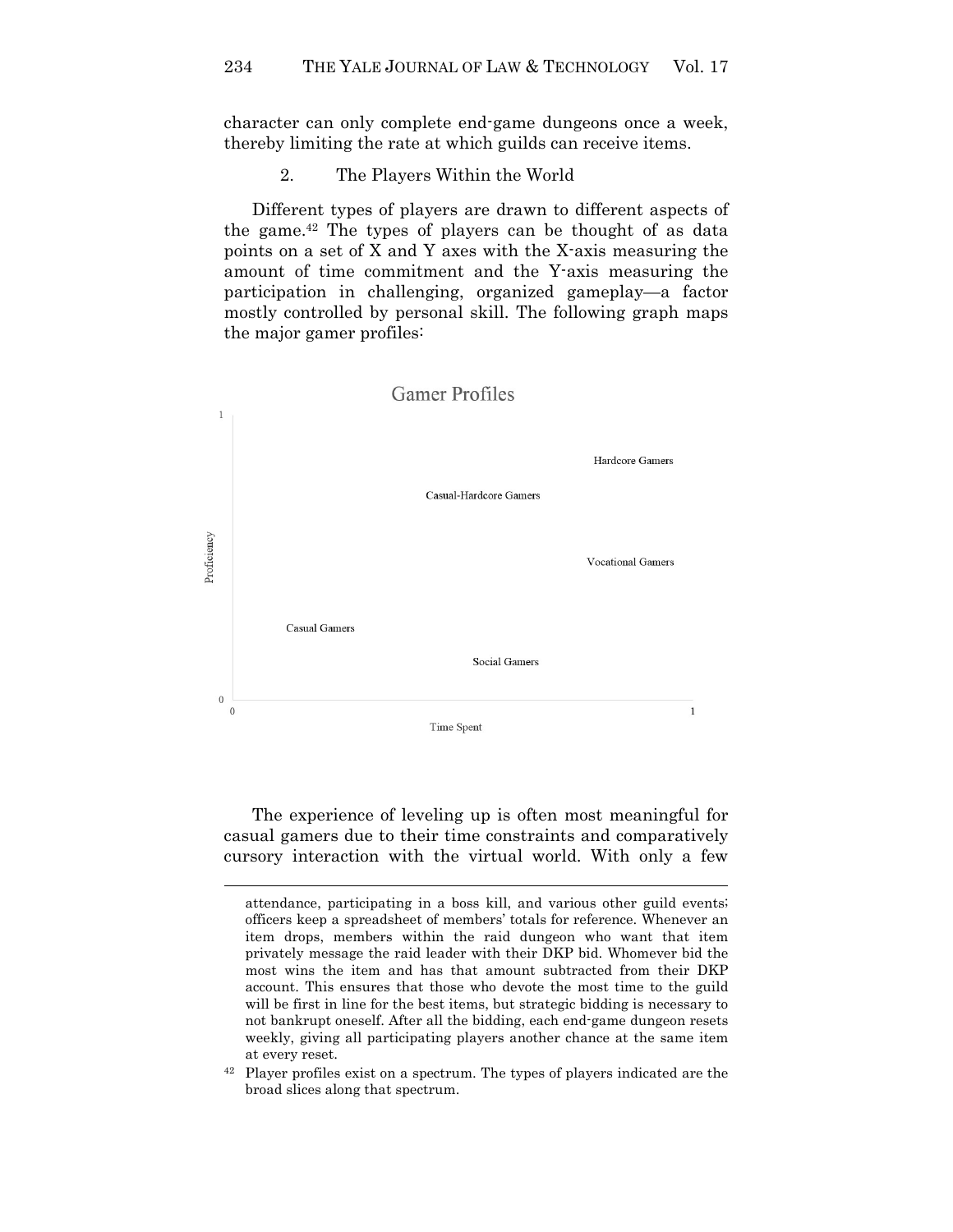sporadic hours to spare, they enjoy journeying throughout the world, taking time to play through the storyline crafted by the authors of the game. They take longer than average to reach maximum level, and when they do, they often do not have the time to commit to raiding. Thus, casual gamers rarely obtain the rarest items through their own efforts.

However, many players wish to feel powerful within a fantasy universe, and casual gamers can attain such power by purchasing virtual goods (items, characters, etc.) from others. As the GAO report notes, World of Warcraft attempts to function as a closed-flow economy through Terms of Use (TOU) agreements, but the popularity of the game has spawned secondary markets in which gamers can purchase virtual gold, virtual items, and even characters.43 The casual gamer acquires these virtual wares through a third-party marketplace that specializes in the sale of those items. This third-party marketplace may act solely in a facilitative capacity, or it may have its own supply of gold, items, and characters to sell. That is to say, some websites only provide a forum for players to sell to other players, while others may have their own source of vocational gamers that work full-time to acquire virtual goods.

Vocational gamers do not play the game for entertainment—it is a living. They gather resources in a mechanical, repetitious way, colloquially known as "farming." The most easily accessible virtual good for which gamers will pay is in-game currency. Thus, companies that have fleets of players generally choose to farm gold over any other asset.<sup>44</sup> Gold farming provides a consistent flow of value over time with little required skill,<sup>45</sup> whereas attempting to gather and sell epic or legendary items from end-game raiding is speculative and requires much more skill. Selling characters is profitable for the same reason. If a gamer wants to enjoy end-game content, but does not have the time or patience to go through leveling, she can purchase a maximum level character with average gear and start her adventures from there.

Hardcore and casual-hardcore<sup>46</sup> gamers generally do not play the game for monetary profit. Instead, they play for

<sup>&</sup>lt;sup>43</sup> See VIRTUAL ECONOMIES, supra note 12, at 4-5.

<sup>44</sup> See Julian Dibbell, The Life of the Chinese Gold Farmer, N.Y. TIMES, June 17, 2007, http://www.nytimes.com/2007/06/17/magazine/17lootfarmers-t .html.

<sup>45</sup> Farming in-game gold is a repetitive task that operates more as a function of time rather than proficiency.

<sup>46</sup> Casual-hardcore gamers are essentially gamers that would be hardcore if they had sufficient time to play the game, but are interested in raid progression with what time they do have to devote to the game. They are more goal-oriented than casual gamers and have a gaming profile much more attuned to that of hardcore gamers.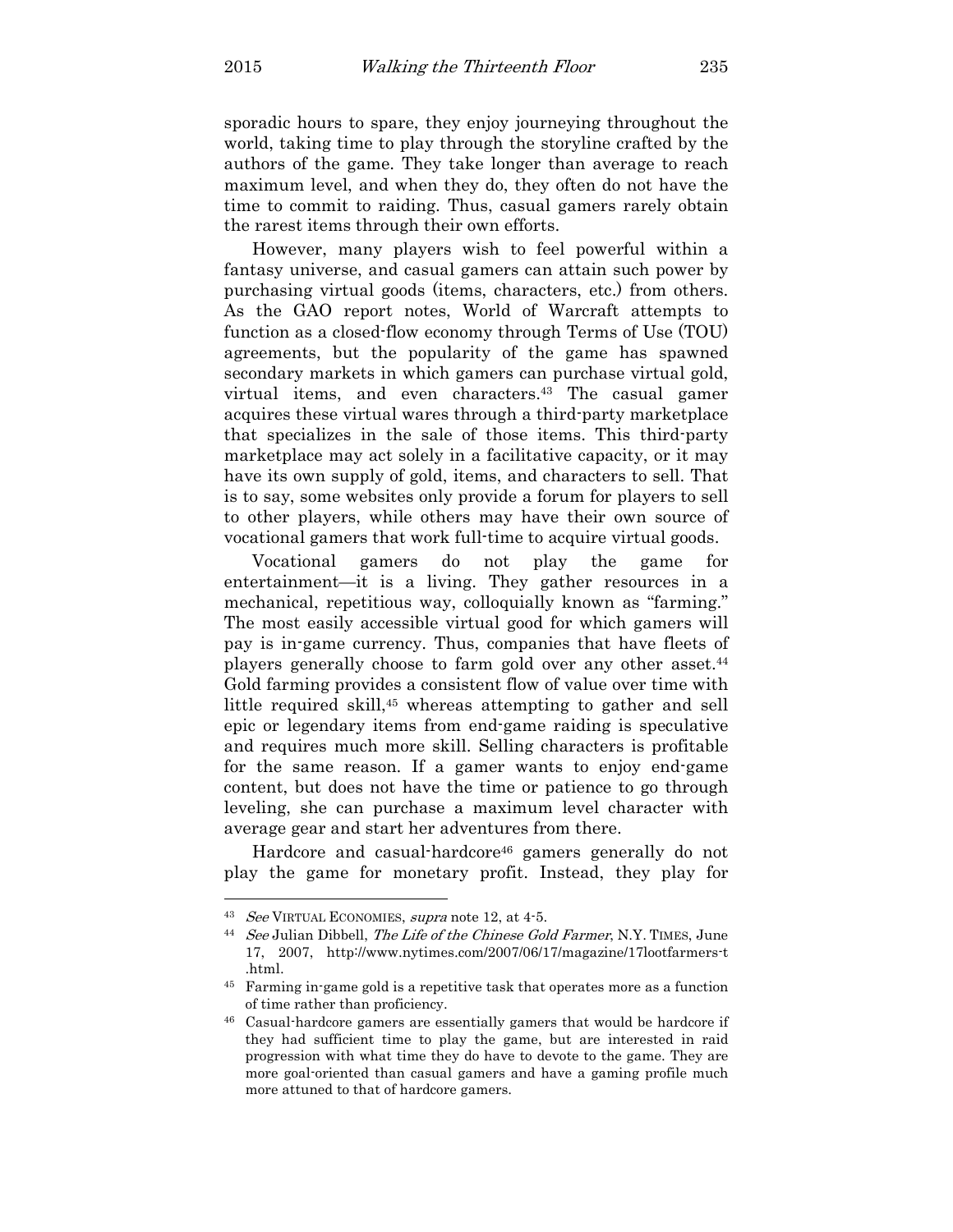entertainment, challenging gameplay, and a sense of accomplishment. As previously mentioned, the end-game dungeons require a raiding party of a relatively large number of people.47 In addition, each boss is more difficult than the preceding one, possessing unique abilities that place members of the raid in difficult positions. The boss fights that produce the highest quality virtual assets are like complex puzzles. A guild must sufficiently gear up its raiding party with equipment from previous bosses to hit the prerequisite offensive and defensive benchmarks, but the keys to defeating the most challenging bosses are coordination and experience. When the game's developers release a new boss, only the hardcore gamers will be at the front lines—the vocational gamers do not have the luxury of experimenting,<sup>48</sup> and the casual gamers do not have the time to play.

In terms of transactions, hardcore gamers rarely purchase virtual assets because they have a comparative advantage in acquiring them. They will, however, sell assets on occasion.<sup>49</sup> As mentioned previously, one of the most famous character sales was by a player in a top guild.<sup>50</sup> Through raiding with his guild, he managed to acquire two legendary weapons that formed a set and subsequently sold the entire account for \$9,500.<sup>51</sup>

Casual-hardcore gamers have a higher likelihood of purchasing items than hardcore gamers because they do not have as much time to play the game, but may purchase a character capable of journeying effectively through end-game content if they wish to be able to do so. However, casualhardcore gamers (within the upper center of the "Gamer Profiles" graph) are still generally unlikely to purchase items because their proficiency in gameplay allows them to level characters quickly and their participation in raids will yield the rarest items. This type of player will only purchase items when she has a sufficiently low comparative advantage in the creation of virtual items and characters compared to vocational gamers or third-party companies.

# B. The Open-Flow Economy, Second Life, and Other Trends

Intuitively, open-flow economies have the greatest likelihood of generating taxable transactions. If the philosophy

<sup>&</sup>lt;sup>47</sup> See Warlords of Draenor: Dungeons and Raids, supra note 37.

<sup>48</sup> See Dibbell, supra note 44.

<sup>49</sup> Wachowski, supra note 9.

<sup>50</sup> Id.

<sup>51</sup> Id.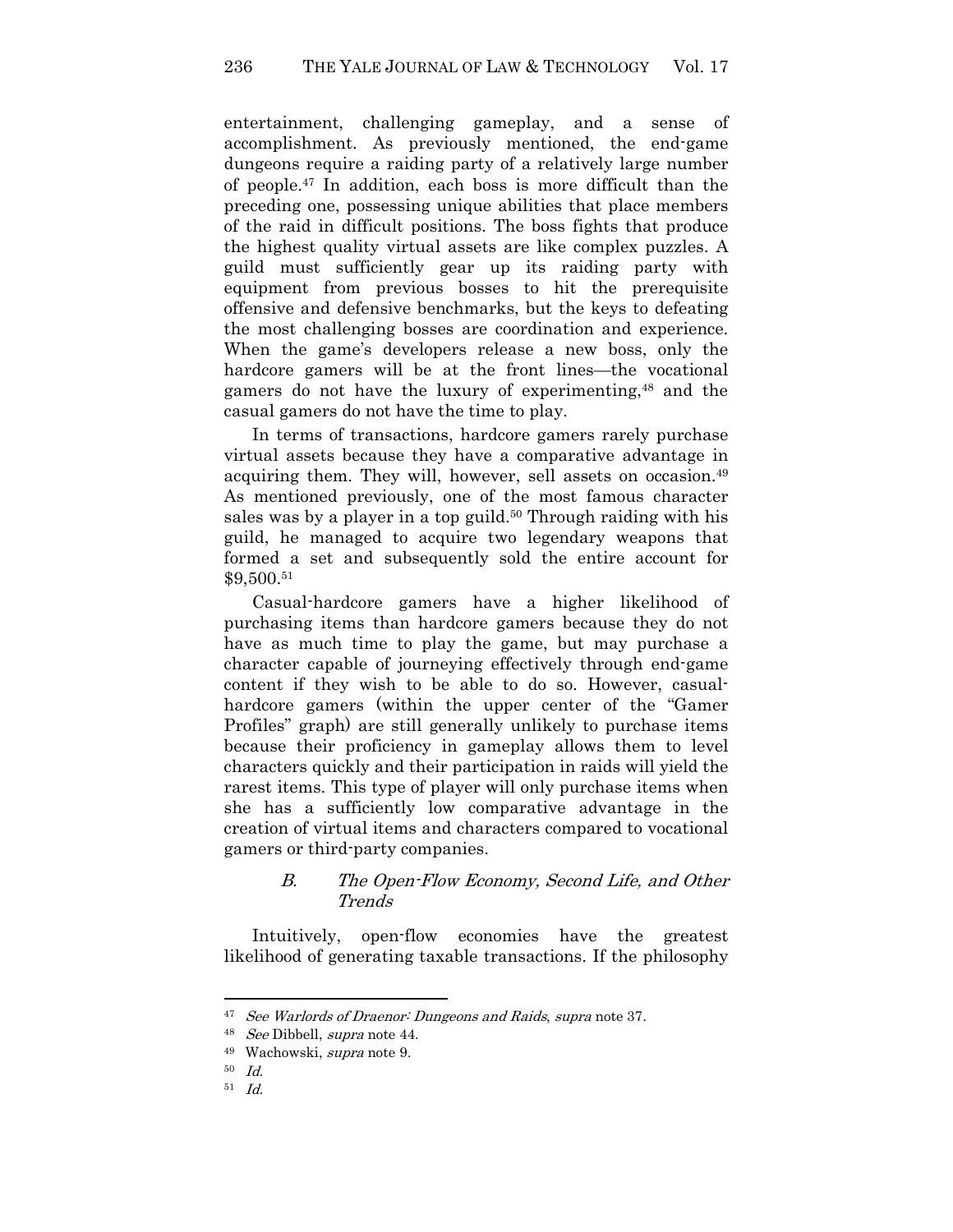underlying these virtual worlds dictates that all virtual assets and currencies are readily exchangeable with real, tangible assets and currencies, then insofar as that vision is realized, the tax consequences of transactions involving those virtual items should be indistinguishable from those of the real world. The quintessential open-flow economy lies within Linden Lab's Second Life.

Second Life is precisely that: your other life, created and maintained in a virtual world.52 This differs greatly from the philosophy of Blizzard (WoW's developer) in World of Warcraft in that there is no ultimate goal in the "game". World of Warcraft is story-driven, with the goal of obtaining the best gear, the rarest equipment, and defeating the most difficult bosses.53 Second Life is simply about living in a virtual reality.54 With the exception of several large landmarks, the majority of the Second Life world is user-created.55 All interactions and transactions imaginable in the real world can take place within this virtual realm: operating businesses, engaging in various professions, exploring player-created areas, or creating your own.<sup>56</sup>

The most interesting facet of Second Life for taxation purposes is the way in which Linden Lab decided to deal with interactions and transactions between the real world and Second Life's virtual reality: they created the LindeX exchange, which allows users to freely exchange Linden dollars <sup>57</sup> for USD and vice versa.58 The exchange rate has been fairly steady for many years, at between 250LD:1USD and 270LD:1USD.<sup>59</sup>

Second Life's economy is the most expansive in terms of interactions with the real world, allowing in-game assets and money to translate into real-world value.<sup>60</sup> Several game companies have begun to adopt aspects of this open-flow

<sup>52</sup> See Living a Second Life, ECONOMIST, Sept. 28, 2006, http://www. economist.com/node/7963538; see also SECOND LIFE OFFICIAL SITE, http://secondlife.com (last visited Apr. 20, 2015).

<sup>53</sup> See Guild Rankings, WOWPROGRESS, http://www.wowprogress.com (last visited Apr. 25, 2015).

<sup>54</sup> See Living a Second Life, supra note 52.

<sup>55</sup> Id.

<sup>56</sup> Id.

<sup>57</sup> The virtual currency for Second Life.

<sup>&</sup>lt;sup>58</sup> See Buying and Selling Linden Dollars, SECOND LIFE: ENGLISH KNOWLEDGE BASE, https://community.secondlife.com/t5/English-Know ledge-Base/Buying-and-selling-Linden-dollars/ta-p/700107 (last visited July 25, 2015).

 $59$  See Is the Linden Dollar a Ticking Time Bomb?, PIXELSANDPOLICY (Jan. 3, 2010), http://www.pixelsandpolicy.com/pixels\_and\_policy/2010/01/is-thelinden-dollar-a-ticking-time-bomb.html.

<sup>&</sup>lt;sup>60</sup> See Buying and Selling Linden Dollars, supra note 58.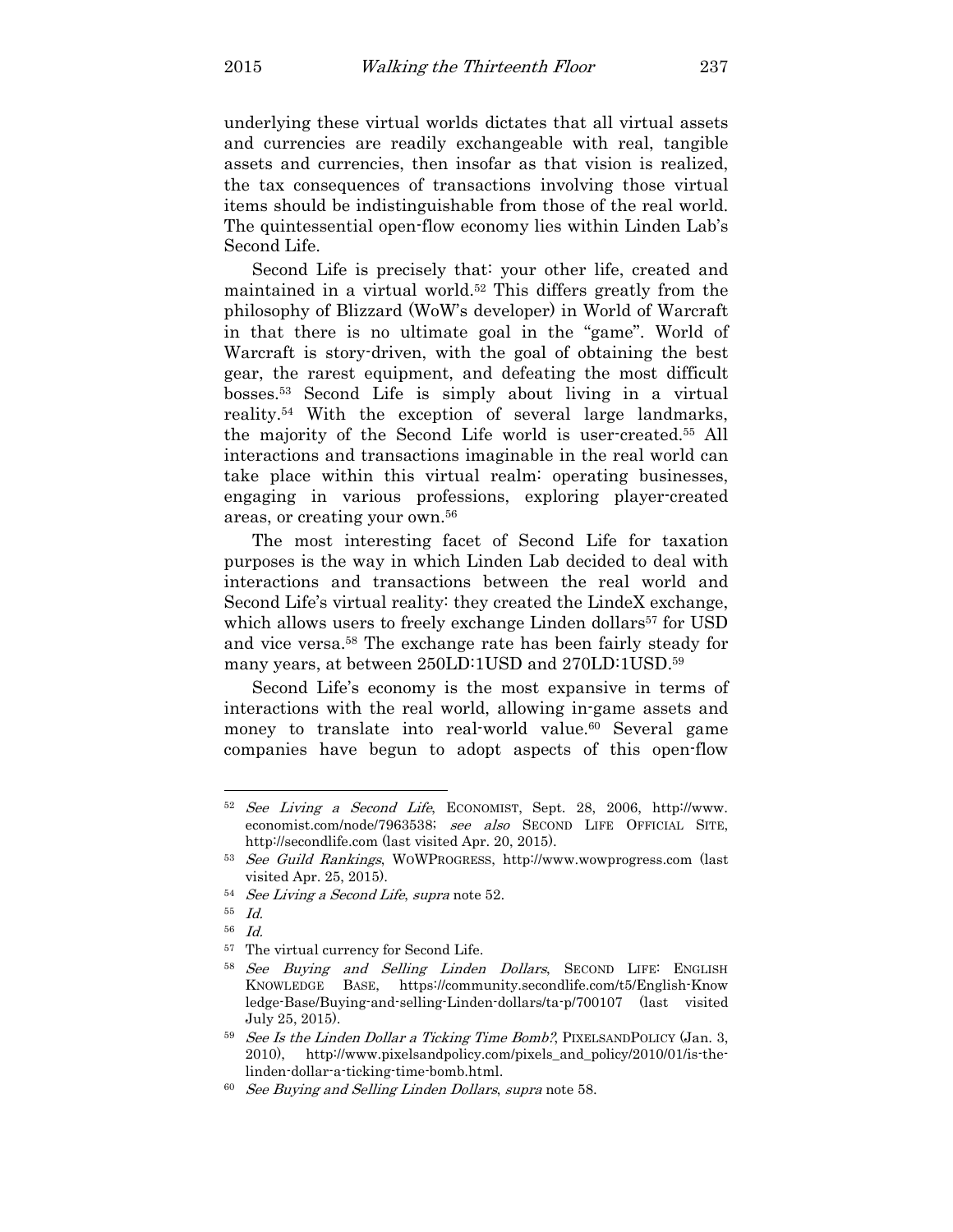philosophy in crafting their business models. The most notable example is Diablo III, another Blizzard franchise. Originally, the Diablo franchise was a closed-flow economy, but given the popularity of the game, secondary markets began to develop.<sup>61</sup> These markets, however, have not been as robust as those associated with the World of Warcraft franchise. This is because Diablo does not have as high of a "skill ceiling" as WoW end-game raiding. Not only are the boss encounters in Diablo easier (less intensive mechanics, more straightforward gameplay, less preparation, and fewer prerequisites), but the end-game content can be completed by a party of four, disabling the necessity for guilds and complex coordination.<sup>62</sup>

Notably, Diablo III created an in-game, Blizzard-sanctioned auction house for players to sell virtual items and assets for real dollars.63 This allowed players that had a great deal of time to procure items and convert their efforts into real-world value. This also seemed to be Blizzard's answer to third-party marketplaces: players could either violate the TOU agreement and sell to players on a third-party site where transactions were not necessarily guaranteed, or they could use an approved channel to achieve a more stable result. Blizzard took a percentage commission on all sales as a fee for facilitating the transactions.64 This marketplace, however, was shut down on March 18<sup>th</sup>, 2014 due to "contravention of game philosophy."<sup>65</sup>

<sup>61</sup> See DIABLO III GOLD, http://www.diabloiiigold.com (last visited Apr. 29, 2015).

<sup>62</sup> See Playing with Friends, DIABLO III GAME GUIDE, http://us.battle.net/d3/ en/game/guide/gameplay/playing-with-friends (last visited Apr. 29, 2015) ("[Y]ou can form a party with up to three players (for a total of four players $) \ldots$ .").

<sup>&</sup>lt;sup>63</sup> See Russell Holly, How One Diablo 3 Player Pulled in \$130,000 from the Real Money Auction House, GEEK (Aug. 13, 2014), http://www.geek.com/ games/how-one-diablo-3-player-pulled-in-130000-from-the-real-money-auc tion-house-1601959. It is interesting to consider the reasons why Blizzard might have elected to establish an auction house in Diablo III but not in World of Warcraft. There are two plausible explanations. First, opening an auction house in World of Warcraft risked alienating the WoW userbase. WoW was built on the concept that the best gear could only be obtained through hard work and consistent raiding. If end-game gear could be purchased through Blizzard-sanctioned channels, then a large portion of the player base may have seen it as a betrayal of the spirit of the gear structure. As such, people may have stopped playing WoW. Second, while WoW earns its revenue through monthly subscription fees, Diablo III requires only one up-front purchase. This meant that Blizzard could more easily experiment in Diablo—after all, if players stopped playing the game, no revenue would have really been lost. However, if WoW players stopped playing, Blizzard would no longer generate revenue from those monthly subscriptions, potentially losing millions of dollars.

<sup>&</sup>lt;sup>64</sup> See Kyle Orland, Blizzard to Take up to 15 Percent of Diablo III Real-Money Auction House Sales, ARS TECHNICA, May 1, 2012, http://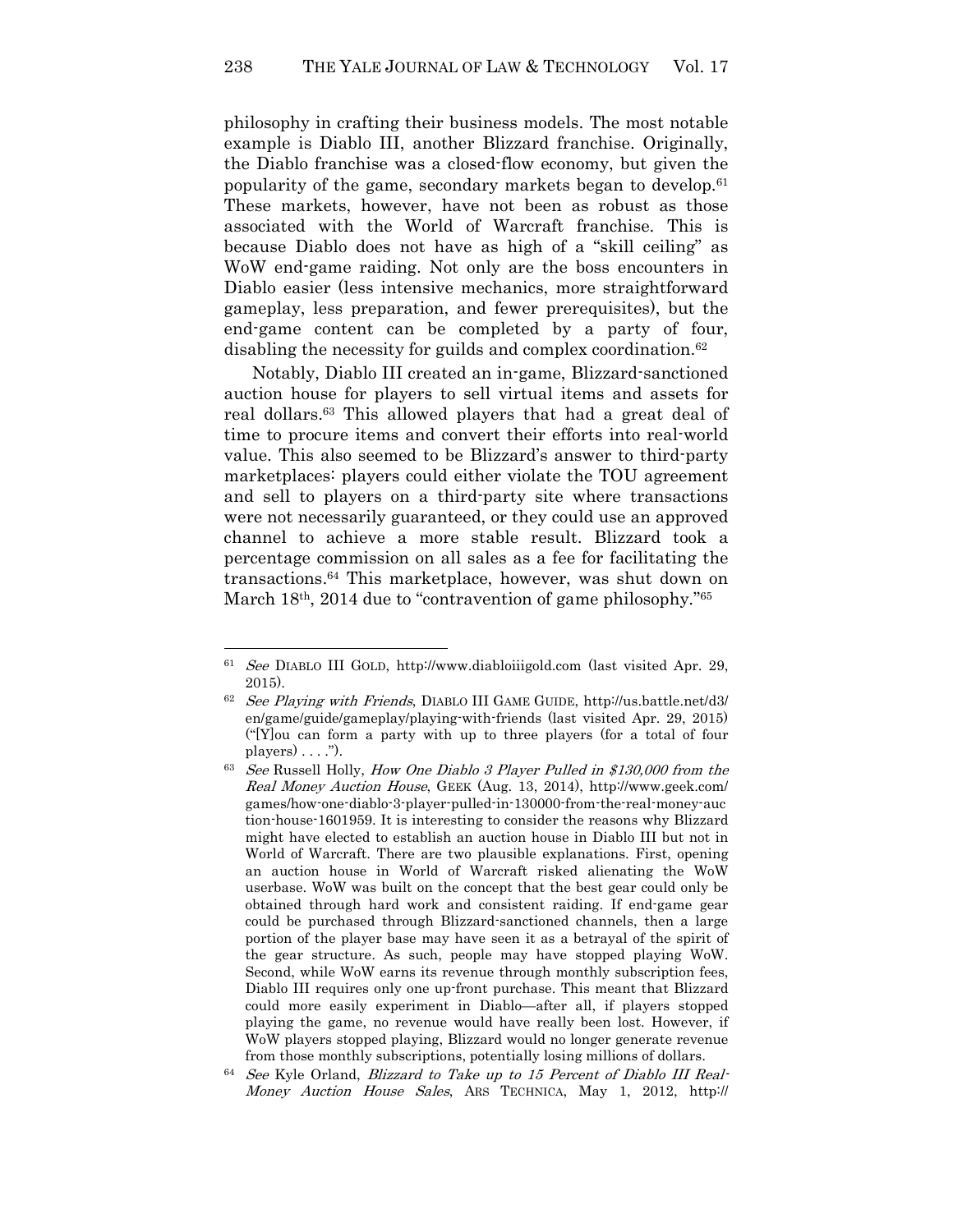Other games have experimented with variations of game subscription fees, imbuing their economies with open-flow facets. Consider Wildstar and EVE Online. NCSOFT (the company that created Wildstar) introduced "C.R.E.D.D.," a currency that is usable to extend game time for a given player.66 C.R.E.D.D. can be purchased with real money on the Wildstar website, which in turn can be sold on the in-game Commodities Exchange ("CX") for virtual in-game gold.67 As with most hybrid systems, Wildstar attempts to close certain flows within the economy. For example, C.R.E.D.D. cannot be exchanged in any manner other than through the CX, disallowing transactions for subscription time outside the game-sanctioned auction house.68 C.R.E.D.D. cannot be purchased for real money from players—only from NCSOFT on the Wildstar website—so that the rates for virtual gold to C.R.E.D.D. are set by the free market within the game itself.<sup>69</sup> And finally, no virtual assets or currencies, apart from C.R.E.D.D. can be purchased for real money.70 However, NCSOFT has indirectly, and presumably inadvertently, established a relatively stable exchange rate between in-game gold and real dollars: it has assigned a real dollar value to a unit of C.R.E.D.D., and C.R.E.D.D. will have an in-game gold value determined through operation of the in-game economy.

Once it is established that transactions involving virtual goods occur—even in purportedly closed-flow economies, due to demand from their significant player bases—the focus is then on the taxability of transactions within both hybrid and openflow economies. The next Part of this Article analyzes the most common transactions involving virtual worlds and discusses the tax consequences of those transactions.

#### II. On the Calculation of Income l

arstechnica.com/gaming/2012/05/01/blizzard-to-take-up-to-15-percent-ofdiablo-iii-real-money-auction-house-sales.

<sup>65</sup> Diablo III Auction House Comes to a Close, DIABLO III (Mar. 18, 2014), http://us.battle.net/d3/en/blog/13354139/diablo-iii-auction-house-comes-toa-close-3-18-2014. Having a real money auction house in Diablo essentially sent the message to players that hard cash would always trump in-game time. Because the game's rarest items could be obtained through mass farming, people were no longer excited about exploring new content—they simply found the most efficient way to farm gold or just purchased the end-game desirables with real money. See Holly, supra note 63. Since there was no further difficult content—as there would be in the WoW framework—interest in the game waned.

See C.R.E.D.D., WILDSTAR, http://www.wildstar-online.com/en/game/ser vice/credd (last visited Mar. 13, 2015).

<sup>67</sup> Id.

<sup>68</sup> See id.

<sup>69</sup> See id.

<sup>70</sup> See id.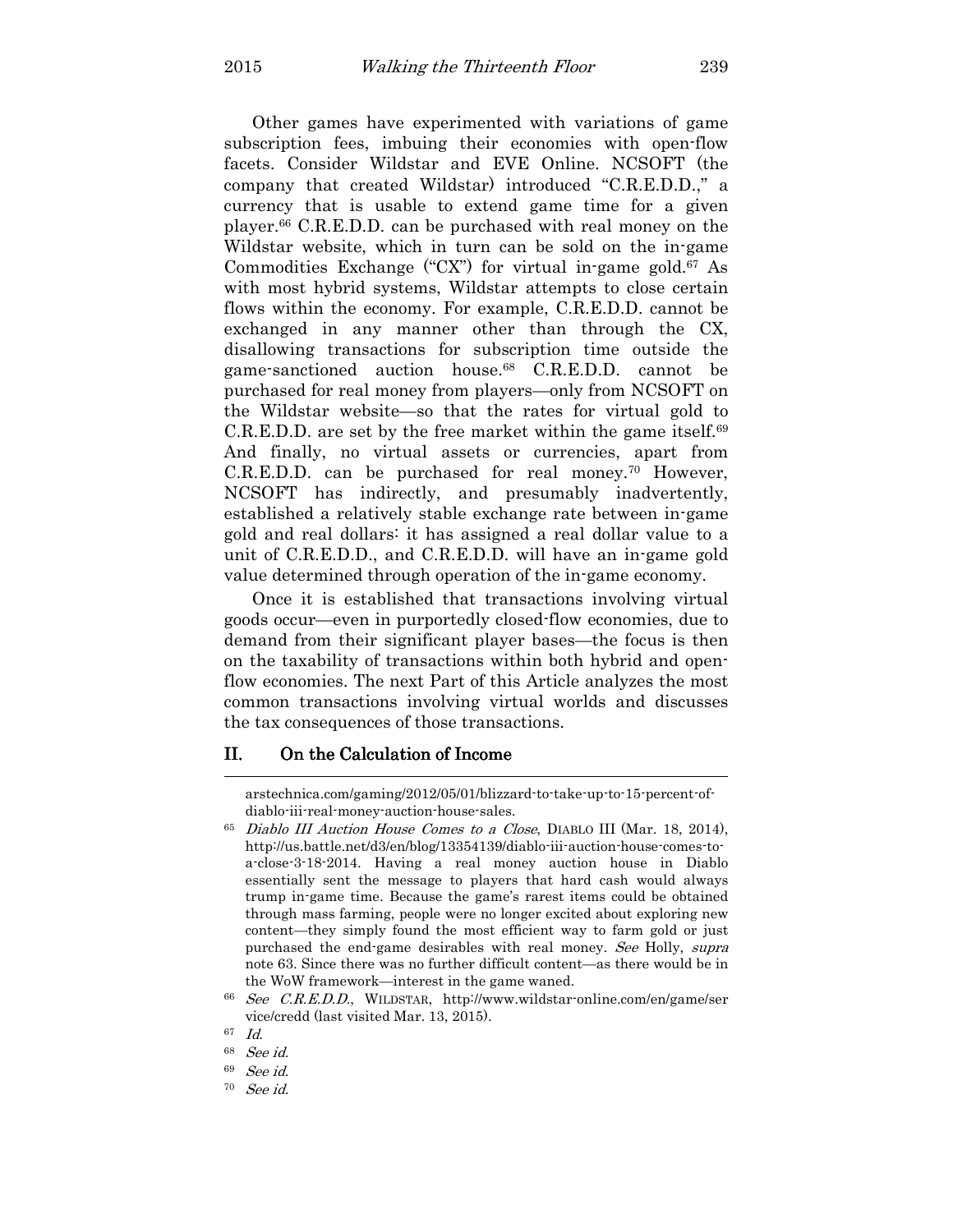The two seminal articles on virtual economies, written by Professors Leandra Lederman and Bryan Camp, focus primarily on establishing baseline theories and rationales as to if and why "virtual worlds" should be taxed, $71$  speaking only generally of the transactions discussed within this Article. Their analyses center on whether "in-game trades" in the various virtual economy archetypes will result in taxable events, but forego discussing the mechanics of taxable transactions involving both the real and virtual worlds.72 With respect to closed-flow and hybrid economies, Lederman and Camp agree that in-game transactions involving solely virtual assets and currencies should not be subject to taxation,73 while transactions involving real dollars should be.74 On the matter of open-flow economies, however, their opinions diverge: Lederman believes that while "certain in-kind swaps" such as a trade of "a virtual T-shirt for a virtual pair of jeans" should not be taxed, any sale (involving virtual or real assets) for Linden dollars should be,75 while Camp believes that only sales of virtual goods for real dollars should be taxed.<sup>76</sup>

The proceeding analysis will first define the scope of taxable transactions within each virtual economy archetype, refining Lederman and Camp's discussion by presenting the most

<sup>71</sup> See Camp, supra note 13, at 70 ("On the other hand, this Article is premature  $\dots$ . [I]t is a great academic subject, allowing a fresh look at some very basic tax principles."); Lederman, supra note 13, at 1624 ("This Article analyzes how, and if, these transactions should be taxed.") (emphasis added).

 $72$  See generally Camp, supra note 13; Lederman, supra note 13.

<sup>&</sup>lt;sup>73</sup> See Camp, supra note 13, at 2 ("This Article's central thesis is that  $\dots$ player activity that occurs solely within the online virtual world is not gross income under current doctrine, nor should current doctrine change."); Lederman, *supra* note 13, at 1670 ("There is a strong case  $\ldots$ for not taxing in-game receipts and trades within game worlds, including sales within those games for virtual currency.").

<sup>74</sup> See Camp, supra note 13, at 45 ("When a WoW or [Second Life] player receives US\$ for 'selling' either a player account or an in-world item on an auction site, the sale produces gross income, regardless of who wins the current legal battles over who has what property rights in virtual items used in-world."); Lederman, *supra* note 13, at 1625 ("[T] ransactions in game worlds, such as WoW, should not be taxed unless the player engages in a real-market trade (a cash-out rule) . . . .").

<sup>&</sup>lt;sup>75</sup> See Lederman, supra note 13, at 1665-66 ("The right result is not to tax mere entertainment but to tax profit. Making sales for Lindens taxable does that  $\dots$ .").

<sup>76</sup> See Camp, supra note 13, at 70 ("[T]here is no money flowing within either [WoW or Second Life]. There are prizes and there are exchanges, but those are all props in a play. No money flows, only virtual representations of money, units of play. If and when players cash out by selling virtual items or player accounts for United States dollars in Real Money Transactions (RMT), that is when the tax collector will be there  $\dots$  .").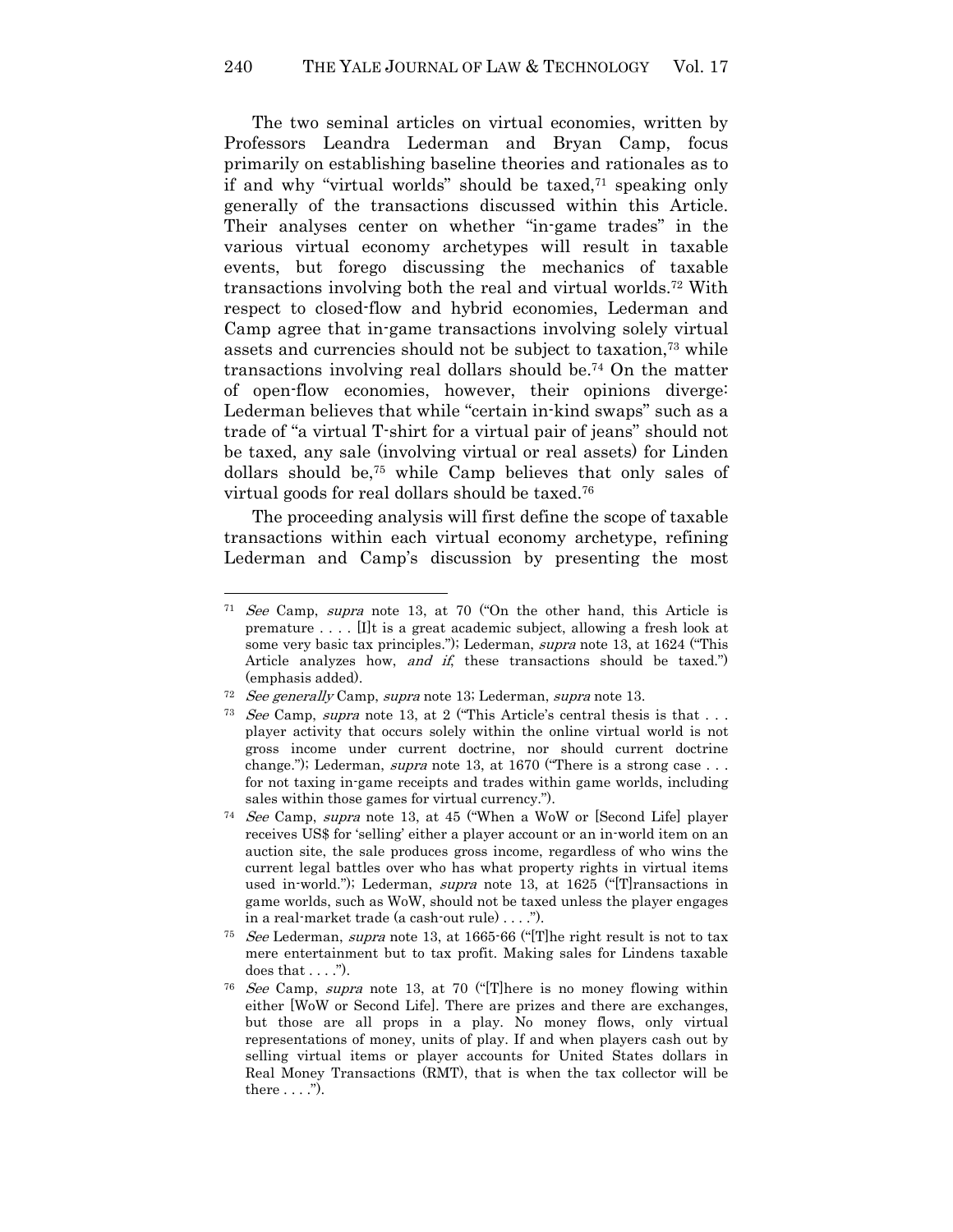relevant taxable transactions that have developed in the past decade. The analysis will then focus on the specific tax consequences that arise from these transactions.

#### A. Identifying Taxable Transactions

Lederman and Camp's analyses both distinguish between transactions within "structured" and "unstructured" game worlds—these designations, using the GAO report's terminology, translate to "hybrid" and "open-flow" economies, respectively. As discussed and demonstrated in Part I, each archetype has unique features, thereby creating distinct sets of transactions and taxable events that must be considered in turn.

## 1. The Hybrid Economy

Hybrid economy frameworks akin to that in World of Warcraft have several key taxable transactions. The first is the sale of virtual characters. These transactions are taxable because they generate real-world income through the disposition of virtual goods. The primary sellers are vocational gamers and third-party companies, but hardcore gamers with extra time and casual gamers seeking to move on to another game may also engage in these sales.77 Third-party companies establish specialized marketplaces where players can come and browse their wares.78 Some simply provide a platform for exchanges to occur,79 while others specialize in the creation of characters through the labor of vocational gamers.<sup>80</sup> Although Blizzard does not sanction these types of transactions, World of Warcraft's popularity has nevertheless created a thriving secondary market.

The second type of transaction is the sale of virtual gold. The large majority of virtual currency sellers are vocational gamers and third-party companies<sup>81</sup>—other gamers simply do l

<sup>77</sup> See Wachowski, supra note 9.

<sup>78</sup> See IGE, http://www.ige.com (last visited May 2, 2015); IMBUYGOLD, http://www.imbuygold.com (last visited May 2, 2015).

<sup>79</sup> See PLAYERAUCTIONS, http://www.playerauctions.com (last visited May 2, 2015) ("The world's safest player to player trading marketplace for WOW Gold, Runescape Gold, Guild Wars 2 Gold, ArcheAge Gold, Fifa 15 Coins and much more.").

<sup>80</sup> See About Us, IMBUYGOLD, http://www.imbuygold.com (last visited May 2, 2015) ("We are [a] specilized [sic], professional and reliable website for WoW Gold selling and WoW Power leveling service.").

<sup>&</sup>lt;sup>81</sup> See Dibbell, supra note 44 ("At the end of each shift, Li reports the night's haul to his supervisor, and at the end of each week, he, like his nine coworkers, will be paid in full. For every 100 gold coins he gathers, Li makes 10 yuan . . . . It is estimated that there are thousands of businesses like it all over China, neither owned nor operated by the game companies from which they make their money.").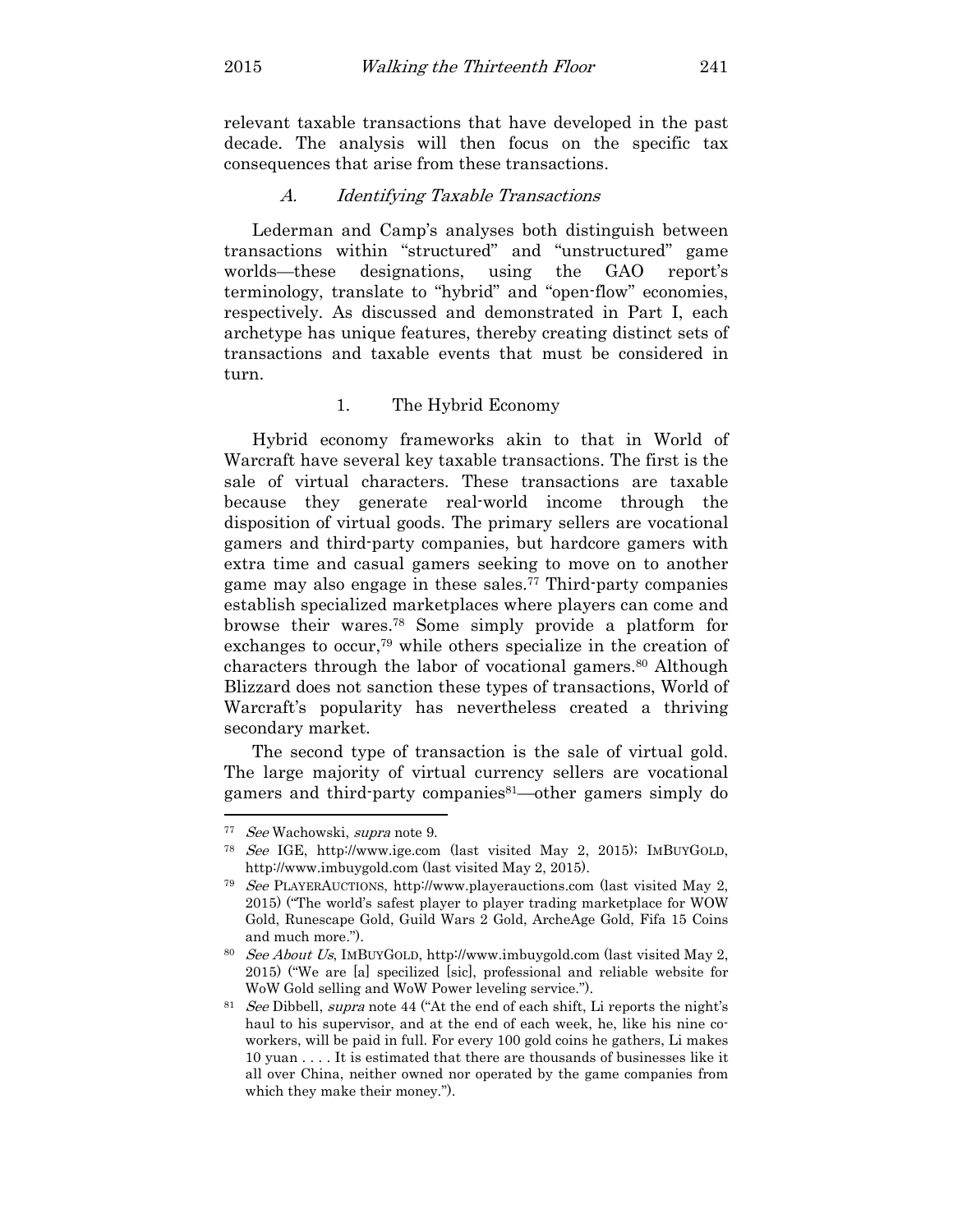not focus on the acquisition of virtual currency for sale. Casual gamers are the primary buyers of gold in hybrid economies because they do not have the time or skill to acquire the items they desire.82 Occasionally, hardcore and casual-hardcore gamers may buy characters to facilitate end-game play, or gold to fund their raids.<sup>83</sup>

The last category of taxable transactions deals with the sale of virtual items (armor, weapons, etc.) for real-world dollars. The sellers in this category of transactions have historically consisted of hardcore gamers because the most valuable virtual items are only obtainable through organized raiding with members that have both high proficiency and ample time.<sup>84</sup> In addition, there is evidence that the market for high-end virtual items is smaller than that for virtual gold, so it would be unprofitable for vocational gamers to engage in end-game raiding.<sup>85</sup>

To date, there have been few reports of vocational gamers forming end-game raiding parties to gear out characters for sale on third-party marketplaces, but it is conceivable that this would be the next step. In the latest World of Warcraft expansion, the maximum raiding party for the most difficult mode is reduced to twenty characters, down from forty in the original release.86 If freelance vocational gamers could efficiently farm the rarest virtual items and sell them for profit, they would be engaged in a partnership, raising thorny issues of valuation, ownership interests, and all other facets of partnership taxation.

Interestingly enough, there is a practice of hardcore raiding guilds "selling raid spots" to the highest bidder.87 The transactions of which I am personally aware are all for in-game money to fund the guild's coffers, but guilds may also have sold

<sup>&</sup>lt;sup>82</sup> See id. ("For players lacking time or patience for the grind, there has always been another means of acquiring virtual loot: real money.").

<sup>83</sup> See id.

<sup>&</sup>lt;sup>84</sup> See Wachowski, supra note 9 (describing the sale of a set of legendary weapons by a member of a top raiding guild); see also Chapter IV: The Late Game, WORLD OF WARCRAFT: WARLORDS OF DRAENOR GAME GUIDE, http://us.battle.net/wow/en/game/guide/late-game (last visited July 19, 2015) ("Max-level endgame raids put your skills to the test like nothing else in World of Warcraft. Knowing how to play your class well is crucial, but being a good team player is even more important. Downing a raid boss takes skill, coordination, and perseverance.").

<sup>&</sup>lt;sup>85</sup> See Dibbell, supra note 44 ("One day word came down from the bosses") that the 40-man raids were suspended indefinitely for lack of customers.").

<sup>86</sup> See supra note 37.

<sup>&</sup>lt;sup>87</sup> See David Bowers, Should Selling Raid Spots Be Allowed?, ENGADGET (Dec. 31, 2007), http://www.engadget.com/2007/12/31/should-selling-raidspots-be-allowed.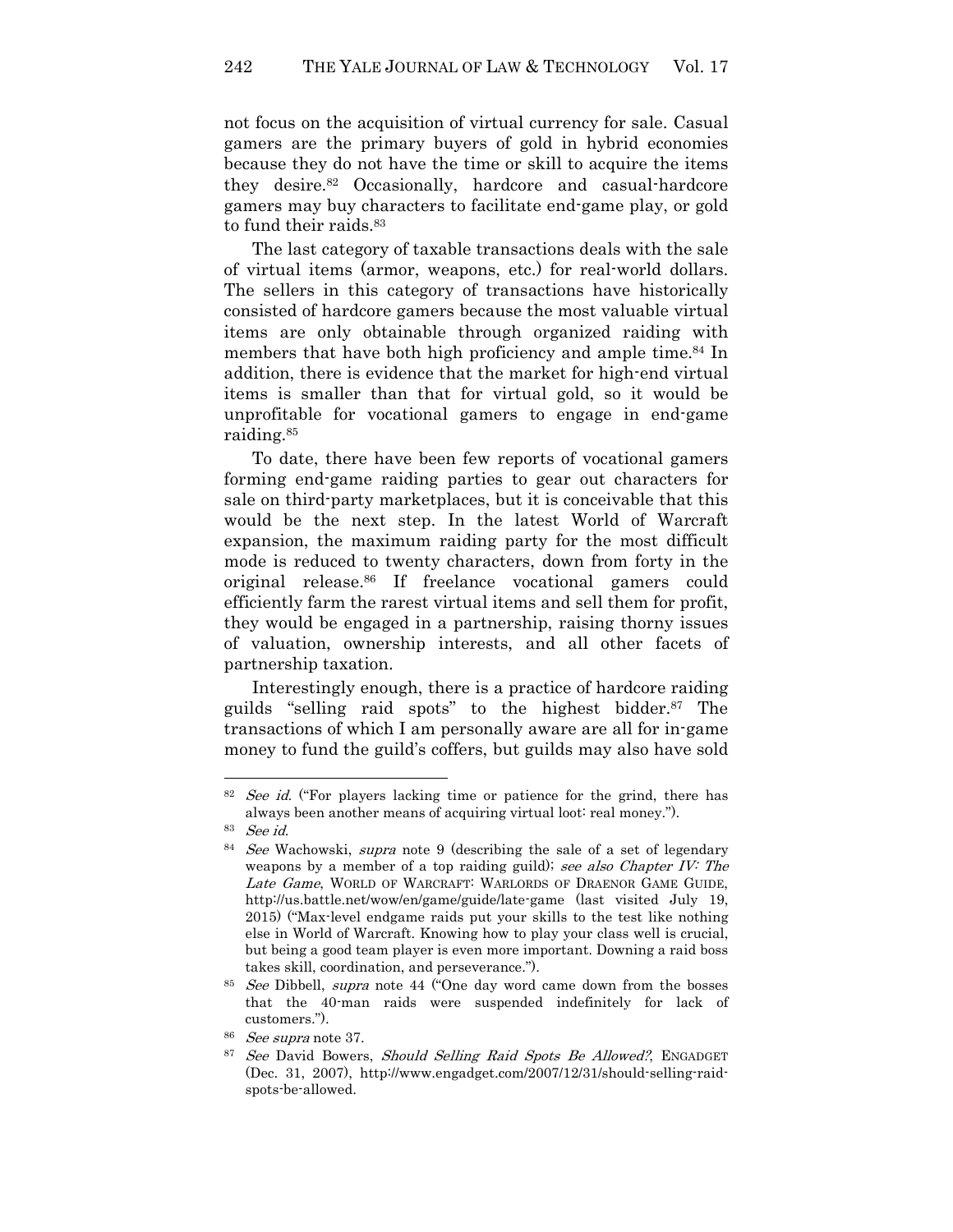or conceivably could sell these spots for real dollars. The selling of raid spots is an example of a secondary market that is present within the game: gamers who have little to no time to play (the western area of the "Gamer Profiles" graph) may spend virtual or real dollars to purchase a coveted raid spot in a top guild. The high ranking guild can easily do the encounter with fewer than the maximum number of players and can promise certain items the buyer requests by taking that player on each week's raid until those assets drop.88 In this manner, guilds can attain large amounts of in-game currency and essentially "sell" virtual assets to players without going through a third-party marketplace.<sup>89</sup>

## 2. The Open-Flow Economy

Open-flow economies, especially those akin to that of Second Life, encourage interactions between the real and virtual worlds. Transactions taking place in those economies are transparent and simple to tax because the assets, by virtue of steady exchange rates and robust participation by members, have readily ascertainable real-world values. Game companies that began as closed-flow economies, insisting through TOU agreements that all flows were closed, are now realizing that they may have become hybrid economies through secondary markets. In response, some are taking steps to open channels to provide a more open-flow approach through marketplaces that they themselves control.

Using Second Life as an example, there are two primary types of transactions within open-flow economies: (1) sales and exchanges in game involving only virtual assets and virtual currencies and (2) exchanges of in-game currency for real dollars, and vice versa.90 It is clear that the latter type of transaction should result in taxation—gamers are selling virtual items for real-world dollars. Whether the former set should be taxed has been the subject of some debate.

While Lederman believes that all sales and exchanges within "intentionally commodified virtual worlds such as Second Life" should be taxed, $91$  Camp would exempt all ingame transactions and only tax sales when the gamer "cashes out."92 Lederman's position stems from the fact that Linden Lab (the company that created Second Life) actively encourages transactions and interactions between the virtual

<sup>88</sup> See id.

<sup>89</sup> See id.

<sup>90</sup> See Lederman, supra note 13, at 1665-70 (describing the relevant trades in Second Life).

 $^{91}$  *Id.* at 1620.

 $92$  Camp, supra note 13, at 66.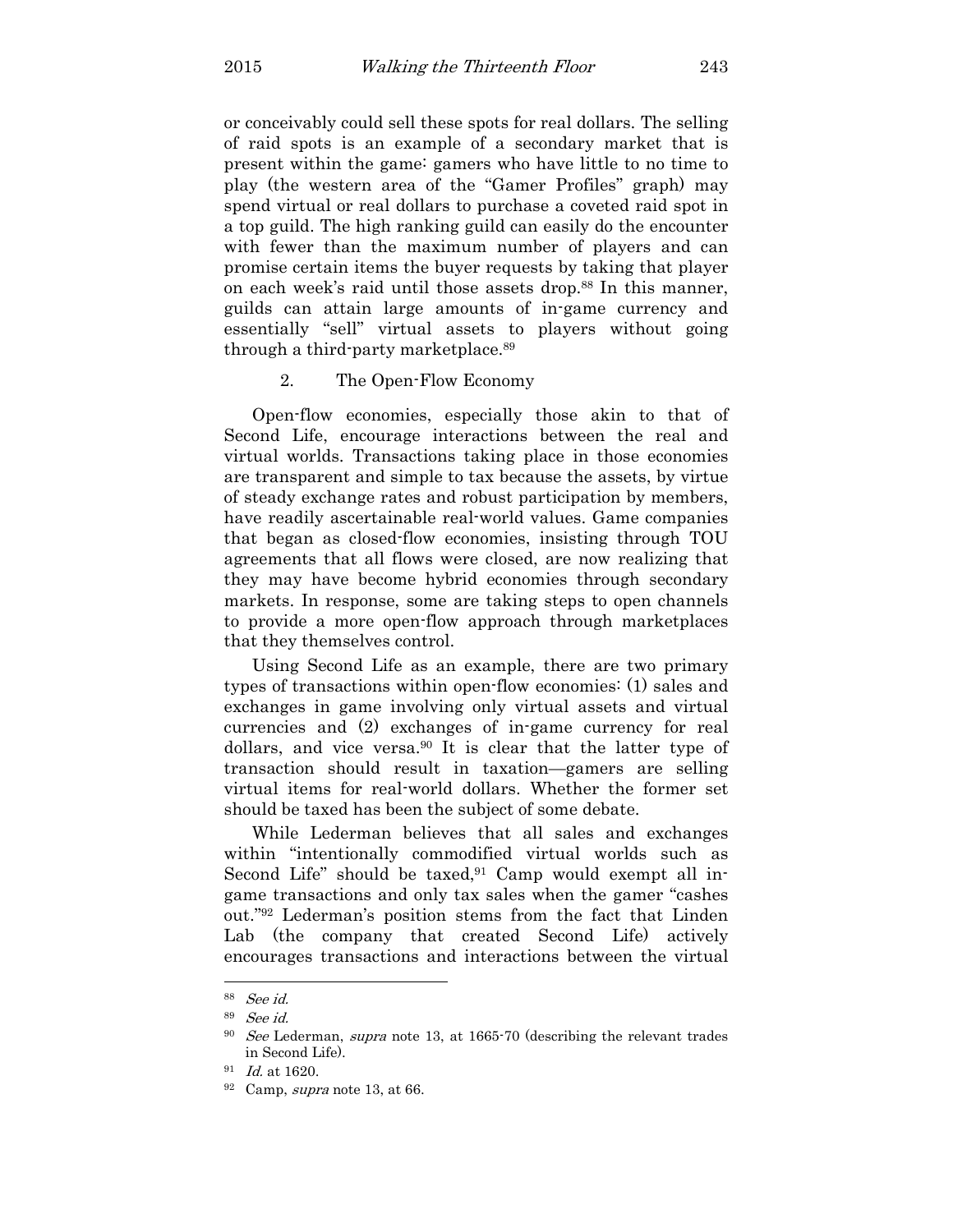realm and the real world; Linden Lab's establishment of the LindeX exchange is a testament to that fact. $93$  If users enter Second Life with the understanding that their actions and exploits in game may translate to real-world dollars, they are on notice of the real-world value of virtual goods. Camp's position recognizes that even in economies like Second Life, forums like the LindeX exchange function as backstops, monitoring all ultimate sales of Linden dollars for real money.<sup>94</sup> That is to say, even if transactions involving purely virtual assets and currencies in the open-flow virtual world are deemed taxable, those virtual goods cannot be monetized without going through the game company's sanctioned marketplace.

These two viewpoints are actually consistent with one another, but analyze the issue from differing default positions. Lederman's analysis envisions many businesses adding Linden dollars to the forms of payment they accept95—a practice occurring only recently with Bitcoin.96 While it is technically possible for Linden dollars to mimic Bitcoin's use, it is highly unlikely. There is a fundamental difference between Bitcoin, a decentralized currency created with the intention of being used as a currency, and virtual currencies tied to virtual worlds, currencies that have not historically been traded for real-world goods or services.

However, Linden dollars have a higher potential to create these sorts of transactions than World of Warcraft gold because of the open-flow nature of Second Life. Camp accepts that his "cashing-out" solution will not work if a virtual currency becomes "fully functional," but does not believe that any currently are.97 Thus, if Linden dollars become as fungible as real world currencies, Lederman's vision will have come true, and marketplaces like the LindeX exchange will be insufficient to contain taxable transactions. However, due to the nature of virtual currencies tied to virtual economies, it seems unlikely that Linden dollars or any such virtual currency will become "fully functional." It seems sufficient for now to allow the LindeX exchange and future analogs to serve as the sole

 $93$  See Buying and Selling Linden Dollars, supra note 58.

<sup>94</sup> See id.

<sup>&</sup>lt;sup>95</sup> Lederman, *supra* note 13, at 1667.

<sup>96</sup> However, companies are not truly accepting Bitcoin as payment: "they partner with a middleman—generally Coinbase or BitPay—who takes a customer's bitcoin, immediately converts it into cash, and then deposits the cash in the company's bank account." Jacob Davidson, No, Big Companies Aren't Really Accepting Bitcoin, TIME, Jan. 9, 2015, http://time.com/money/3658361/dell-microsoft-expedia-bitcoin.

<sup>&</sup>lt;sup>97</sup> *See* Camp, *supra* note 13, at 66.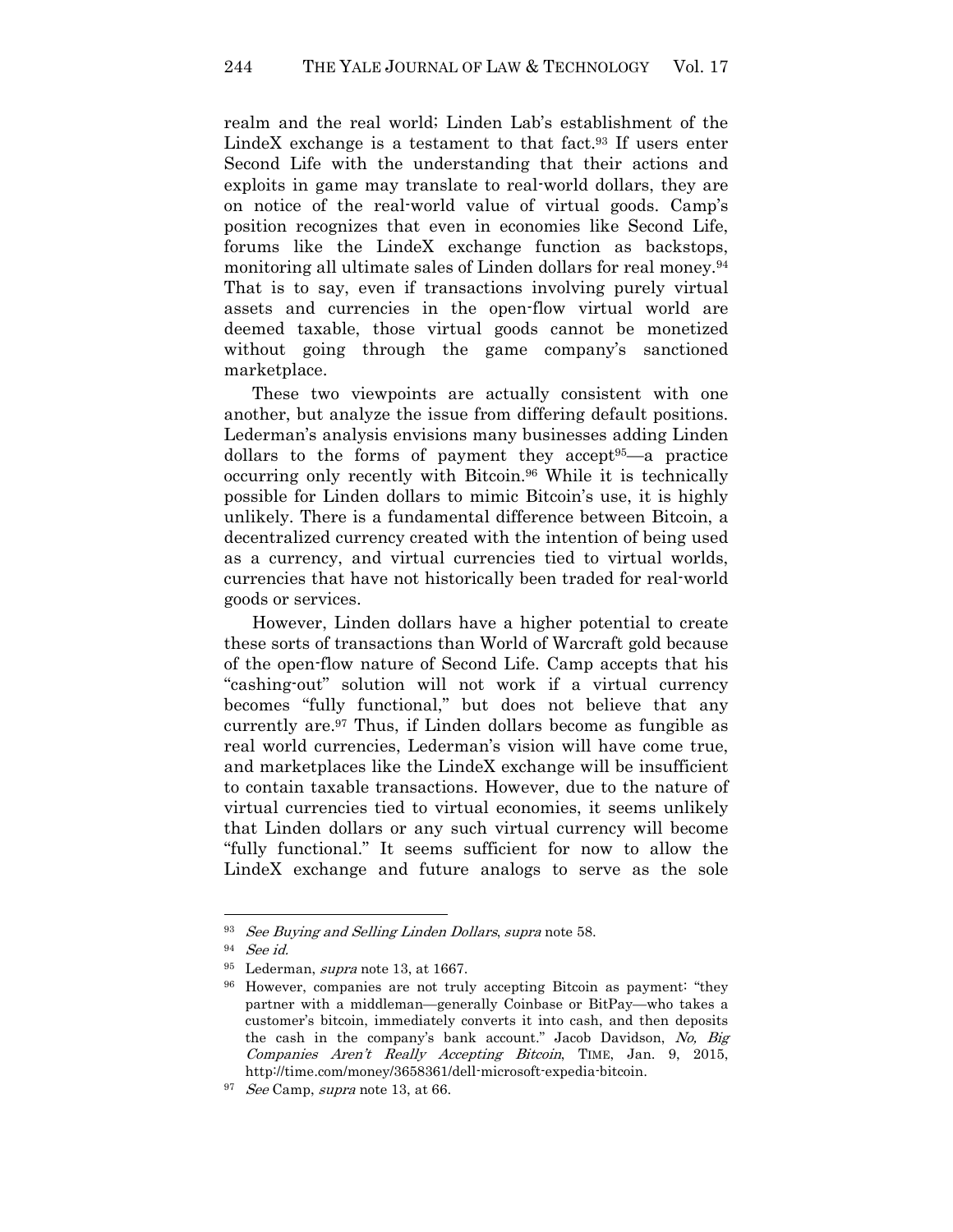channel for monitoring the "cashing-out" of gamers in openflow economies.

As discussed in Part I, there has been a recent trend of hybrid virtual economies opening more flows between the game world and the real world.98 For example, Diablo III created a game-sanctioned marketplace where players could buy and sell virtual weapons and armor for real dollars.<sup>99</sup>

Another "open-flow" facet emerging is the ability to pay for your subscription through gaming. For example, in Wildstar, players are able to purchase C.R.E.D.D. from other players through an in-game marketplace with virtual gold, which in turn can be used to renew a player's monthly subscription.<sup>100</sup> The only way C.R.E.D.D. enters into the virtual world economy, however, is by players purchasing it with real dollars from the game company.101 That is to say, all C.R.E.D.D. within the in-game economy was at one time purchased by a player from the Wildstar website.102 Wildstar's virtual economy is similar to that of World of Warcraft's, but its use of C.R.E.D.D. is unique in that it effectively stabilizes the exchange rate between Wildstar's virtual currencies and real world currencies. C.R.E.D.D. is rather fungible within the in-game world—it is a readily available alternative means to renew your subscription. By setting a real dollar value for C.R.E.D.D. and allowing C.R.E.D.D. to be purchased with virtual gold, the exchange rate between real dollars and virtual gold is immediately ascertainable. This, however, only means that valuation within this universe will be simpler, and not that ingame transactions involving solely virtual items should be subject to taxation. Because it is unlikely that virtual currencies from any game economy will ever be "fully functional,"103 the most relevant category of taxable transactions is still the sale of virtual goods for real dollars. The remainder of this Part analyzes the substantive tax consequences of the most common transactions within the context of virtual worlds.

## B. The Tax Consequences of Common Transactions

As the classic case on the definition of income instructs, gross income includes all "accessions to wealth, clearly realized,

 $98$  *See, e.g., supra* note 66 and accompanying text.

<sup>&</sup>lt;sup>99</sup> *See supra* note 66.

<sup>100</sup> Business Model, WILDSTAR, http://www.wildstar-online.com/uk/game/ser vice/business-model (last visited Apr. 20, 2015).

 $101$  *Id.* 

 $102$   $Id.$ 

<sup>&</sup>lt;sup>103</sup> See Camp, supra note 13, at 66.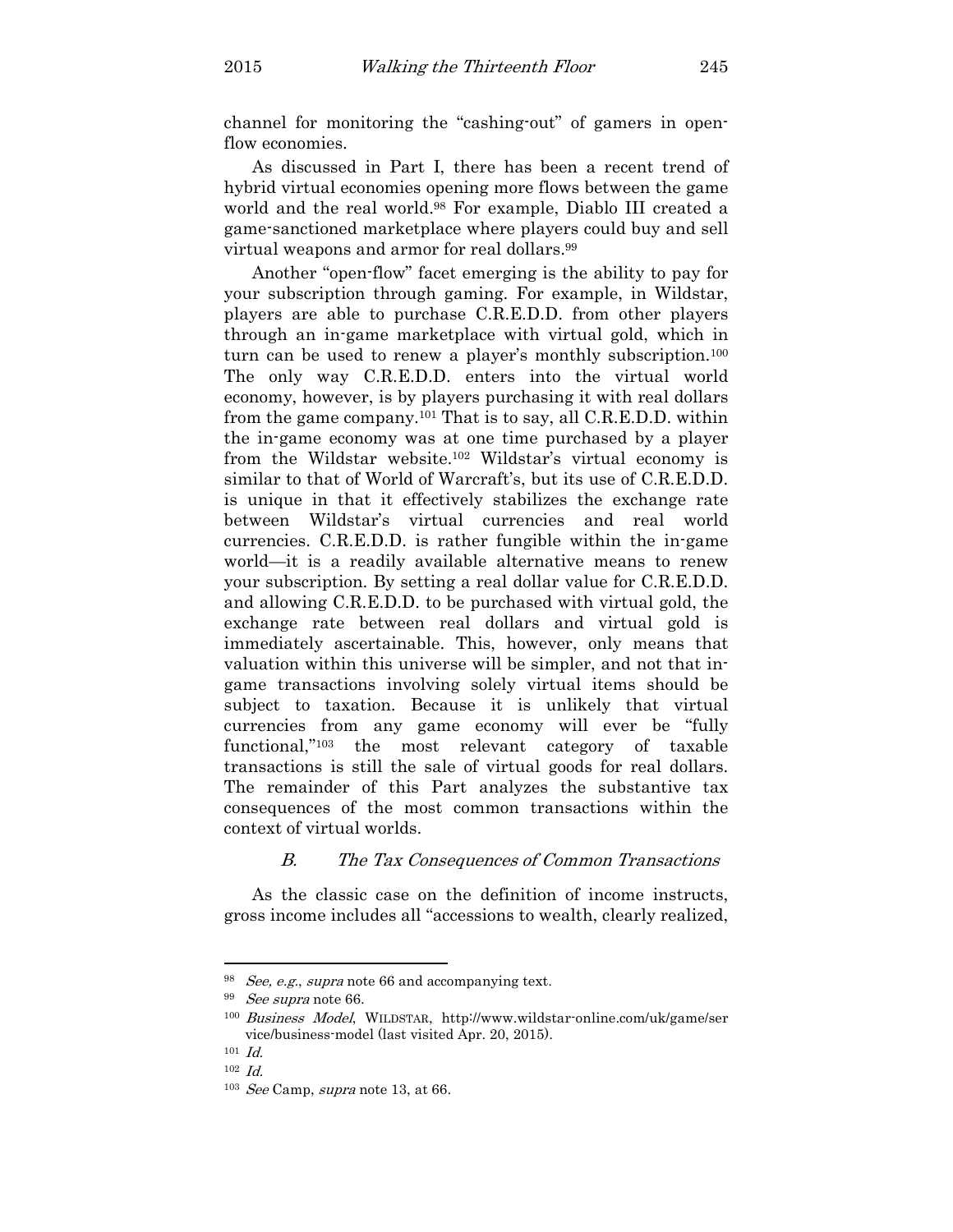and over which the taxpayers have complete dominion."<sup>104</sup> Generally, the taxable income arising from dealings in property105 is based on the amount of gain recognized from such transactions.106 Gain is the excess of the total value received from a sale or disposition of property (the "amount realized") over the taxpayer's "tax basis" in that property.107 Loss is defined as the excess of the taxpayer's basis over the amount realized.108 It is important to understand that while cash receipts such as salary and wage income are immediately includible in gross income, gain or loss in property will not be realized until a taxable event occurs, such as a sale of the property. Thus, all virtual assets—characters, items, accounts—may carry unrealized gain or loss up until the point of disposition.

In general, a taxpayer's initial basis in property will be how much she paid for that property.109 A taxpayer in possession of property that she herself created or gathered, however, will have an initial basis of zero in that property.<sup>110</sup> Lederman refers to such items as "self-created items" and "taken items," respectively.111 Within the virtual economy context, Lederman concludes that "loot drops," for example, resemble "taken" property and will therefore have a zero basis.112 To calculate any player's taxable income, then, we must first determine how to accurately calculate basis in each of the archetypal transactions.

1. On the Calculation of Basis

<sup>104</sup> Comm'r v. Glenshaw Glass Co., 348 U.S. 426, 431 (1955).

<sup>105</sup> The Internal Revenue Code [hereinafter the Code] states that the transaction must be a "sale or other disposition of property" before computation of gain or loss is triggered. See I.R.C. § 1001(a) (2015). All of the transactions discussed in this Part are either sales or dispositions.

<sup>106</sup> The system of taxation in the United States creates a distinction between "realization" and "recognition." I.R.C. § 1001(a), (c) (2015). "Realized" gain is "recognized," unless a specific provision in the Code provides otherwise, I.R.C. § 1001(c) (2015), and recognized gain from dealings in property is reflected in "gross income." I.R.C. § 61(3) (2015).

<sup>107</sup> I.R.C. § 1001(a) (2015).

<sup>&</sup>lt;sup>108</sup> For the discussion on losses, *see infra* Part II.B.4. The loss amount on any sale or disposition event is the excess of the basis over the amount realized. I.R.C. § 1001(a) (2015).

<sup>109</sup> I.R.C. § 1012(a) (2015). This is known as the "cost basis."

<sup>110</sup> Joseph M. Dodge, Accessions to Wealth, Realization of Gross Income, and Dominion and Control: Applying the "Claim of Right Doctrine" to Found Objects, Including Record-Setting Baseballs, 4 FLA. TAX. REV. 685, 691-92 (2000) (footnotes omitted).

 $111$  *Id.* 

<sup>112</sup> Lederman, supra note 13, at 1648-50.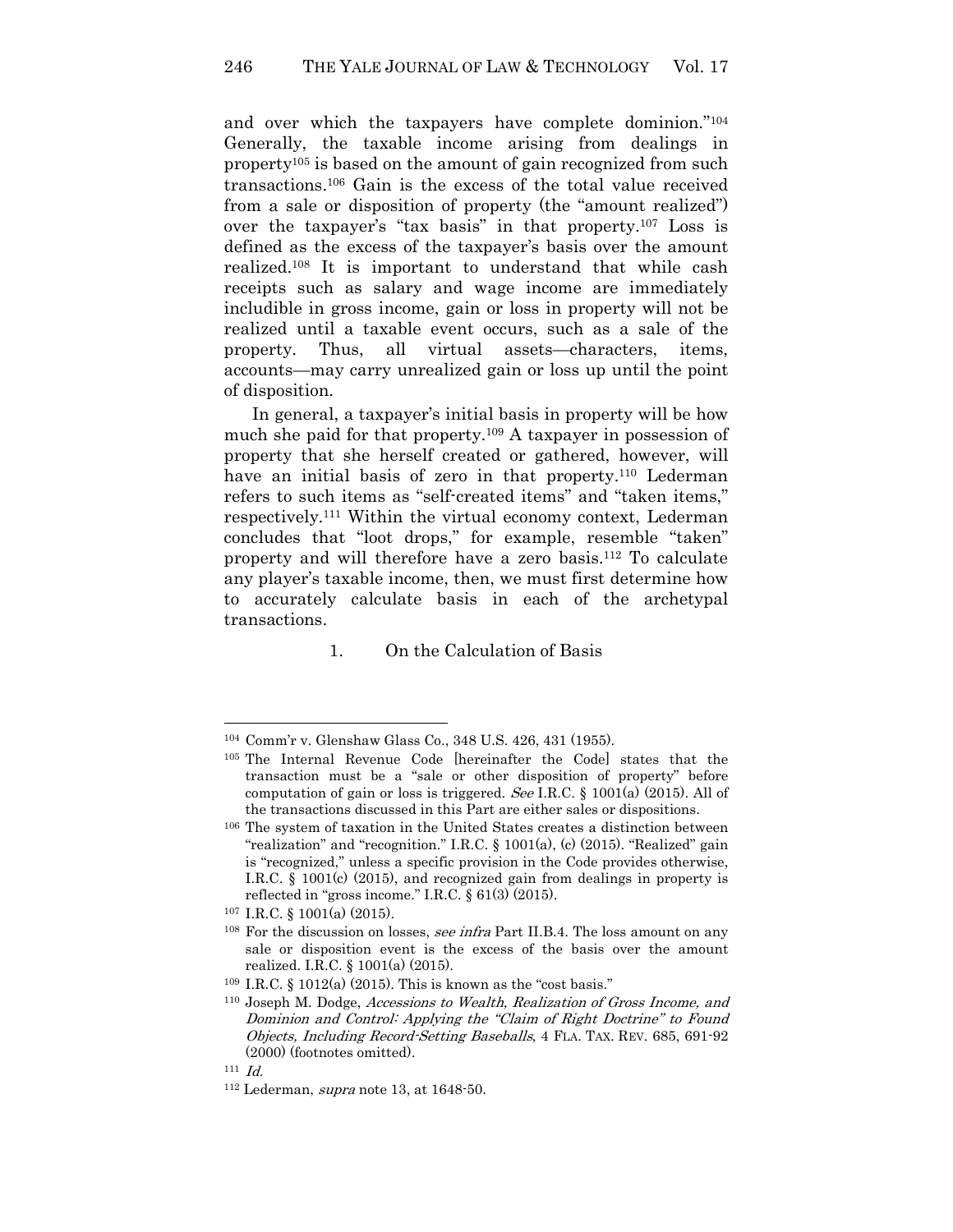The GAO report on the taxation of virtual economies and currencies forecasts that players will have difficulty calculating basis due to the structure of most virtual game worlds.113 This is not so. There are primarily two types of sales in which players engage—sales of virtual items and sales of game accounts—and their bases in each instance are readily determinable.

As a preliminary matter, the GAO report errs in several of its implicit assumptions. First, the report states that "[i]ncome earned from virtual economy or currency transactions may not be taxable if it is equivalent to that from an occasional online garage sale, meaning occasional income from selling goods for less than their original purchase price."114 This is almost a nonissue within hybrid economies due to the nature of transactions within those worlds. Using World of Warcraft as an example, there are two general types of items: Bind on Equip items  $("BoE")<sup>115</sup>$  and Bind on Pickup items  $("BoP")<sup>116</sup>$  There are also Bind on Account items ("BoA"), which are BoP items that can be shared between characters on the same account.<sup>117</sup> When an item is "bound," that item cannot be transferred to another player within the virtual world. BoE items are bound once they are equipped to a character whereas BoP items are bound once they are picked up by a character from a defeated foe.118 With only a few exceptions, the rarest items in WoW are all BoP or BoA.119 That is to say, nearly one-hundred percent of valuable virtual items dropped by raid bosses are bound to the character and, consequently, a player's account once it is picked up. Blizzard has also coded the game in such a way that only players present at the death of the raid boss are capable of

<sup>113</sup> See VIRTUAL ECONOMIES, supra note 12, at 13 ("It may be difficult for individuals receiving income from virtual economies to determine their basis for calculating gains.").

 $114$   $Id.$ 

<sup>&</sup>lt;sup>115</sup> See Peerless Draenic Steel Bulwark, WORLD OF WARCRAFT: WARLORDS OF DRAENOR GAME GUIDE, http://us.battle.net/wow/en/item/108242 ("Binds when equipped  $\dots$ .") (last visited May 3, 2015).

<sup>&</sup>lt;sup>116</sup> See Arcanite Fishing Pole, WORLD OF WARCRAFT: WARLORDS OF DRAENOR GAME GUIDE, http://us.battle.net/wow/en/item/105685 ("Binds when picked up . . . .") (last visited May 3, 2015).

<sup>117</sup> See Bind to Account, WOWPEDIA, http://wow.gamepedia.com/Bind\_to\_ Account (last visited May 3, 2015).

<sup>118</sup> See "BoE", MMO and MMORPG Terms Glossary, MMOS, http://mmos .com/mmo-terms (last visited May 3, 2015); "BoP", MMO and MMORPG Terms Glossary, MMOS, http://mmos.com/mmo-terms (last visited May 3, 2015).

<sup>&</sup>lt;sup>119</sup> See generally Items, WORLD OF WARCRAFT: WARLORDS OF DRAENOR GAME GUIDE, http://us.battle.net/wow/en/item/?classId=2 (last visited May 3, 2015). Note that the highest-level weapons (items in the first two pages) are either BoP or BoA. See id.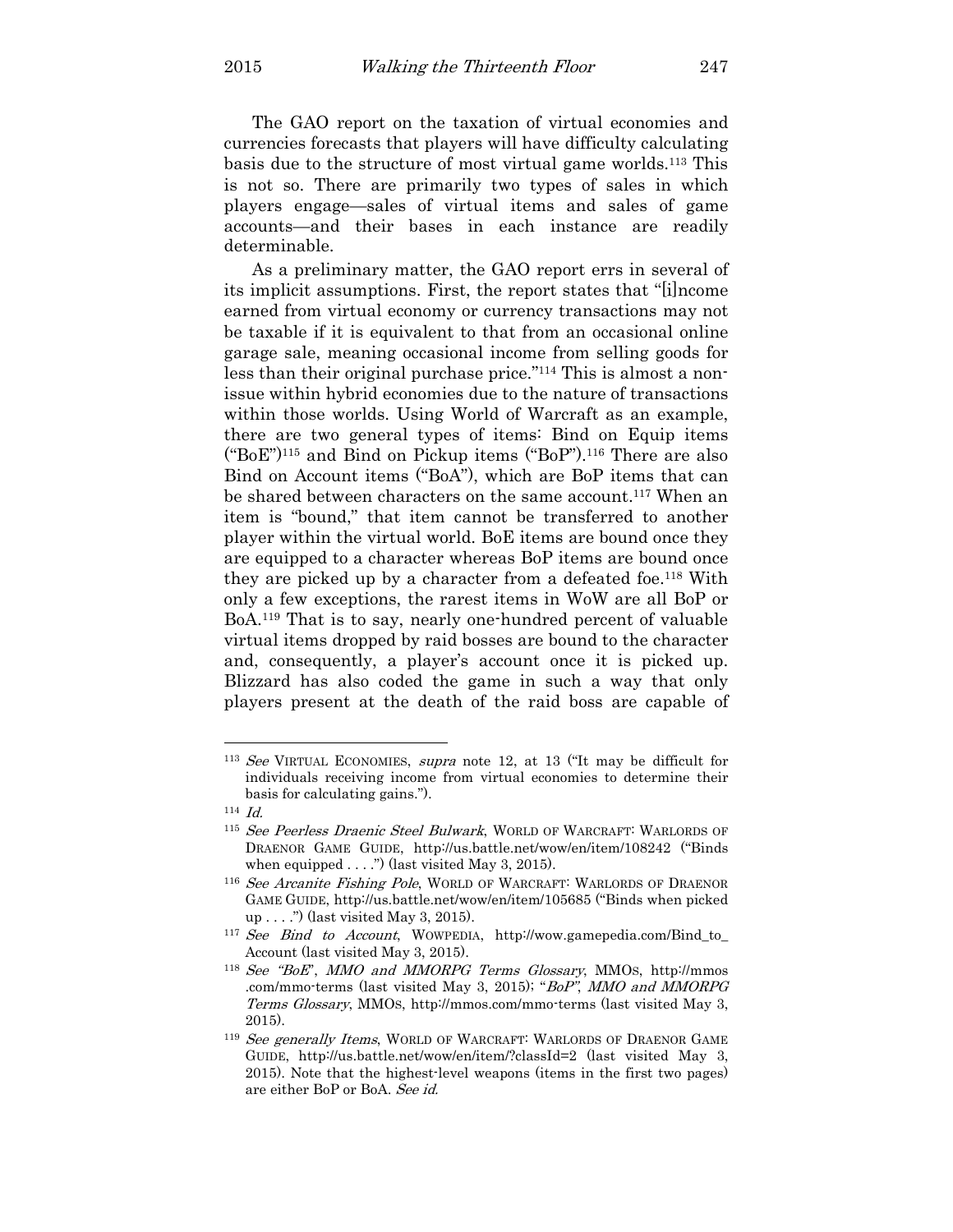receiving the virtual item.120 Essentially, there is no way to resell the item without selling the entire account. The report envisions each player making multiple, occasional sales of virtual goods from a single account for real money, but the fact that the rarest virtual items are bound to a player's characters means that the large majority of transactions will involve only a single sale—a sale of that player's account. The report's garage sale analogy thus breaks down.<sup>121</sup>

Given that the rarest virtual items are bound to a player's account, it becomes apparent that the GAO report further errs in concluding that basis calculations in the virtual context are inherently more difficult. The most popular MMOs are simply subscription based, with discounts for bulk purchases of game time.122 Insofar as a player buys game time to continue using her account, those payments should be added to the basis of the account. Players selling virtual items obtained through playing the game should have no basis in those items,123 and should fully recognize the gain on those sales. Only when players sell their accounts should they be able to include the basis from their subscriptions in their gain calculations. To be clear, most gamers (social, casual, casual-hardcore, and most hardcore gamers) rarely sell their accounts, because their goal is to play the game—if ever, they will only sell their accounts when they decide to cease their interaction with that particular virtual world. Vocational gamers will consistently sell characters to third-party marketplaces or third-party companies, and their calculation for gain will be even more straightforward: they will pay for a subscription, likely purchase no virtual goods for real money, and sell their accounts.

 $120$  See Bind on Pickup, WOWPEDIA, http://wow.gamepedia.com/Bind\_on \_Pickup (last visited May 3, 2015) ("Most loot from bosses . . . are Bind on Pickup.").

<sup>121</sup> The GAO report's contention is more relevant in an open-flow context, but as previously discussed, the only sufficiently popular MMO with an openflow economy is Second Life, and the LindeX exchange is an effective backstop for final dispositions of accounts. People may sell their goods within Second Life for Linden dollars, but eventually, if the player ever decides to transfer the value out of their account, they will have to pass through the LindeX exchange, which records all such transactions.

<sup>&</sup>lt;sup>122</sup> See Buying and Subscribing to World of Warcraft, WORLD OF WARCRAFT, http://us.battle.net/wow/en/shop/game-purchase (last visited Apr. 20, 2015); Subscription Costs, EVE ONLINE, https://community.eveonline.com/ support/knowledge-base/article.aspx?articleId=787 (last visited May 3, 2015); Luke Karmali, *Wildstar Announces Its Business Model*, IGN (Aug. 19, 2013), http://www.ign.com/articles/2013/08/19/wildstar-announces-itsbusiness-model.

<sup>123</sup> Lederman, supra note 13, at 1648-50.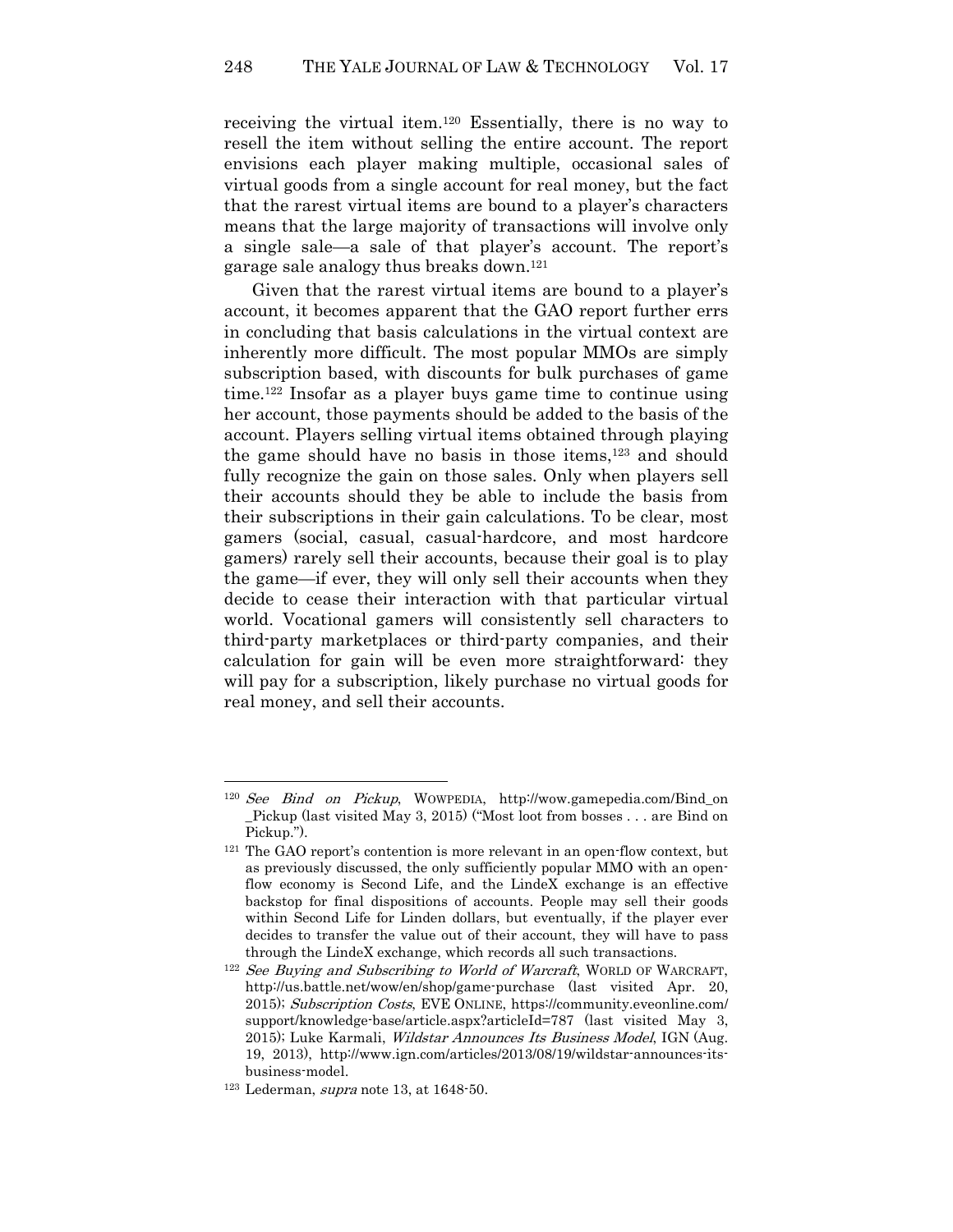On the point of calculation of basis with respect to subscription fees, Lederman's analysis is accurate, $124$  but I disagree with her ultimate assertion that "license fees should not give rise to basis in a player's account."125 It is true that monthly subscription fees are analogous to short-term license fees and need not be capitalized into basis.126 However, while those fees need not be added to basis, a taxpayer may nevertheless choose to do so.127 The decision to do so turns on whether or not a taxpayer intends to engage with the virtual economy for profit.128 If a taxpayer is not intending to profit off of her activities within a given virtual world, the increase in basis should be allocated wholly to the underlying account itself, since allocating basis to virtual items within the account would be impracticable and illogical.<sup>129</sup> The reason why capitalization is generally undesirable is because a capitalized expense is not immediately deductible as an ordinary and necessary business expense.130 This applies with little to no

 $\overline{a}$ 

It is important to note, however, that for bulk purchases of subscription time of more than one year, the twelve-month exception may not apply and subscription fees may need to be capitalized into basis. Id. § 1.263(a)-4(f) (providing that a taxpayer is not required to capitalize amounts paid for a license "that does not extend beyond the earlier of— (i) 12 months after the first date on which the taxpayer realizes the right or benefit; or (ii) the end of the taxable year following the taxable year in which the payment is made").

- $127$  The regulation on point provides that "a taxpayer is *not required* to capitalize" under the twelve-month exception. Treas. Reg. § 1.263(a)-  $4(f)(1)$  (emphasis added).
- <sup>128</sup> If a taxpayer plays an MMO for profit or is engaged "in a trade or business," she may be eligible for a deduction under I.R.C. § 212 or § 162, respectively. See I.R.C. §§ 162, 212 (2015). If a taxpayer does not seek to profit from her interaction with a virtual world, then her subscription fees are not deductible. See id. For the latter taxpayer, increasing her basis in the underlying account would result in a future tax benefit.

 $124$   $Id.$ 

 $125$  *Id.* at 1649 n.151.

<sup>&</sup>lt;sup>126</sup> See Treas. Reg. § 1.263(a)-4(f)(8)(Ex. 5) (2015). Subscriptions are essentially licenses sold by a game company to play within a given virtual world. In fact, there is a specific allowance in I.R.C. 263 for licensing fees in the creation of intangible assets. As such, subscription fees should be treated as licensing fees. One may additionally wonder why subscription fees cannot be likened to lessons, tuition, rentals, or similar necessary costs to skill-based activity. The answer to this centers on the target "property" at issue. That is to say, subscription fees increase the basis of an account, which is a virtual asset. With a cost such as tuition, there is no real property in question.

<sup>&</sup>lt;sup>129</sup> See Lederman, supra note 13, at 1650.

<sup>&</sup>lt;sup>130</sup> See generally I.R.C. §§ 162, 263 (2015). It is unclear whether the IRS would allow a deduction for expenses incurred while engaging in activity that is contractually prohibited by an MMO's terms of use agreement. Cf. Comm'r v. Tellier, 383 U.S. 687, 690-91 (1966) (allowing a taxpayer to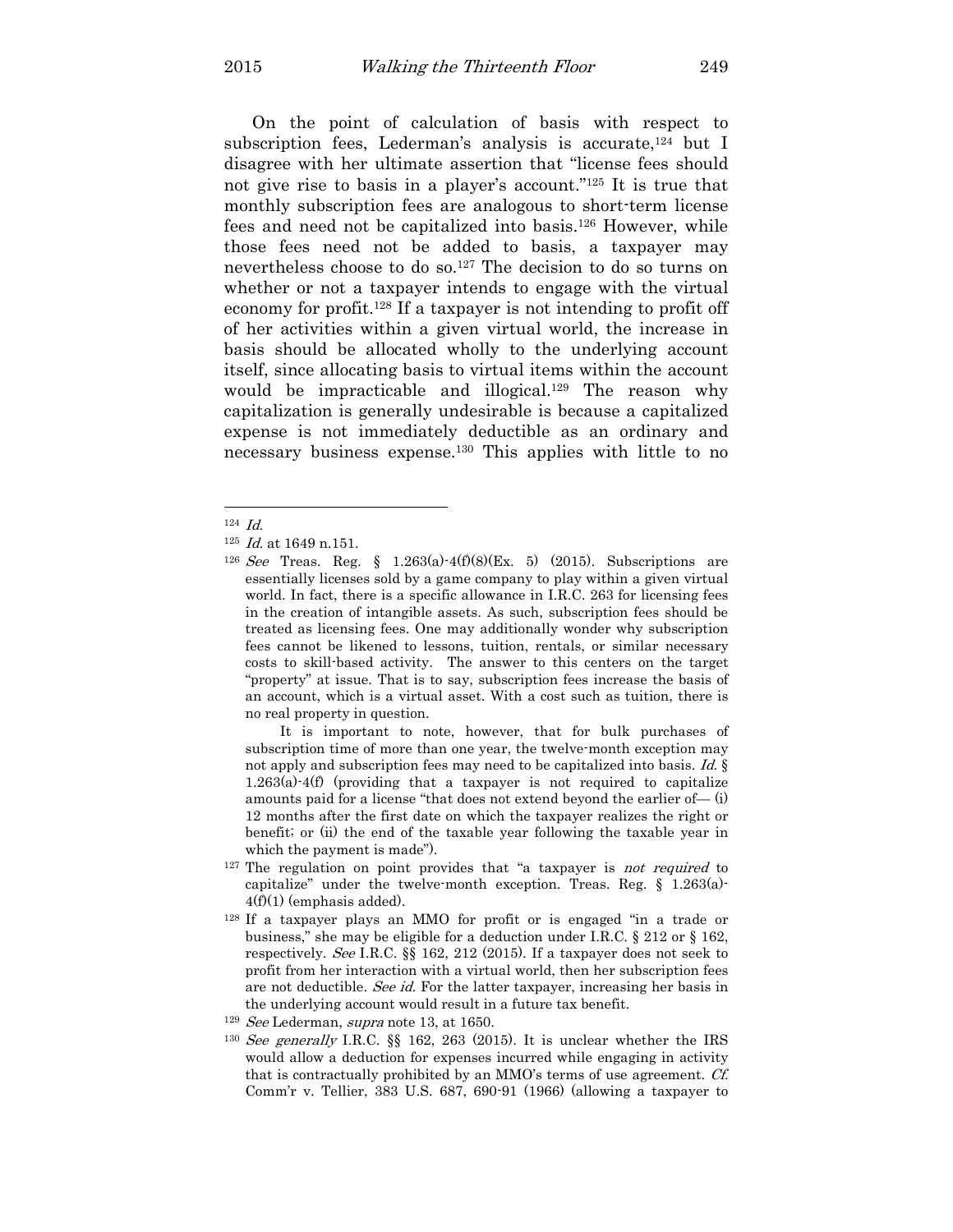force if a taxpayer does not intend to engage in a "trade or business" or seek to profit from her interaction with a virtual world but simply wishes to play within it.

With respect to the GAO report's assertion that a taxpayer's basis is difficult to ascertain in the virtual economy context, the burden of calculating basis and figuring out taxable income is relatively low given the necessary recordkeeping that game companies and third-party marketplaces do. For open-flow economies, using Second Life as an example, the LindeX exchange records all transactions that occur between players.131 As each player's account is linked to the exchange, players are able to see how many real dollars they have spent on their Linden dollars.132 That amount forms the player's basis in their account. Upon sale of their account, the taxable gain would be the difference between the basis and the sale amount. If players decide to resell the Linden dollars they purchased, they would use the amount they paid for it as the basis and calculate gain based on their resale value.

For hybrid economies such as World of Warcraft, thirdparty marketplaces keep records of the transactions between players. Much like any other website where customers purchase items, confirmation emails and similar documents are clear indications of who purchased what for how much and from whom.133 If a person seeks to sell an item in such a hybrid economy, it will most likely already be tied to the account since most worthwhile items are BoP.134 Thus, the gain recognized from the sale will be the difference between the basis and the amount of the sale. The basis will constitute all subscription fees and prior purchases of virtual goods.

The calculation of basis is not as prohibitive as the GAO believes. Even if there were areas of ambiguity, issuing guidance would not be particularly difficult: the IRS can provide concrete examples of taxable transactions and basis calculations within the differing regimes of hybrid and openflow economies.

2. A Player's Tax Liability

deduct legal fees as an "ordinary and necessary" business expense after being found guilty for criminal activity).

<sup>131</sup> Press Release, Linden Lab, Second Life Opens the LindeX Currency Exchange (Oct. 3, 2005), http://lindenlab.com/releases/second-life-opensthe-lindex-currency-exchange.

 $132$  *Id.* 

<sup>133</sup> See FAQ: Validating Your Order, IMBUYGOLD, http://www.imbuygold.com/ FAQ.aspx ("You should have [] received a confirmation email for your order . . . .").

 $134$  See supra note 120.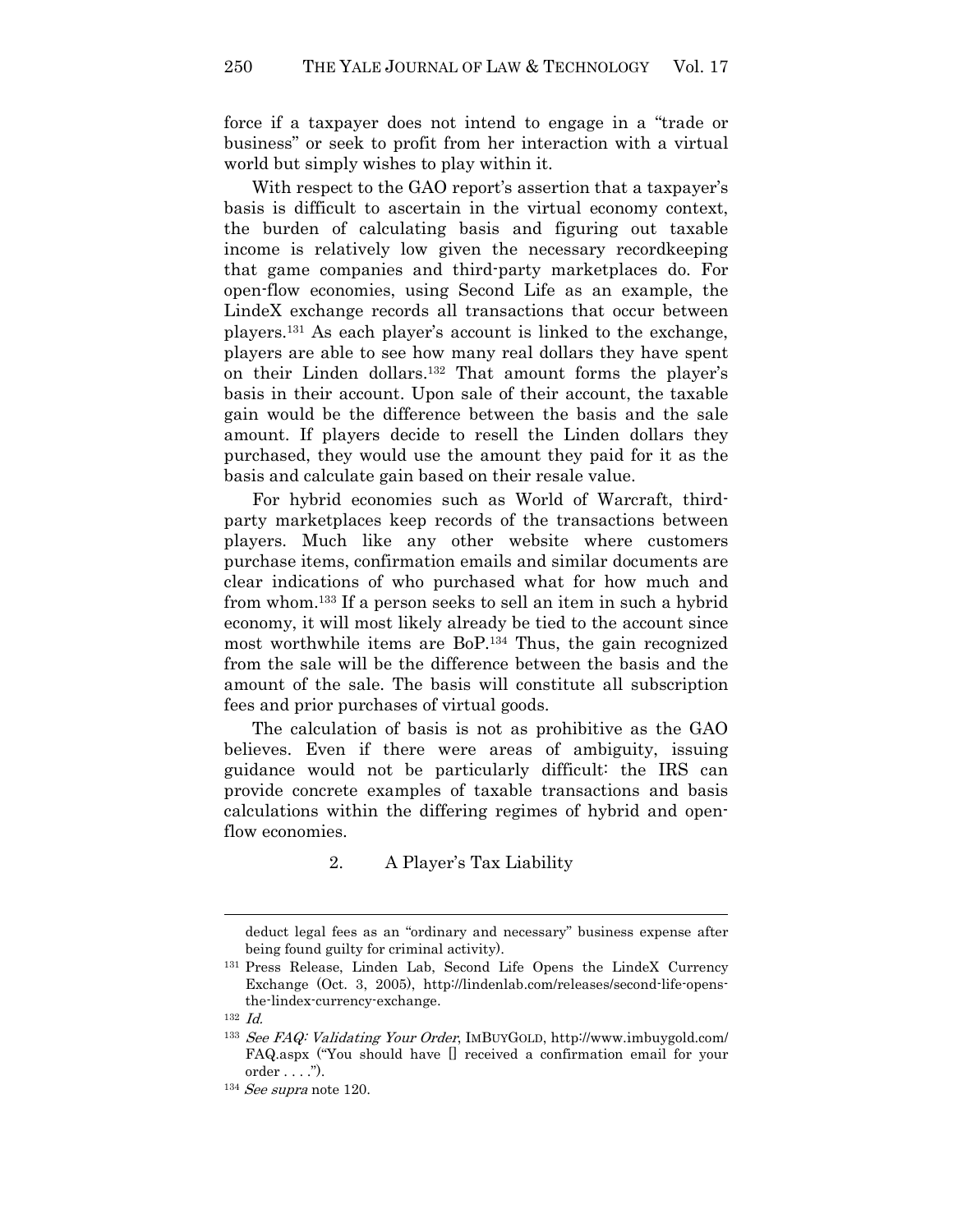As discussed above, when dealing in property, taxable income is calculated by determining the excess of the "amount realized" from a sale or disposition of property over the taxpayer's basis in that property.135 To illustrate the operation of these concepts, let us consider three real-world individuals: a person who buys and resells vintage clothing, a songwriter, and a gold miner. The vintage enthusiast buys a dress at a local thrift shop for \$100 and resells it for \$500. Her basis in the dress is \$100 and her amount realized is \$500, leading to a recognition of \$400 of gain upon the resale of the dress. The songwriter, drawing on her innate musicality and many past musical influences, creates a hauntingly beautiful melody and sells her composition to a singer/entrepreneur for \$1,000 and future royalties at a twenty-five percent rate. Her basis in the song is zero<sup>136</sup> and her current amount realized is  $$1,000$  (with future income realized if and when it occurs). She recognizes \$1,000 of gain upon sale of the song. The gold miner, after toiling for months, comes across a modest vein of gold. After extracting all she can, she sells the raw gold to a refinery for \$50,000. Her basis in the raw gold is zero, and upon its sale, she recognizes \$50,000 of gain.

Individual sellers in hybrid virtual economies will, for the most part, resemble the songwriter or the gold miner: they invest time and effort to gather virtual goods for sale, whether they are raw components or polished products. Any resellers of virtual goods will be analogous to the vintage enthusiast.

Almost all sales of characters are sales of player accounts; this is simply a result of how most MMOs are structured: characters created on an account are inseparable from that account.137 Assuming that the seller did not purchase the

 $^{135}$  *See* I.R.C. § 1001 (2015).

<sup>&</sup>lt;sup>136</sup> See supra notes 109, 110 and accompanying text.

<sup>137</sup> World of Warcraft and Wildstar, like most other MMOs, do not provide services for the transfer of characters to another player's account. See Character Transfer, Restrictions and Limitations, BATTLE.NET SUPPORT HOME, https://us.battle.net/support/en/article/character-transfer (last visited July 24, 2015) (providing services only for transferring characters between WoW accounts linked to an overarching Blizzard account); Free Realm Transfer FAQ, WILDSTAR SUPPORT HOME, https://support.wildstar-online.com/hc/en-us/articles/203805289- Free-Realm-Transfer-FAQ (last visited July 24, 2015) (providing services only for transferring characters between different servers). If, hypothetically, a character could be sold separately from a player's account, the seller would need to allocate basis arising from subscription fees in proportion to the amount of time spent playing that character. For example, if a player has two characters on her account and plays each equally often, the separate sale of one of those characters would be allocated fifty percent of the basis arising from subscription fees paid on that account.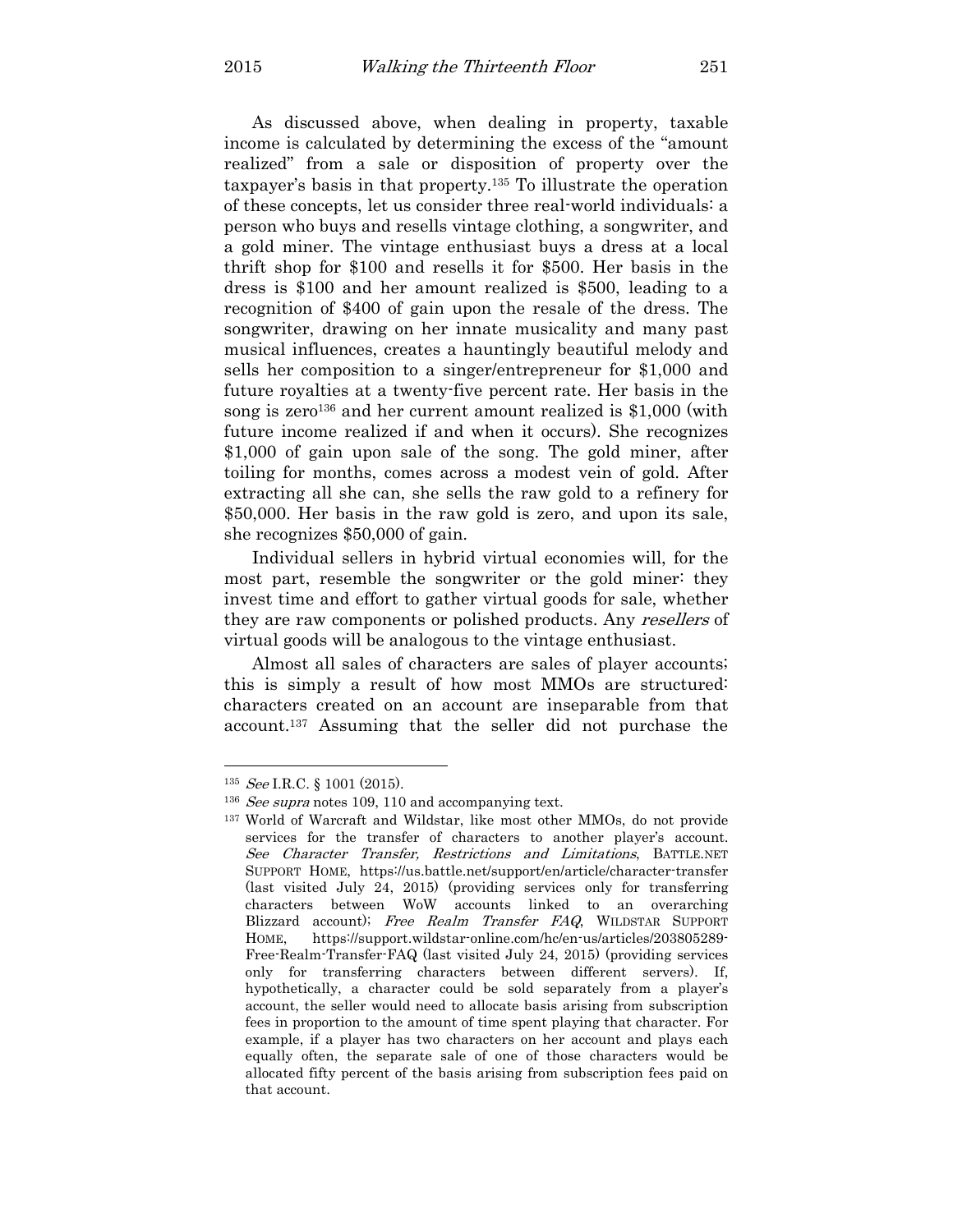account herself, her basis in the account will equal the subscription fees (if any)138 she paid over the lifetime of the account.139 The gain recognized, then, will be the amount that the proceeds from her sale exceed her basis. For example, let us say a player, Artemis, tires of a particular MMO and wishes to sell her character on a third-party marketplace. She has paid subscription fees totaling \$250 on her account and sells her account for \$450. The amount realized from the sale exceeds her basis in the account by \$200,<sup>140</sup> and so that is the amount of gain recognized.<sup>141</sup>

For the sale of virtual gold, the tax result plays out a bit differently. These transactions usually take place in a thirdparty marketplace, and the gold is subsequently transferred within the game world itself. If the seller gathered the gold herself, she would have zero basis in the virtual currency—a tax position analogous to that of the gold miner. Let us consider a transaction effectuated through a third-party marketplace between Midas, a player who wishes to sell virtual gold, and Pactolus, a player who wishes to buy virtual gold. Midas has accrued a total of 10,000 virtual gold and agrees to sell this amount of gold to Pactolus for \$100. The sale occurs using the third-party marketplace and Midas transfers the gold to Pactolus in-game. Midas has a basis of zero in the virtual gold and recognizes \$100 of gain on the sale.

<sup>138</sup> The pioneer in subscription-based revenue, Blizzard will likely be the first and last wildly successful company to use the pure form of that model. Many popular MMOs function on a game-time-token model, such as C.R.E.D.D. in Wildstar and PLEX in EVE Online, where game time may be purchased with both real money and in-game virtual currency. See supra note 66; Discover PLEX, EVE ONLINE, https://secure.eveonline.com/ Plex/WhatIsPlex.aspx (last visited Mar. 13, 2015). Even World of Warcraft's latest expansion has switched to a modified version of the token model. See Introducing the WoW Token, WORLD OF WARCRAFT, http://us.battle.net/wow/en/blog/18141101/introducing-the-wow-token-3-2- 2015 (last visited Mar. 13, 2015).

<sup>139</sup> It is important to note that only game time purchased with real dollars will increase a taxpayer's basis in her account. Game time purchased with virtual currency (assuming that the virtual currency was not purchased with real dollars) will not result in a basis increase in a taxpayer's account. Under I.R.C. § 1012, the basis of a property is equal to the amount of money that was used to pay for the property. Accordingly, if a user purchased \$X worth of virtual currency or game time, then the basis for the account would be increased by \$X. By contrast, if a user earned the same amount of virtual currency simply by playing the game, the basis for the account would not be increased at all.

 $140$  For the discussion of basis calculation in the virtual economy context, see supra Part II.B.1.

<sup>141</sup> If Artemis held the account for more than one year, she would recognize capital gains from selling a capital asset. See I.R.C. §§ 1(h), 1221 (2015).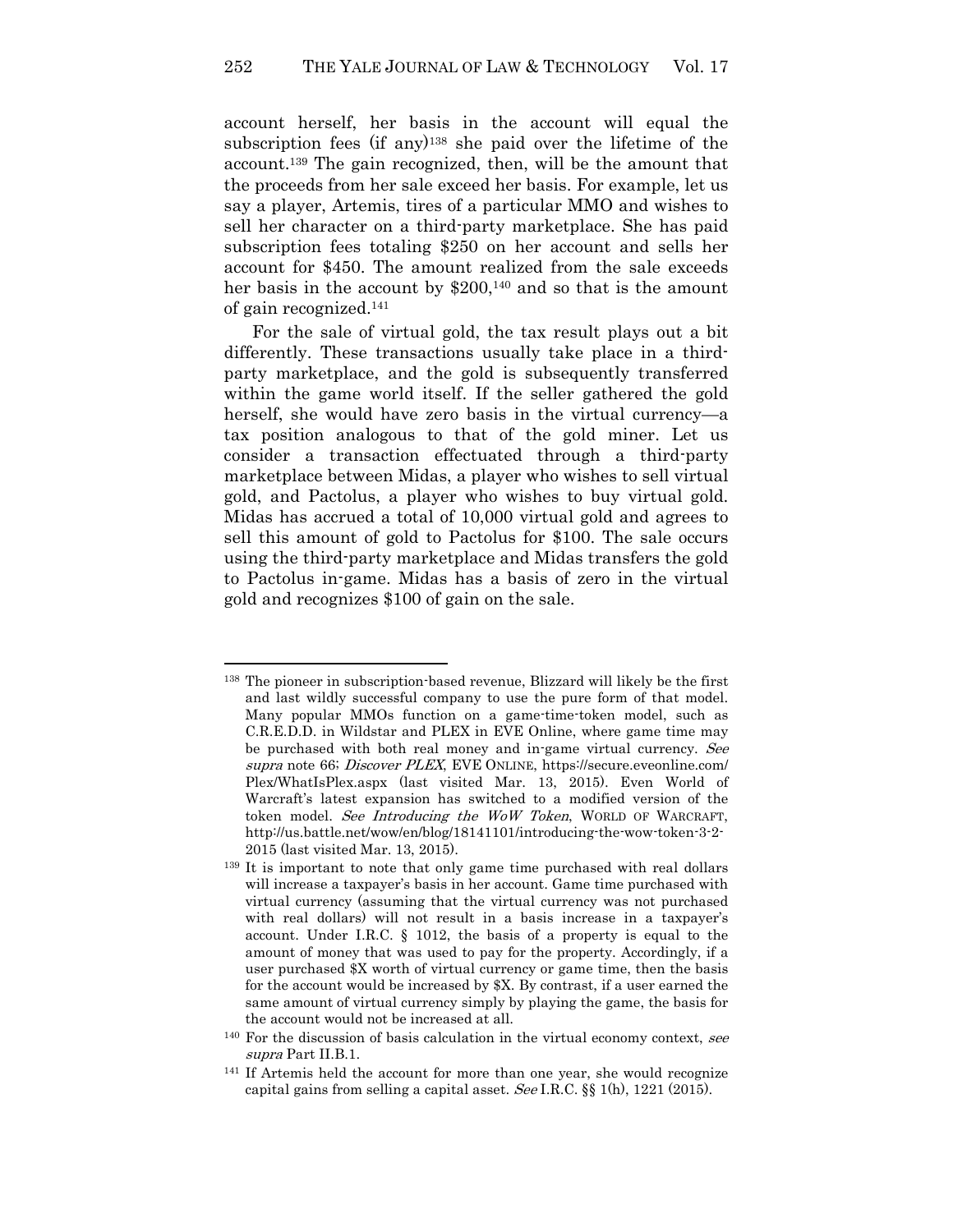In dealing with sales of virtual goods, the tax result is thus in part dependent on a good's separability from a player's account. Recall the two general types of items in World of Warcraft: Bind on Equip items ("BoE") and Bind on Pickup items ("BoP"). While one can sell a BoE item if one has not equipped it, there is no way to resell a BoP item without selling the entire account. Thus, if a virtual item is bound to a character in an account, the tax result would be the same as that of selling a character. If, however, the virtual item is not bound to a character nor an account, the tax result would be the same as that of selling virtual gold.

Equally noteworthy are common in-game occurrences that do not constitute taxable events within a hybrid virtual economy: loot drops and transactions that involve only virtual items. Professor Lederman defines "loot drops" to mean the most valuable virtual items, obtainable only through raiding with organized guilds. She accurately observes that they "require substantial investments of time and effort on the part of players; thus, they are not true windfalls."142 Rather, they are self-created items that are the product of time and proficiency investments.<sup>143</sup>

Transactions within virtual hybrid economies that only involve virtual items for both sides should also not be taxable. As Lederman argues, "transactions in game worlds such as World of Warcraft should not be taxed unless the player engages in a real-market sale or exchange."144 This conclusion reaches the correct result because the World of Warcraft Terms of Use (TOU) specifically prohibit real-market sales or exchanges, creating the presumption that gamers within their virtual world will only engage in transactions that consist solely of virtual items. Gamers following the TOU should not be taxed for in-game transactions simply because illicit secondary markets exist in the real world. For hybrid virtual economies intended to function as closed-flow economies, players should not be subject to taxation as long as they transact within the virtual and TOU bounds of the game.

The following two Sections discuss the potential beneficial tax consequences for players that engage in real-market transactions. Specifically, the discussion centers on whether and in what context such players may take deductions or losses with respect to their gameplay and related activities.

3. Playing for Profit: On Deductions

<sup>142</sup> Lederman, supra note 13, at 1645-46.

<sup>143</sup> Id. at 1646.

<sup>&</sup>lt;sup>144</sup> *Id.* at 1620.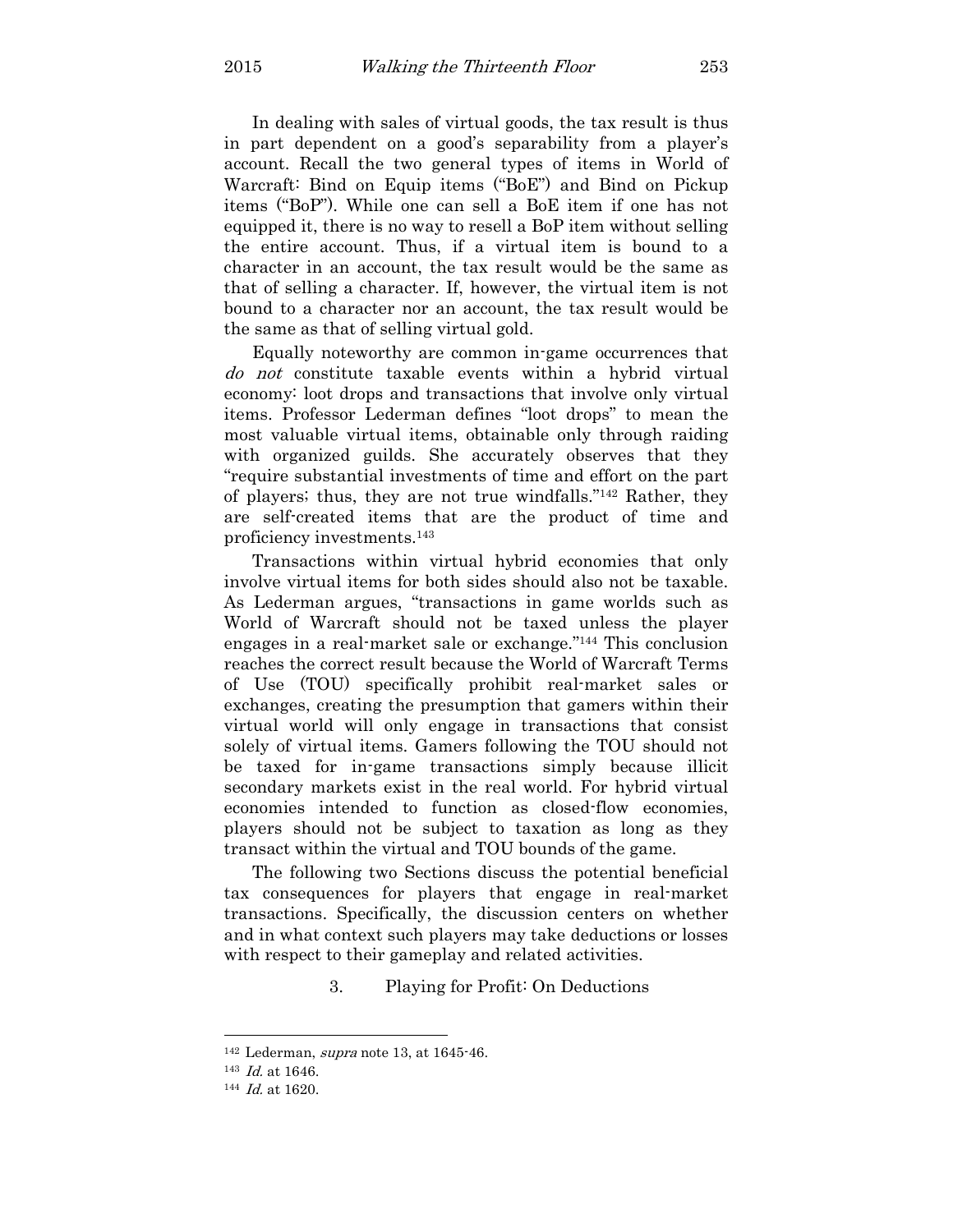There are a number of important tax issues that arise when virtual world activities cross into vocational gaming or otherwise playing the game for the production of real income. Specifically, players may be able to claim deductions or losses upon the occurrence of certain events, thereby lowering taxable income derived from gaming. As a preliminary matter, then, it is important to determine what level of activity qualifies as this sort of transformation.

In the Internal Revenue Code, there are two classic threshold classifications within the realm of profit-seeking activities: those that are "income producing" and those that constitute "carrying on a trade or business."145 Profit-seeking activities that do not qualify for the threshold of "carrying on a trade or business" will qualify as "income producing" activities as long as those activities are for the production or collection of income or the management, conservation, or maintenance of property held for the production of income.146 While the Code does not define what constitutes "carrying on a trade or business," a United States Supreme Court decision provides guidance.

In *Commissioner v. Groetzinger*, the Court held that "a fulltime gambler who makes wagers solely for his own account is engaged in a 'trade or business.'"147 In that case, for the taxable year in question, the taxpayer went to the tracks to wager on greyhound races six days a week for forty-eight weeks.<sup>148</sup> During the sixty to eighty hours per week he devoted to gambling, he studied racing forms, programs, and other various materials to increase his rates of success.149 While engaging in this activity, he held no other profession or type of employment.150 Though the Court found these facts sufficient to deem his particular actions to be "carrying on a trade or business," it also determined that those facts could not provide a standard minimum threshold for "carrying on a trade or business." That determination must be made in each case following consideration of all the facts and circumstances at hand.<sup>151</sup> It is clear, however, that a taxpayer must be involved in the activity with "continuity and regularity," that a taxpayer's "primary purpose for engaging in the activity must

<sup>145</sup> See I.R.C. § 162 (2015) ("[C]arrying on any trade or business . . . ."); I.R.C.  $\S 212 (2015)$  ("|P|roduction or collection of income ....").

 $146$  I.R.C. § 212(1)-(2) (2015).

<sup>147</sup> 480 U.S. 23, 24, 34 (1987).

 $148$  *Id.* at 24.

 $149$   $Id.$ 

 $150$   $Id.$ 

 $151$  *Id.* at 36.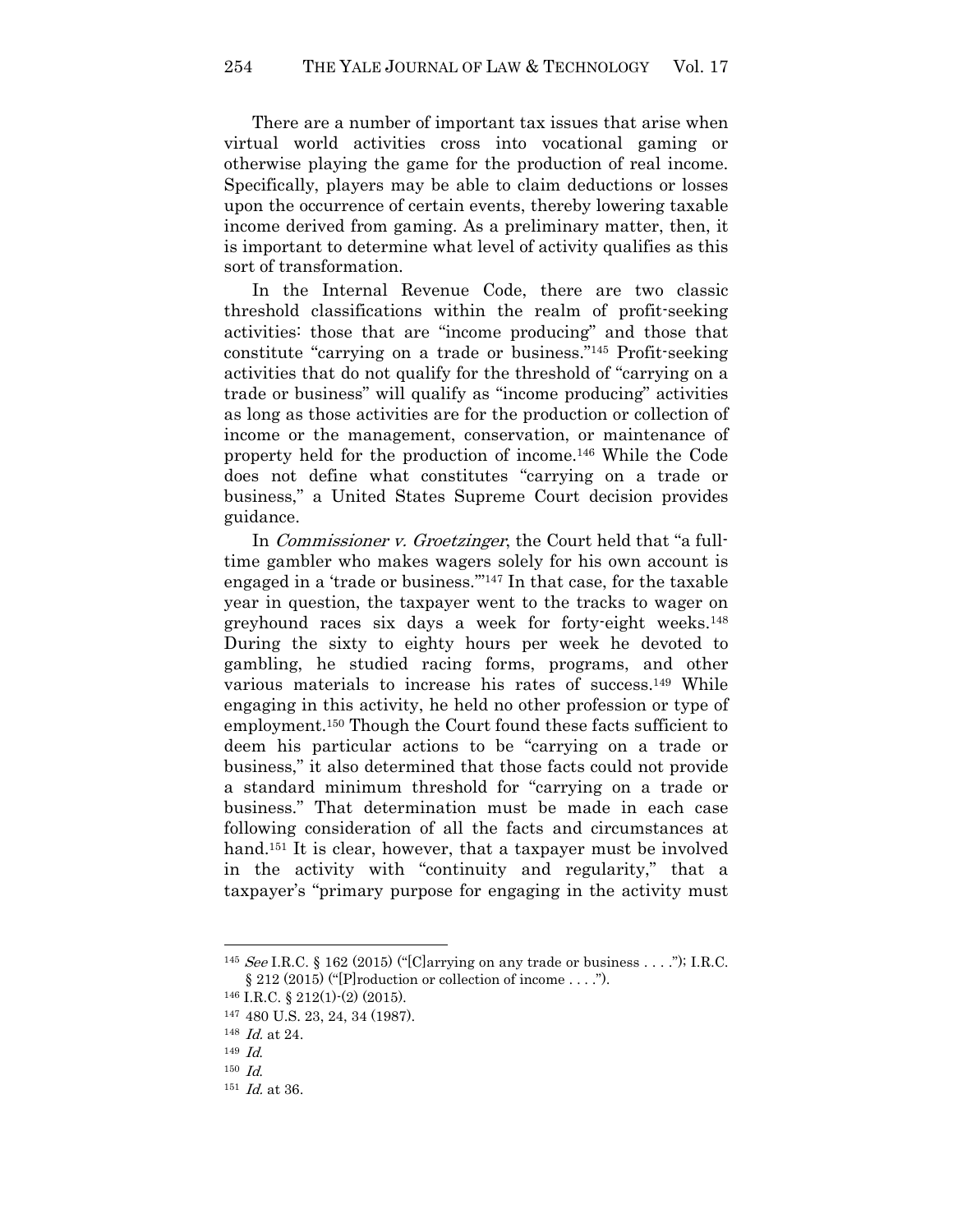for income or profit," and that a "sporadic activity, a hobby, or an amusement diversion does not qualify."<sup>152</sup>

Two important tax benefits that arise from engaging in profit-seeking activities are the ability to take deductions for expenses incurred and for losses suffered.153 Under § 162 of the Code, a taxpayer is allowed to take a deduction for "all the ordinary and necessary expenses paid or incurred during the taxable year in carrying on any trade or business."154 If a taxpayer engages in profit-seeking activities, but those activities do not constitute "carrying on a trade or business," then she may be allowed to take a deduction under § 212 for "all the ordinary and necessary155 expenses paid or incurred during the taxable year . . . for the *production or collection of* income."156 Losses incurred by an individual "carrying on a trade or business" or engaged in "income producing" activities are deductible as well.157 In general, deductions allowed for expenses under § 162 are preferable to those allowed under § 212 because there are several limitations on the type of deduction arising from the latter category.<sup>158</sup>

To illustrate these differences, let us consider three individuals: Artemis, a player who plays within a virtual world for amusement and pleasure; Midas, a player who operates within the same MMO to generate disposable income for his other activities; and Morpheus, a player who essentially lives within that virtual world amassing virtual goods for sale to sustain his needs in the physical world.

Artemis plays a few hours every day, but her current virtual world is not to her liking and she decides to try another. She has paid subscription fees every month, totaling \$250 over the lifetime of her account. She is not allowed a deduction for her subscription fees when they are paid because she is neither

 $152$  *Id.* at 35.

<sup>153</sup> See I.R.C. §§ 162, 212 (2015).

<sup>154</sup> I.R.C. § 162(a) (2015) (emphasis added).

<sup>155</sup> The "ordinary and necessary" test under I.R.C. § 212 is the same for that of I.R.C. § 162. See I.R.C. §§ 162, 212 (2015).

<sup>156</sup> I.R.C. § 212 (2015) (emphasis added).

<sup>157</sup> I.R.C. §  $165(c)(1)-(2)(2015)$ .

<sup>158</sup> While deductions allowed under I.R.C. § 162 are above-the-line (applied against gross income), deductions allowed under I.R.C § 212 are belowthe-line (applied against adjusted gross income ("AGI"), which results after applying above-the-line deductions against gross income) because they cannot be applied against gross income according to I.R.C.  $\S 62(a)$ . See I.R.C. § 62(a)(1) (2015) (deductions "attributable to a trade or business carried on by the taxpayer" can be applied against gross income); see also I.R.C. §§ 162, 212 (2015). This is an important distinction because there are several provisions in the Code that limit below-the-line deductions based on a percentage of your AGI. See, e.g., I.R.C. §§ 67, 68 (2015).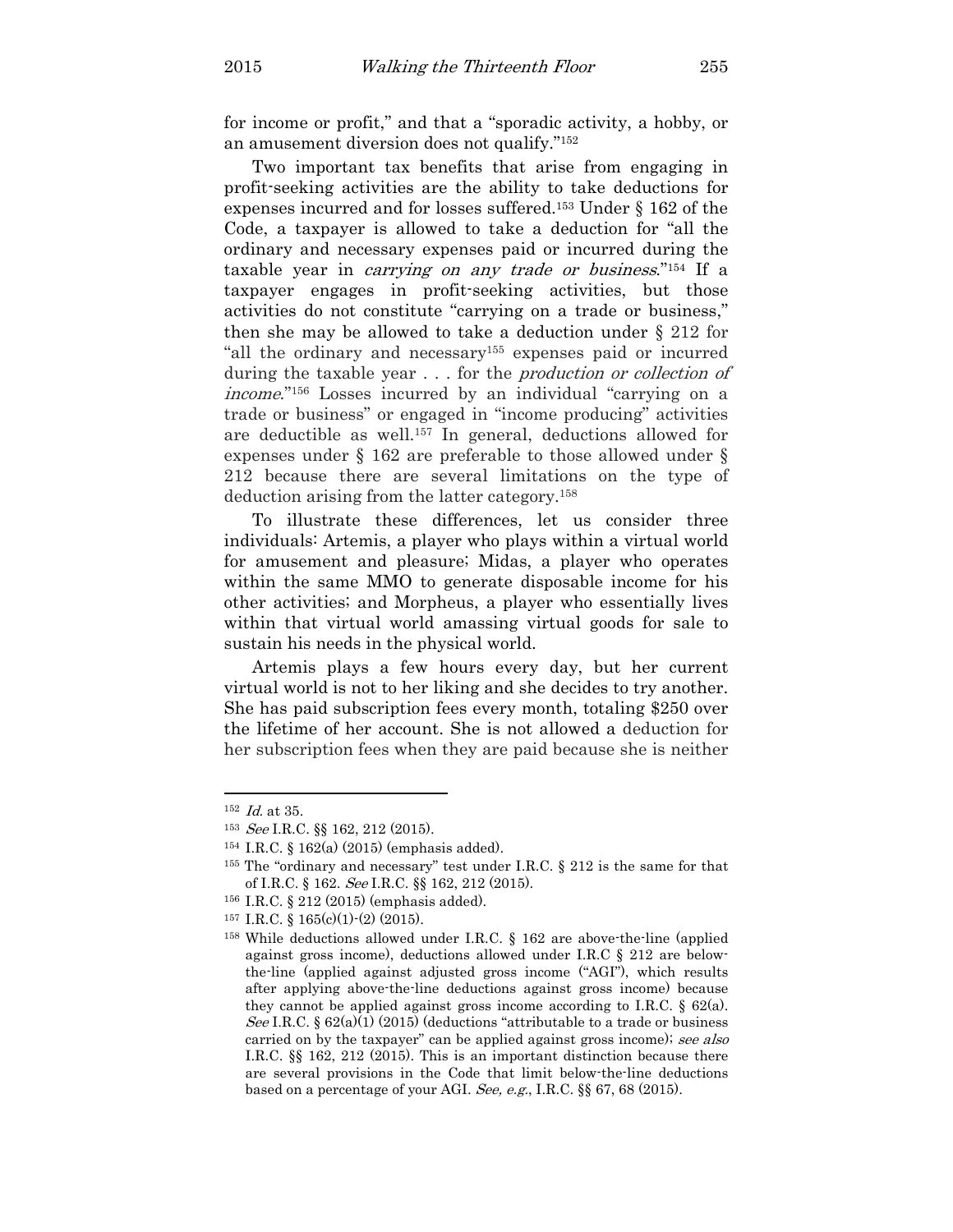"carrying on a trade or business"159 nor is she engaging with the virtual world for the "production of income."<sup>160</sup>

Midas enters the virtual world to gather virtual currency for sale when he wants some extra money in between his paychecks. He pays for his subscription three months at a time, at a reduced rate relative to the monthly rate; this year, his subscription fees total \$225. For the current taxable year, Midas amassed 100,000 virtual gold and sold it on a thirdparty marketplace at various times throughout the year for a total of \$1,000. In addition, he earned \$15,000 in wages this year and had above-the-line deductions unrelated to his virtual activities totaling \$6,000, resulting in an adjusted gross income of \$10,000.161 As Midas engages with the virtual world specifically for the "production of income," but is likely not "carrying on a trade or business,"162 he is allowed a below-theline deduction for his subscription fees.163 Assuming he has no other "miscellaneous itemized deductions,"164 Midas will only be allowed a deduction in the amount of \$25—the excess of his miscellaneous itemized deductions over two percent of his adjusted gross income.<sup>165</sup>

Morpheus spends the majority of his time within the virtual world. He enrolls in a yearly subscription plan that renews automatically at a rate of \$150 per year. He is a guild master of a relatively prestigious guild of twenty players (including himself), capable of procuring the rarest virtual items by defeating the most challenging raid bosses. In exchange for their dedication and skill, Morpheus pays for each guild member's subscription fees. In addition, whenever he manages to sell an asset obtained through raiding, he retains thirty percent of the amount received, distributes fifty-seven percent proportionately among the other guild members (three percent each), and awards a thirteen percent bonus to the most dedicated player for the month (excluding himself). Aside from raiding, Morpheus also raises characters for sale on third-party marketplaces. This year, he received \$200,000 from the sale of virtual items and \$15,000 from the sale of characters. He distributed \$140,000 from the asset sales to the rest of his guild

<sup>159</sup> See Comm'r v. Groetzinger, 480 U.S. 23, 24 (1987).

 $160 \text{ See I.R.C. } \S 212 (2015).$ 

 $161$  *See supra* note 158.

<sup>162</sup> See Groetzinger, 480 U.S. at 24.

<sup>&</sup>lt;sup>163</sup> See supra note 158; Treas. Reg. § 1.263(a)-4(f) (2015).

<sup>&</sup>lt;sup>164</sup> *See* I.R.C. § 67(b) (2015).

<sup>165</sup> In this hypothetical, Midas has \$225 of miscellaneous itemized deductions. Two percent of his AGI equals  $$200$  ( $$10,000 \times 2\%$ ). Code  $§$  67 limits the deduction to the amount of his subscription fees that exceed two percent of his AGI. See I.R.C.  $\S 67(a)$  (2015).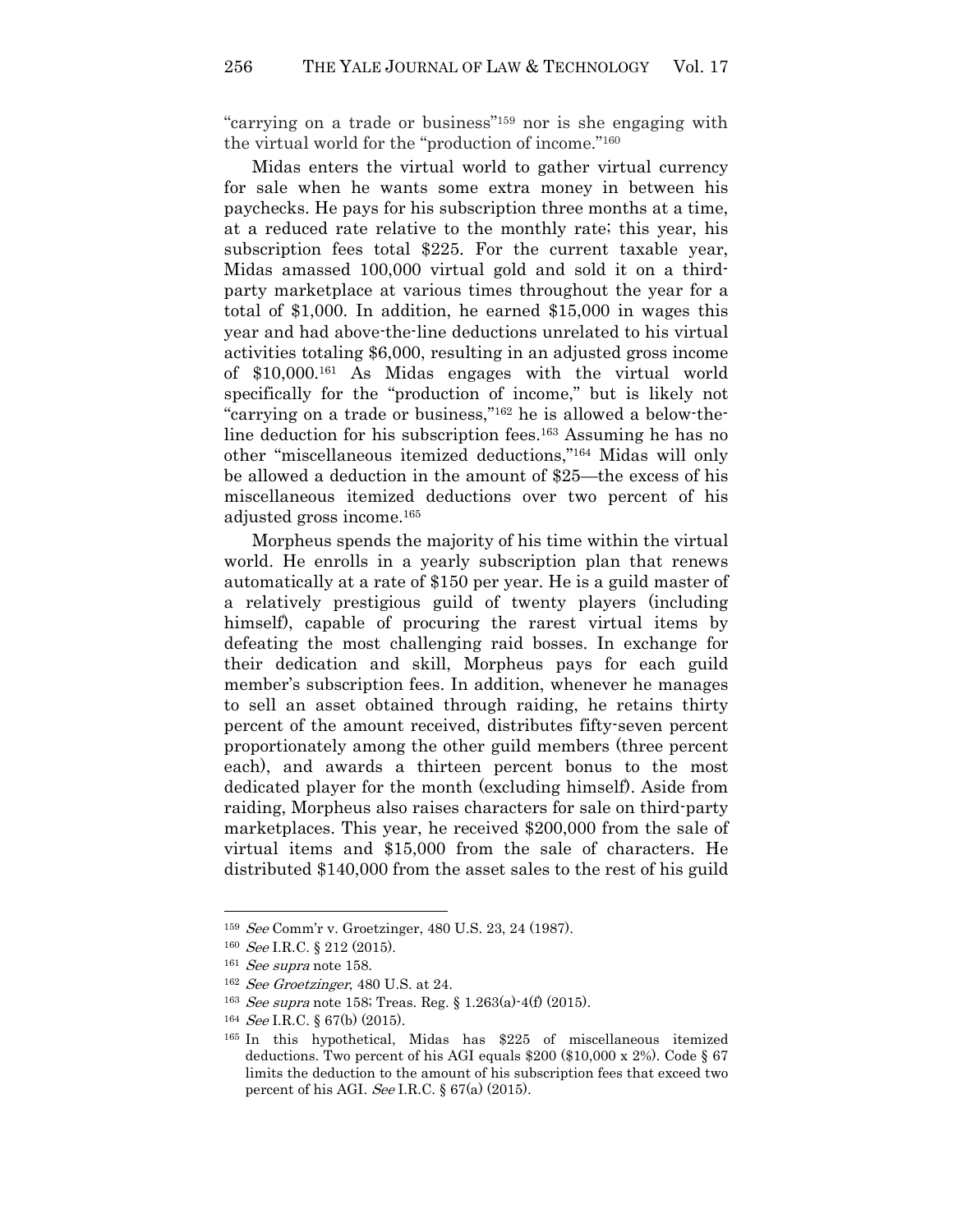and also gave each member \$150 for their yearly subscription, totaling \$3,000 in fees. Taking into account all facts and circumstances, Morpheus is "carrying on a trade or business"<sup>166</sup> and is therefore allowed a full above-the-line deduction<sup>167</sup> for both the distribution of asset sale proceeds to his guild members<sup>168</sup> and all subscription fees.<sup>169</sup> For this taxable year, he has an adjusted gross income of \$72,000.<sup>170</sup>

No player fits perfectly within the three types of individuals discussed above, representing the pure casual player, the pure independent vocational gamer, and the hardcore gamer who has decided to monetize his comparative advantages in the virtual realm. However, these categories are useful metrics as players frequently engage in modified versions of these activity patterns.<sup>171</sup>

# 4. The Battle of B-R5RB: A Case Study in Losses

The single largest armed conflict in EVE Online ("EVE") began on January 27th, 2014 and lasted for twenty-two hours.<sup>172</sup> The battle involved two in-game alliances, consisting of over 7,500 players, resulting in the deaths of more than 20 million soldiers, and the destruction of 600 Capital-class ships—75 of which were Titans.173 The Titan is the largest ship in the virtual world, requiring several months of real time and around 100 billion ISK (EVE's virtual currency) to produce.<sup>174</sup> The battle yielded an aggregate loss of over 11 trillion ISK, translating into approximately \$300,000 USD.<sup>175</sup>

The ISK to USD exchange rate is readily ascertainable due to the structure of EVE's subscription system. EVE was among the first MMOs to integrate tokens into their subscription fee structure—a unit of PLEX grants a player thirty days of game

<sup>166</sup> See Groetzinger, 480 U.S. at 24.

 $167$  *See supra* note 158.

<sup>&</sup>lt;sup>168</sup> *See* I.R.C. § 162(a)(1) (2015).

<sup>&</sup>lt;sup>169</sup> See I.R.C. § 162(a) (2015); see also generally Treas. Reg. § 1.263(a)  $4(f)$ (2015).

<sup>170</sup> Morpheus has gross income of \$215,000 and above-the-line deductions totaling \$143,000, resulting in an AGI of \$72,000.

<sup>&</sup>lt;sup>171</sup> See supra notes 77-80; Forum: WoW Accounts Buy Sell Trading, EPICNPC, http://www.epicnpc.com/forums/92-WoW-Accounts-Buy-Sell-Trading (last visited May 3, 2015).

<sup>&</sup>lt;sup>172</sup> Bo Moore, *Inside the Epic Online Space Battle That Cost Gamers* \$300,000, WIRED, Feb. 8, 2014, http://www.wired.com/2014/02/eve-onlinebattle-of-b-r.

 $173$  *Id.* 

 $^{174}$   $Id.$ 

 $175$  *Id.*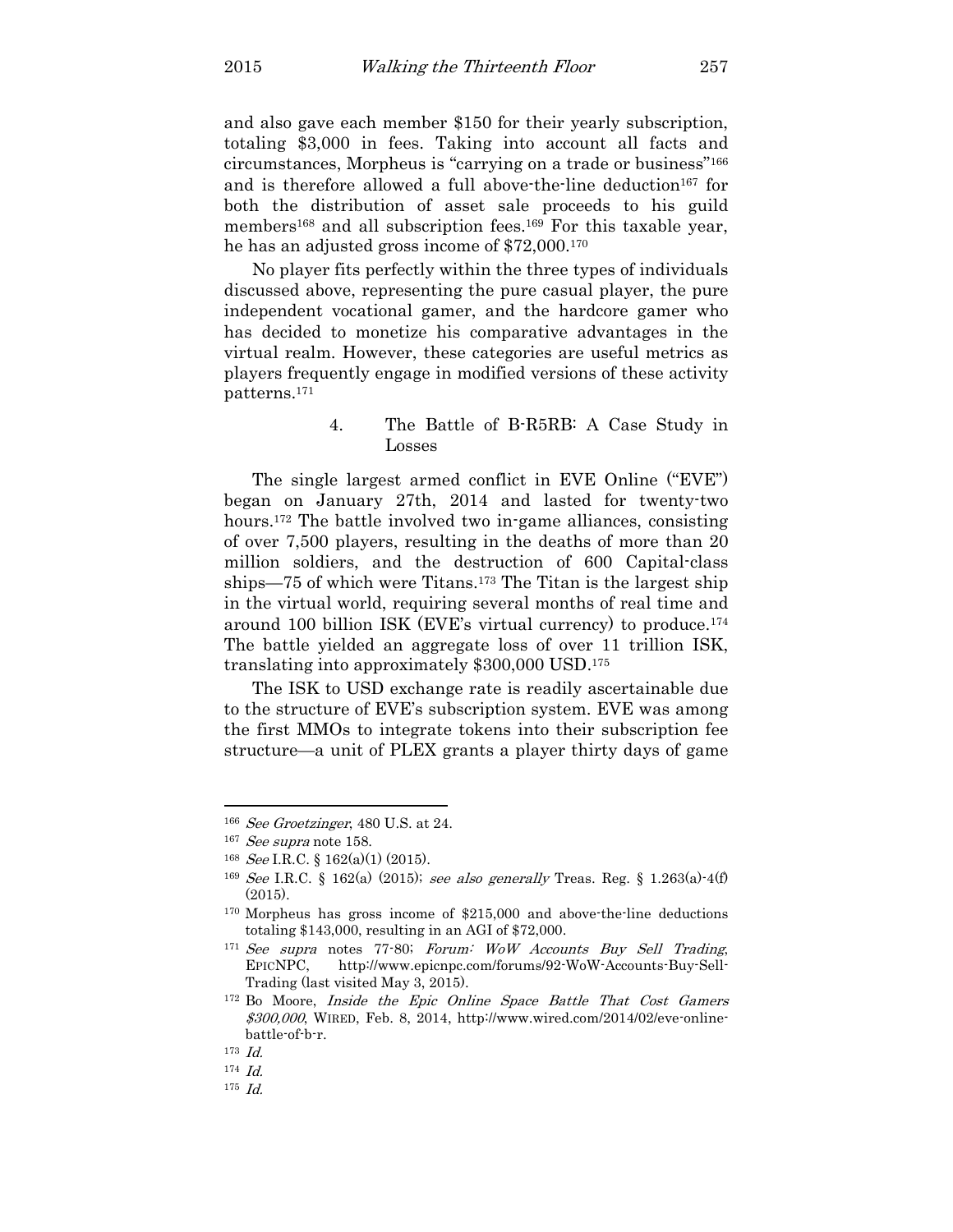time.176 PLEX can be purchased from EVE's website and can be consumed for game time or sold on the in-game exchange to other players for ISK at the prevailing market rate on that server.177 Fixing the real dollar cost of a unit of PLEX and subsequently allowing PLEX to be purchased with ISK effectively establishes an exchange rate between real dollars and in-game currency.<sup>178</sup>

The question is, however, whether any in-game losses can translate into tax benefits. Consider three hypothetical players involved in the Battle of B-R5RB: Rhea, a prolific ship manufacturer specializing in the production and sale of Titans; Kronos, a high-ranking captain in the conflict, possessing a modest personal fleet of warships; and Thamyris, an unlucky observer caught in the crossfire.

Rhea has a day job, but takes her ship-crafting seriously, making it a tidy source of alternate income. When war breaks out, she is approached by several high-profile buyers interested in procuring an aggregate of ten Titans at \$3,000 USD (realworld) each, mediated by a third-party marketplace. The current prevailing average price is \$3,250, so Rhea agrees to supply them on the condition that they must purchase their next twenty Titans from her at the prevailing market price at the time of the future purchases. They agree. Rhea, however, only has eight self-created (zero-basis) Titans on hand and decides to purchase two Titans on the open market at \$3,250 each. Upon sale of these ten Titans, she recognizes \$24,000 of gain179 and \$500 of loss.180 Whether she is "carrying on a trade or business" or simply engaged in the "production of income," Rhea is allowed a deduction for her loss on the purchase and resale of the two Titans.<sup>181</sup>

Kronos is a self-made commander who seeks only to prove himself as a successful military leader in this virtual universe. In the lifetime of his account, he has only made one purchase of PLEX for \$200, all of which he has used for subscription time. He issues orders to a fleet of over twenty Titans, but personally owns five self-created Titans in addition to his sixty self-

<sup>&</sup>lt;sup>176</sup> Discover PLEX, supra note 138.

<sup>177</sup> Flex Your PLEX, EVE ONLINE, https://secure.eveonline.com/PLEX/howTo UsePlex.aspx (last visited Mar. 15, 2015).

<sup>&</sup>lt;sup>178</sup> *See supra* notes 58, 77-80.

<sup>179</sup> Rhea has zero basis in eight of the Titans. Upon sale of the Titans, she realizes and recognizes gain in the full amount received.

<sup>180</sup> Rhea paid \$6,500 for two Titans and resold them at \$6,000. Her basis (\$6500) exceeds the amount realized by \$500. This is thus the amount of loss she recognizes in the sale.

<sup>&</sup>lt;sup>181</sup> I.R.C. § 165(c)(1)-(2) (2015). The nature of the deduction, however, will depend on whether her activities qualify her for treatment under I.R.C. § 162 or I.R.C. § 212. See Comm'r v. Groetzinger, 480 U.S. 23, 24 (1987).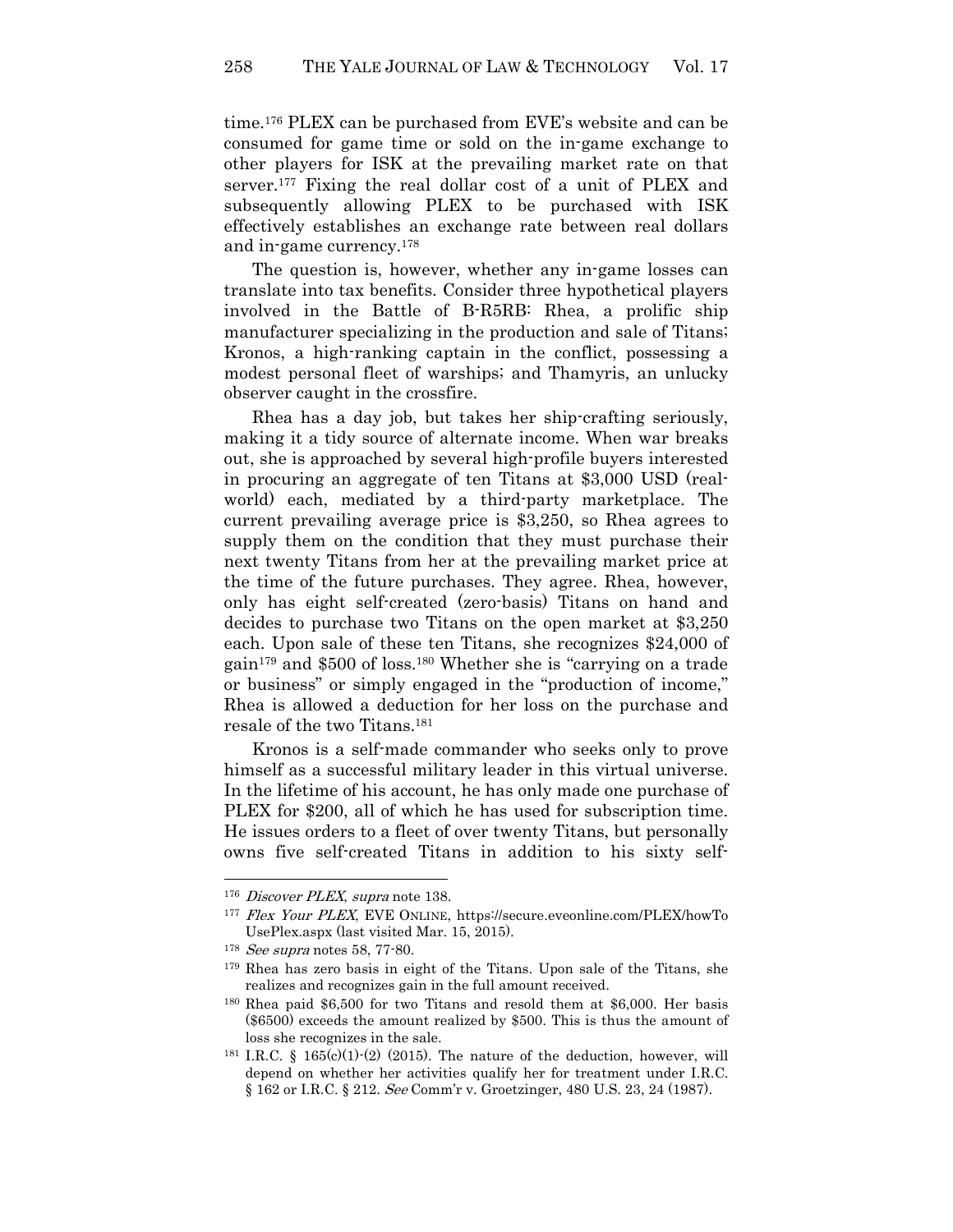created Capital-class warships. The aggregate value of his personal warships total approximately \$25,000. The battle consumes all ships under his command. He sells his account the next day for \$200 on a third-party marketplace.

Kronos would not be allowed a deduction for the destruction of his warships on these facts for several reasons. First, if an individual's losses are not incurred in "carrying on a trade or business" or the "production of income,"182 he can generally only take deductions for casualty or theft losses.183 A casualty is the damage, destruction, or loss of property from a sudden, unexpected, or unusual event, $184$  such as losses due to "fire, storm, [or] shipwreck."185 Because Kronos' involvement in the battle was voluntary, it would most likely not qualify as a "casualty loss." Even if it were to qualify as a casualty, the amount of the casualty loss is defined as the lesser of (1) a taxpayer's basis in the property or (2) the decrease in value as a result of the casualty.186 In this case, the amount of his casualty loss would be zero, as Kronos had a zero basis in all of his self-created warships.

Thamyris enjoys touring the vast virtual universe, unimpeded by distractions or potential threats. For this purpose, he purchased a Dreadnought on a third-party marketplace for \$200. His subscription fees to date total \$400. He decides his adventure for the day will be to visit B-R5RB, a nice quiet sector of space. Upon arrival, his Dreadnought is mistaken for an enemy ship by several hundred players and is instantly destroyed. Thamyris decides to search for a friendlier virtual world and sells his account on a third-party marketplace for \$100.

Thamyris may be entitled to take a "casualty loss" deduction. On the face of the statute, the definition of casualty

<sup>182</sup> Even if Kronos were engaged in a trade or business or the production of income, it is quite unlikely that losses under these facts would be deductible—the voluntary use of his warships in this manner likely disqualifies their destruction as a casualty, and it is difficult to argue his actions were profit-seeking. See I.R.C. § 165(c) (2015). One could, however, imagine a hypothetical scenario in which a nonzero business loss may be allowed: a taxpayer is engaged in the trade or business of mining and subsequently selling a specific type of precious virtual ore. She buys a slew of in-game refineries on the open market for \$5000, and after a few months, her refineries are destroyed by an allied group of competing miners. The amount of her casualty loss would be her basis in the destroyed property. See supra note 158.

<sup>&</sup>lt;sup>183</sup> *See* I.R.C. § 165(c) (2015).

<sup>&</sup>lt;sup>184</sup> Nonbusiness Casualty and Theft Losses, INTERNAL REVENUE SERVICE, http://www.irs.gov/publications/p17/ch25.html (last visited Apr. 20, 2015).

 $185$  I.R.C. §  $165(c)(3)$  (2015).

<sup>186</sup> Casualty, Disaster, and Theft Losses, INTERNAL REVENUE SERVICE, http://www.irs.gov/taxtopics/tc515.html (last visited Apr. 20, 2015).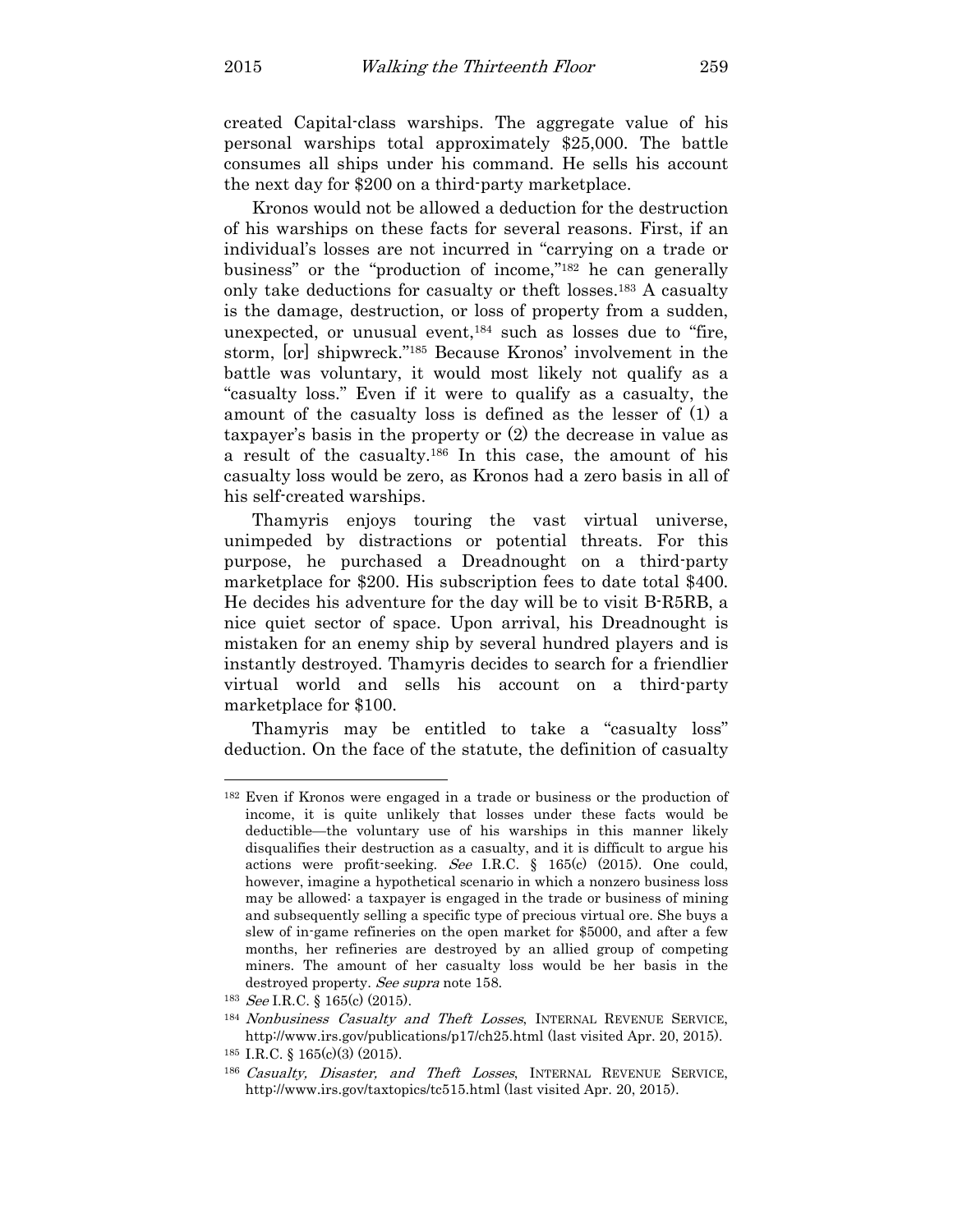losses does not seem to be limited to tangible property.<sup>187</sup> Even if the destruction of his ship were to qualify, he would only be allowed to deduct the amount of loss (aggregated with all other casualty losses) that exceeded ten percent of his adjusted gross income for that taxable year.<sup>188</sup> However, assuming he held his account for more than one year, he would recognize a \$300 capital loss189 upon sale of his account (\$400 basis, \$100 amount realized). If Thamyris has no capital gains to offset, he could use the \$300 capital loss to offset \$300 of his ordinary income at the end of the taxable year.<sup>190</sup>

It is important to understand that basis is a reflection of real monetary investment within an asset—tangible or intangible—and a loss is, by statutory definition, an excess of basis over the amount realized.191 Insofar as a virtual currency has not become "fully functional,"<sup>192</sup> spending virtual dollars will not and should not increase the basis in any virtual asset.

The tax analysis within this Part has been relevant and essential to determining a given player's taxable income, but it only resolves compliance issues with respect to gamers who wish to comply and voluntarily report their virtual tax consequences. The majority of sellers, however, are the hardcore gamers, the vocational gamers, and third-party companies that specialize in the creation and sale of virtual goods. These parties—the latter two in particular—have an interest in using the anonymity of the Internet to shroud their taxable income. In order to adequately promote compliance within virtual game worlds, the IRS should craft different strategies to address each gamer profile within every virtual economy archetype.

#### III. Compliance

l

As the challenges of taxation evolve, so too must the methods of enforcement. By examining the archetypal gamer profiles in the context of taxpayer compliance profiles defined in the compliance literature, we can craft strategies to promote compliance within virtual economies.

<sup>187</sup> See I.R.C. § 165(c)(3) (2015). This set of facts could ostensibly fall under "other casualty" listed in the provision.

<sup>&</sup>lt;sup>188</sup> See I.R.C. § 165(h)(2)(A) (2015). Each individual casualty loss is also subject to a de minimis requirement. See I.R.C. § 165(h)(1) (2015).

<sup>&</sup>lt;sup>189</sup> *See* I.R.C.  $\S$  1001(a), 1221(a) (2015).

<sup>190</sup> For individual taxpayers, the ability to offset ordinary income is limited to the lesser of (1) \$3000 and (2) the amount of capital losses incurred in the taxable year. See I.R.C. § 1211(b) (2015).

<sup>&</sup>lt;sup>191</sup> *See* I.R.C. § 1001(a)  $(2015)$ .

<sup>&</sup>lt;sup>192</sup> See Camp, supra note 13, at 66.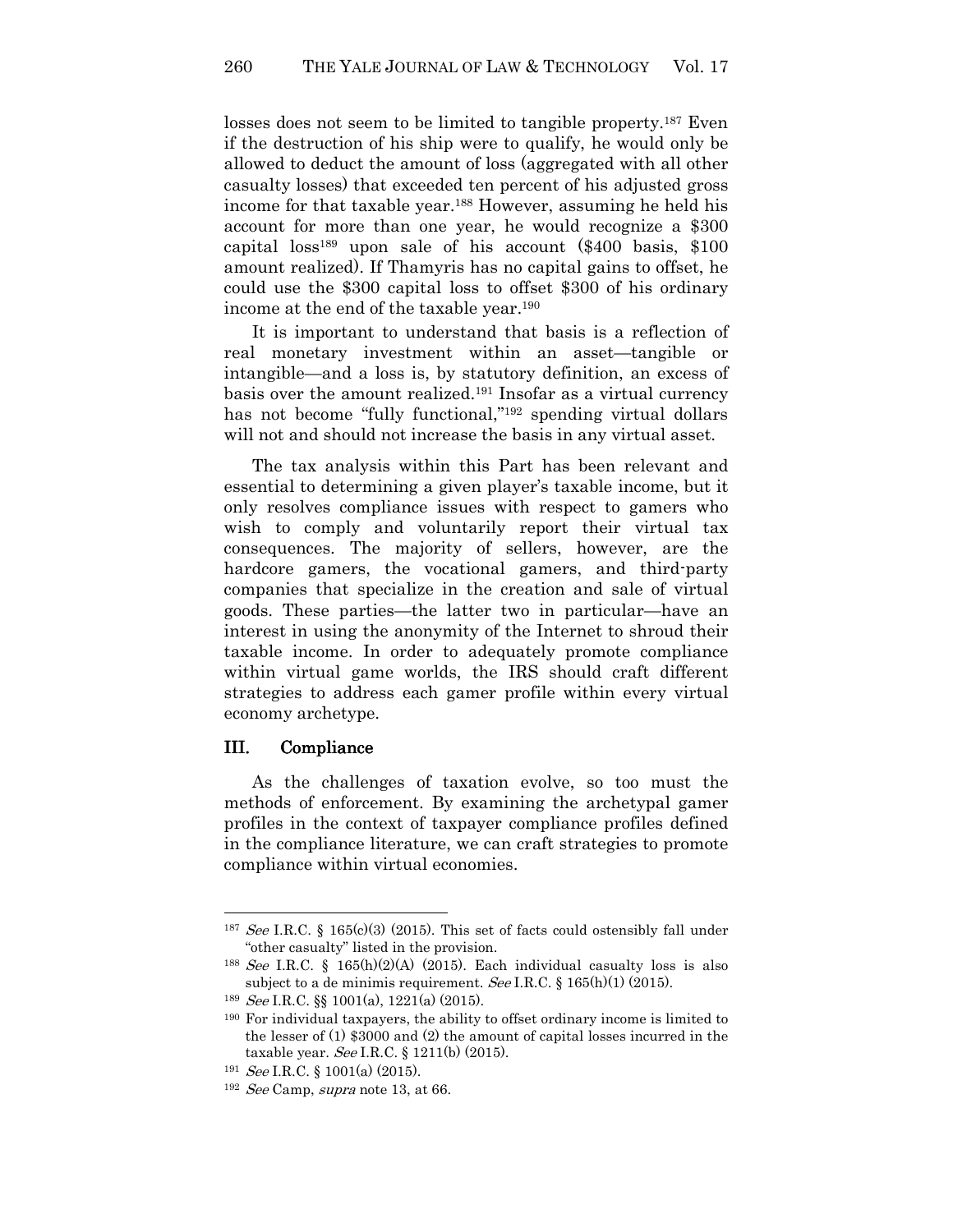## A. The Literature

In 1984, the IRS commissioned Yankelvoich, Skelly & White Inc. to conduct a study on taxpayer profiles that divided citizens into five points along a spectrum: strong compliers, the silent majority, rationalizers, scramblers, and the strategic noncompliers.193 On the extreme complying side of the spectrum are the strong compliers who are "philosophically opposed to all forms of and rationales for tax cheating."194 The "silent majority" is generally opposed to tax cheating, but is not as vocal as the strong compliers about conforming.195 The "rationalizers" admit to cheating more often than the aforementioned groups and do not really have "a problem with most justifications for cheating."196 The "scramblers" evade taxation by not reporting cash and other outside income; they do not attempt to justify their noncompliant behavior, but merely accept it.<sup>197</sup> Finally, the "strategic noncompliers" include "tax protestors and other individuals who refuse to pay taxes and subscribe to a range of rationalizations for cheating."<sup>198</sup>

Elizabeth Branham simplifies these categories into three: "compliant taxpayers," "marginal taxpayers," and the "noncompliant taxpayers."199 The first category corresponds to the strong compliers. The second category encompasses the three center categories, the members of which cheat to varying degrees "where and when the opportunity arises."200 The noncompliant taxpayers are those who simply refuse to comply with the tax system.<sup>201</sup>

Gamers that are "strong compliers," irrespective of their gamer profile, will necessarily comply as long as they have clear guidance explaining what they should do. Thus, this category of players is not problematic. Casual gamers and social gamers are similarly unproblematic because they seldom engage in sales of virtual goods. The most fruitful area for capturing tax revenue is the intersection of "marginal taxpayers" and vocational or hardcore gamers. These types of gamers are not only in the best position to profit from their in-

<sup>193</sup> Elizabeth Branham, Closing the Tax Gap: Encouraging Voluntary Compliance Through Mass-Media Publication of High-Profile Tax Issues, 60 HASTINGS L.J. 1507, 1514 (2009).

<sup>194</sup> Id.

 $^{195}$   $\emph{Id.}$ 

 $196$  *Id.* 

<sup>197</sup> *Id.* at 1514-15.

 $198$  *Id.* at 1515.

<sup>199</sup> Id.

 $^{200}$  Id.

 $^{201}$  Id.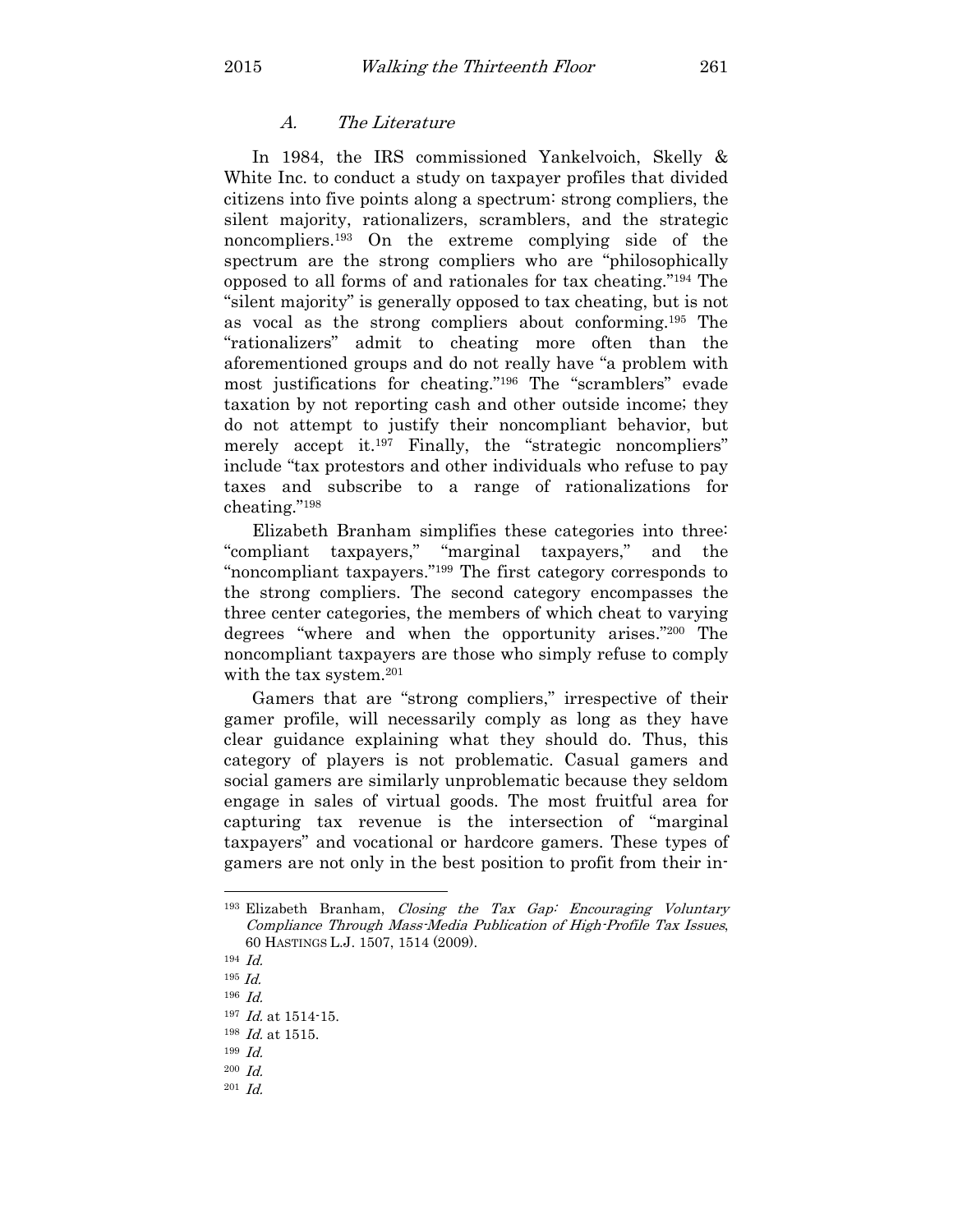game activities, but the anonymity of the Internet shrouds them from detection, creating the ideal environment to evade taxation. The category of players with this particular combination of profiles constitutes the primary focus of any effective compliance strategy.

One modern approach seeks to craft compliance strategies through focusing on the concept of "tax morale."202 As defined by Margorie E. Kornhauser, "tax morale" is "the collective name for all the non-rational factors and motivations—such as social norms, personal values, and various cognitive processes—that strongly affect an individual's compliance with laws."203 This approach to tax compliance is reminiscent of methods within behavioral economics.204 That is to say, though calculating objective equilibria and logical decision-making in markets was undoubtedly useful, humans are, at times, illogical. Or more accurately, humans place value on things that are not capable of objective valuation.<sup>205</sup>

Kornhauser's approach is essentially to analyze how all players within a given problem act and how to satisfy their specific desires. To illustrate the kinds of intangibles that may affect tax compliance, she lists as factors "procedural justice, trust, belief in the legitimacy of the government, reciprocity, altruism, and identification with the group."206 One concrete example she gives of a successful policy that addresses all of the concerns of individuals within a given problem is that of tradable emission permits.207 The problem in that

 $202$  Marjorie E. Kornhauser, A Tax Morale Approach to Compliance: Recommendations for the IRS, 8 FLA. TAX REV. 599, 630 (2007).

 $^{203}$  *Id.* at 602-03.

<sup>204</sup> Behavioral economics is a branch of economics built on the realization that traditional economic thought is based on the flawed assumption that the world is populated solely by "calculating, unemotional maximizers." Richard M. Thaler & Sendhil Mullainathan, How Behavioral Economics Differs from Traditional Economics, LIBRARY ECON. & LIBERTY, http://www.econlib.org/library/Enc/BehavioralEconomics.html (last visited May 3, 2015).

<sup>205</sup> For example, one of the most famous examples of why behavioral economics is essential is the ultimatum game. Suppose a mother gives her son ten dollars and asks that he split the money any way he wishes between himself and his sister. He can only make one offer to the sister. If she accepts, the ten dollars will be distributed in the agreed upon manner. If she rejects the offer, no one receives any money. The purely logical answer would be for the brother to offer one cent to the sister and for her to accept—both are strictly better off. However, that answer does not account for human spite. In studies conducted across the world, the average split is 60/40 with the larger portion going to the "brother." See generally Richard H. Thaler, Anomalies: The Ultimatum Game, 2 J. ECON. PERSP. 195, 196-97 (1988).

<sup>206</sup> Kornhauser, supra note 202, at 601-02.

 $207$  *Id.* at 608.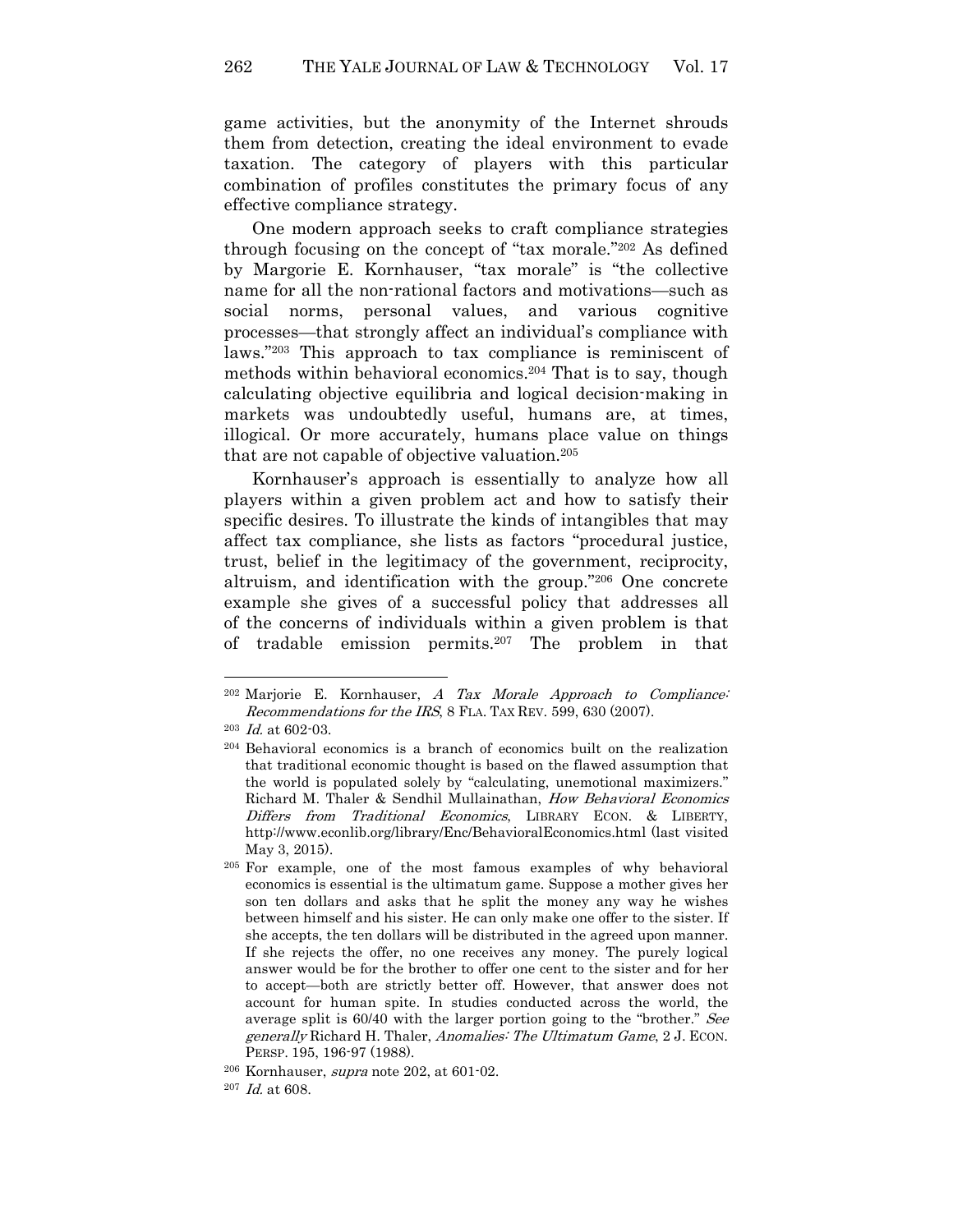instance would be to ensure a clean environment through limiting and controlling pollution that results from necessary and valuable industrial activities. The three types of individuals she identifies are individualists, hierarchists, and egalitarians/collectivists.208 Kornhauser cites tradable emission permits as an example of a policy that appeals to all types of individuals for different reasons: individualists like it because the "market mechanism appeals to their belief in private enterprise"; hierarchists like it because it "leaves power in the hands of powerful commercial entities"; and egalitarians/collectivists like it because the system "recognizes their goal of improving air pollution and the need to constrain industry."<sup>209</sup>

## B. The Strategies

The approach to crafting policy for addressing taxation of transactions within virtual economies should be informed by both the IRS taxpayer profile report as well as Kornhauser's understanding of the basic player archetypes. In dealing with "compliant" gamers, it seems that the most straightforward and effective policy is for the IRS to issue guidance that receives public attention.210 Insofar as taxpayers want to voluntarily comply with the tax code, they simply need to be given guidance from the proper authority. The current IRS strategy is to have one page on their website that essentially states that some virtual transactions are taxable and links taxpayers to the relevant pages.211 The GAO report recommended that the IRS issue low-cost guidance,<sup>212</sup> but it must be issued in such a way that the people most likely to conform to such laws will hear it. It is fairly unlikely that gamers will go to the IRS website and research precisely how they should be taxed when playing in a virtual world.

In order to ensure tax compliance by vocational gamers, or hardcore gamers that attempt to generate income from their gaming activities, a different approach is necessary. In the context of open-flow economies, third-party reporting will be particularly effective. The GAO report notes that third-party reporting is challenging due to the fact that the true identities of the parties to the transaction are difficult to obtain. As the

<sup>208</sup> Id.

<sup>209</sup> Id.

 $2^{10}$  See Branham, supra note 193, at 1519-20 (describing the use of massmedia as an effective tool to instill social values and potential norms, most effective on those that wish to comply).

<sup>211</sup> See generally Tax Consequences of Virtual World Transactions, supra note 11.

<sup>212</sup> VIRTUAL ECONOMIES, supra note 12, at 16-17.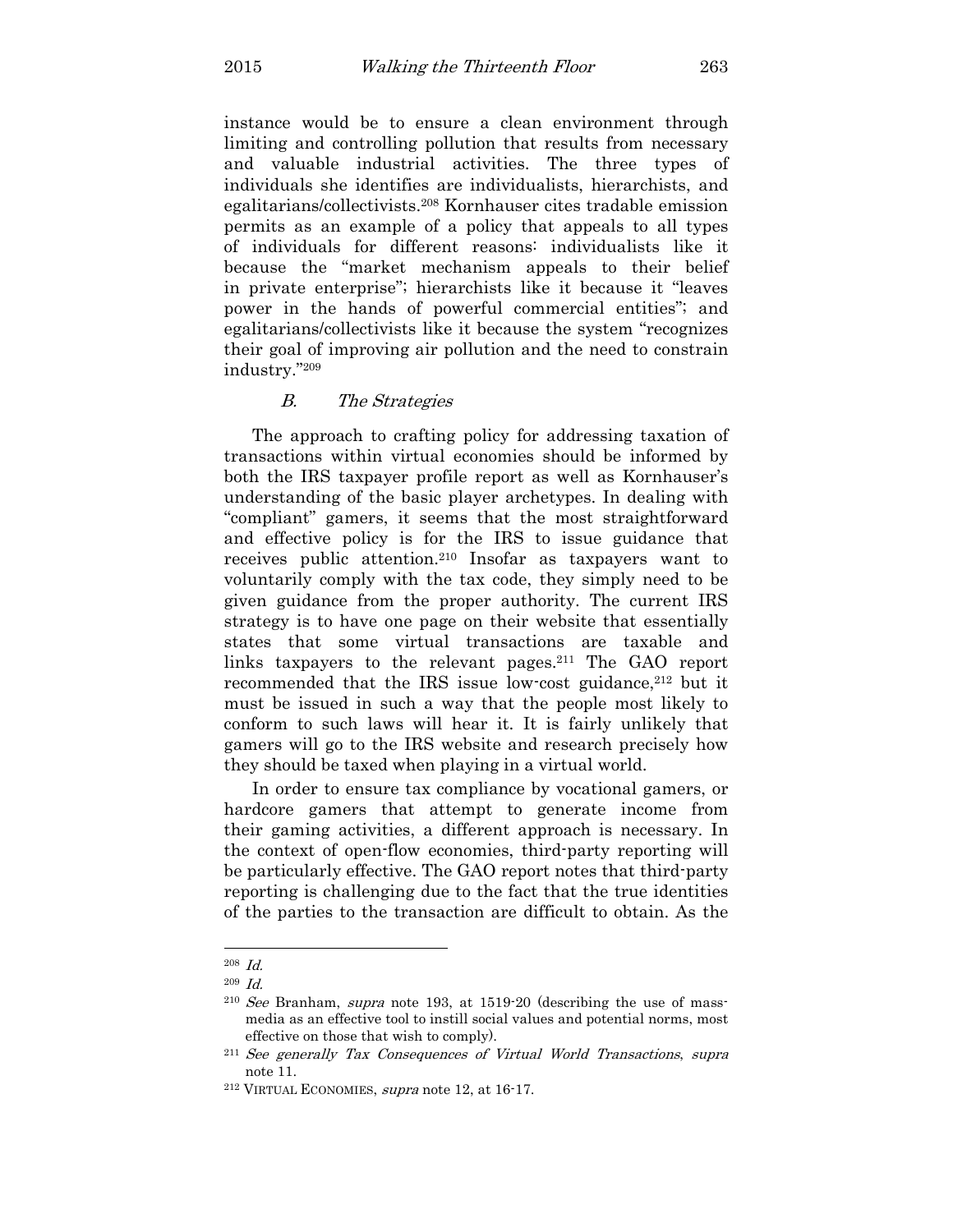report also notes, "[v]irtual economy or currency transactions may be subject to third-party information reporting to the extent that these transactions involve the use of a third-party payment network to mediate the transaction and the taxpayer meets reporting threshold requirements,"213 The report cites to I.R.C. § 6050W, a statute that most notably applies to thirdparty payment networks like PayPal.214 Under this statute, companies are required to report gross payments received for sellers who receive over \$20,000 in gross payment volume and over two hundred separate payments in a calendar year.<sup>215</sup>

The LindeX exchange provides the option of "cashing out" through PayPal, meaning that Second Life players that choose this option are already subject to third-party reporting requirements.216 If a game company seeks to establish a sanctioned platform akin to the LindeX exchange, but does not secure their transactions with PayPal or a similarly accredited third-party payment network subject to I.R.C. § 6050W, the IRS should subject the game company to similar reporting requirements. Where the game is marketed as an open-flow economy, it should be expected that transactions garnering profit will be taxable. Indeed, if players are making hundreds of thousands of real dollars from renting properties in Second Life, $2^{17}$  it is not unreasonable that transactions in similar games should be controlled as well. If there is no network in place to guarantee that tax safeguards exist, millions of dollars could potentially pass through untouched by the IRS.

The compliance strategy changes when dealing with hybrid economies. While it may be feasible and reasonable to subject forums like Linden Lab's LindeX exchange to reporting requirements, this rationale applies with little to no force to

 $^{213}$  *Id.* at 14.

<sup>214</sup> New Tax Law for Online Sellers: Everything You Need to Know About IRC Section 6050W, PAYPAL, https://cms.paypal.com/us/cgibin/?cmd=\_render-content&content\_ID=marketing\_us/IRS6050W (last visited Apr. 20, 2015).

<sup>&</sup>lt;sup>215</sup> *See* I.R.C. § 6050W(e) (2015).

<sup>&</sup>lt;sup>216</sup> See Is the Linden Dollar a Ticking Time Bomb?, supra note 58 ("You may choose to withdraw your US dollar balance [from your sale of Linden dollars] via PayPal or bank wire."). Players that do not wish to be subject to the I.R.C. § 6050W reporting requirements may simply request that their US dollar balance be transferred directly into their bank accounts, effectively making compliance with current third-party reporting requirements merely elective.

<sup>&</sup>lt;sup>217</sup> Rob Hof, *Second Life's First Millionaire*, BLOOMBERG BUS., Nov. 26, 2006, http://www.businessweek.com/the\_thread/techbeat/archives/2006/11/secon d\_lifes\_fi.html.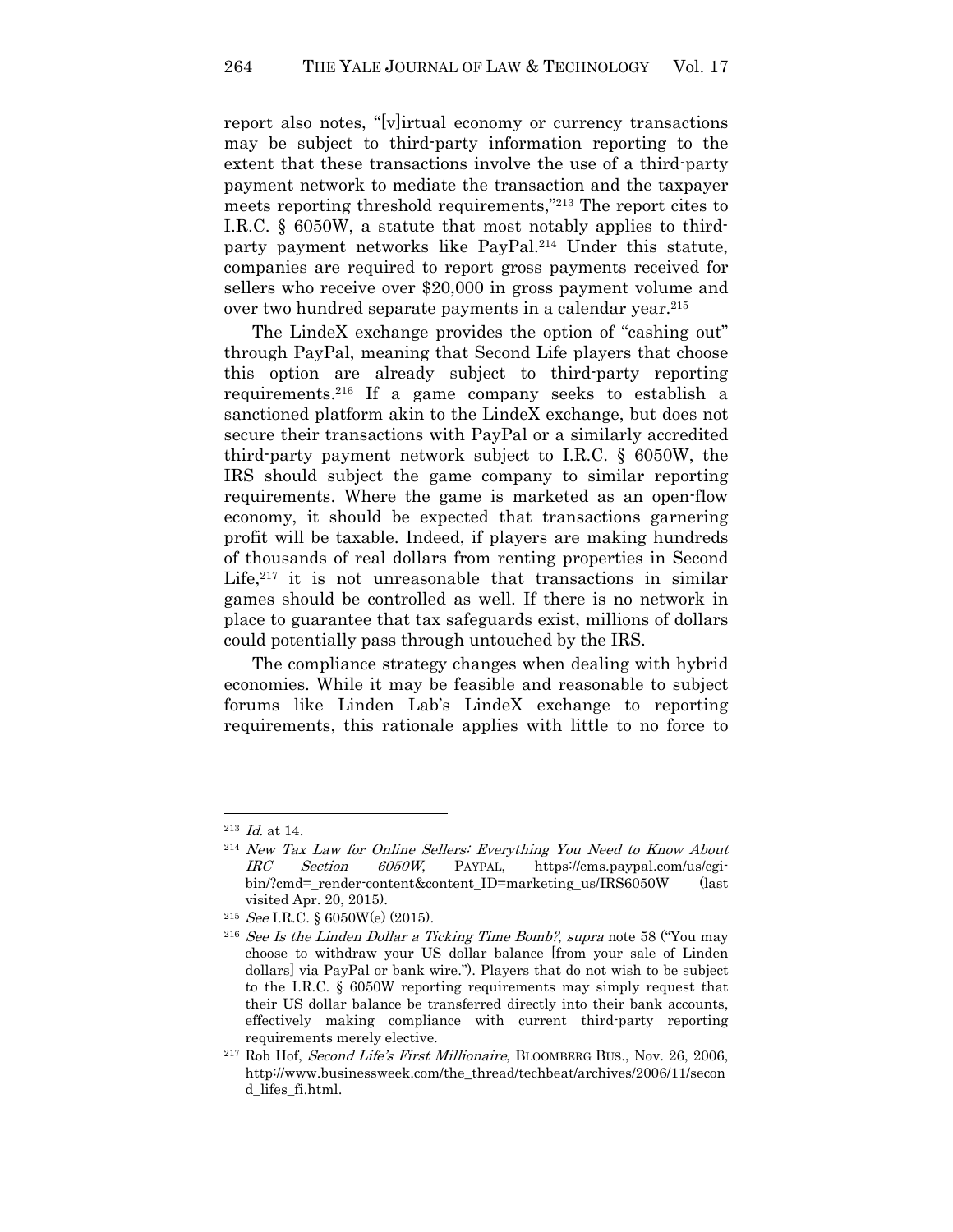l

companies like Blizzard that expressly forbid sales of virtual assets and currencies in their TOU agreement.<sup>218</sup>

In WoW, as in other hybrid economies, the robust business of the sale of virtual goods operates entirely without the blessings of its developers. However, income derived from those sales is definitively subject to taxation.<sup>219</sup> One of the most efficient ways to deal with these transactions is to require third-party companies and third-party marketplaces that specialize in the sale of virtual items and characters to subject all sellers to withholding. A useful analogy that is already present in the Internal Revenue Code is that of gambling winnings.220 Income tax from certain kinds of gambling winnings is withheld at a flat rate of twenty-five percent.<sup>221</sup> To avoid withholding, the Code states that taxpayers must provide the payor of their winnings with their social security number. Insofar as this infrastructure already exists, it would not be prohibitively expensive for the IRS to subject third-party marketplace owners and third-party companies who are in the business of selling virtual goods to withholding requirements. Many of the businesses that market themselves as sellers of accounts, characters, or virtual items are registered companies in the United States, readily detectable by the Service.222 The IRS could require all income derived from these sales to be subject to withholding, thereby capturing significant tax revenue that would otherwise be shielded by the anonymity of the Internet.

Another concern created by the rise of the Internet is the taxability and regulation of cross-border transactions. From online retail purchases to the purchase of large multinational

<sup>218</sup> See World of Warcraft Terms of Use, BLIZZARD ENTERTAINMENT, http://us .blizzard.com/en-us/company/legal/wow\_tou.html (last updated Aug. 22, 2012).

<sup>219</sup> If illegal income is subject to taxation, then income from these sales must also be subject to taxation in the Service's view. See supra note 26. Also, as Camp notes, "[w]hen a WoW or SL player receives US\$ for 'selling' either a player account or an in-world item on an auction site, the sale produces gross income, regardless of who wins the current legal battles over who has what property rights in virtual items used in-world." Camp, supra note 13, at 45.

<sup>&</sup>lt;sup>220</sup> See generally Gambling Income and Losses, INTERNAL REVENUE SERVICE, http://www.irs.gov/taxtopics/tc419.html (last updated Mar. 6, 2015).

 $^{221}$  Tax Withholdings for 2015: Gambling Winnings, INTERNAL REVENUE SERVICE, http://www.irs.gov/publications/p505/ch01.html-en\_US\_2015\_ publink1000194506 (last visited Apr. 20, 2015).

 $222$  See Our Business, IGE, http://www.ige.com/about.html; About Us, MMOGAH, https://www.mmogah.com/about-us (last visited July 30, 2015); Testimonials, MOGS, http://www.mogs.com/?roia=%21hBthvq1BAALW7m M3OTAA-A (last visited July 30, 2015) ("All Mogs operations are located in the USA.").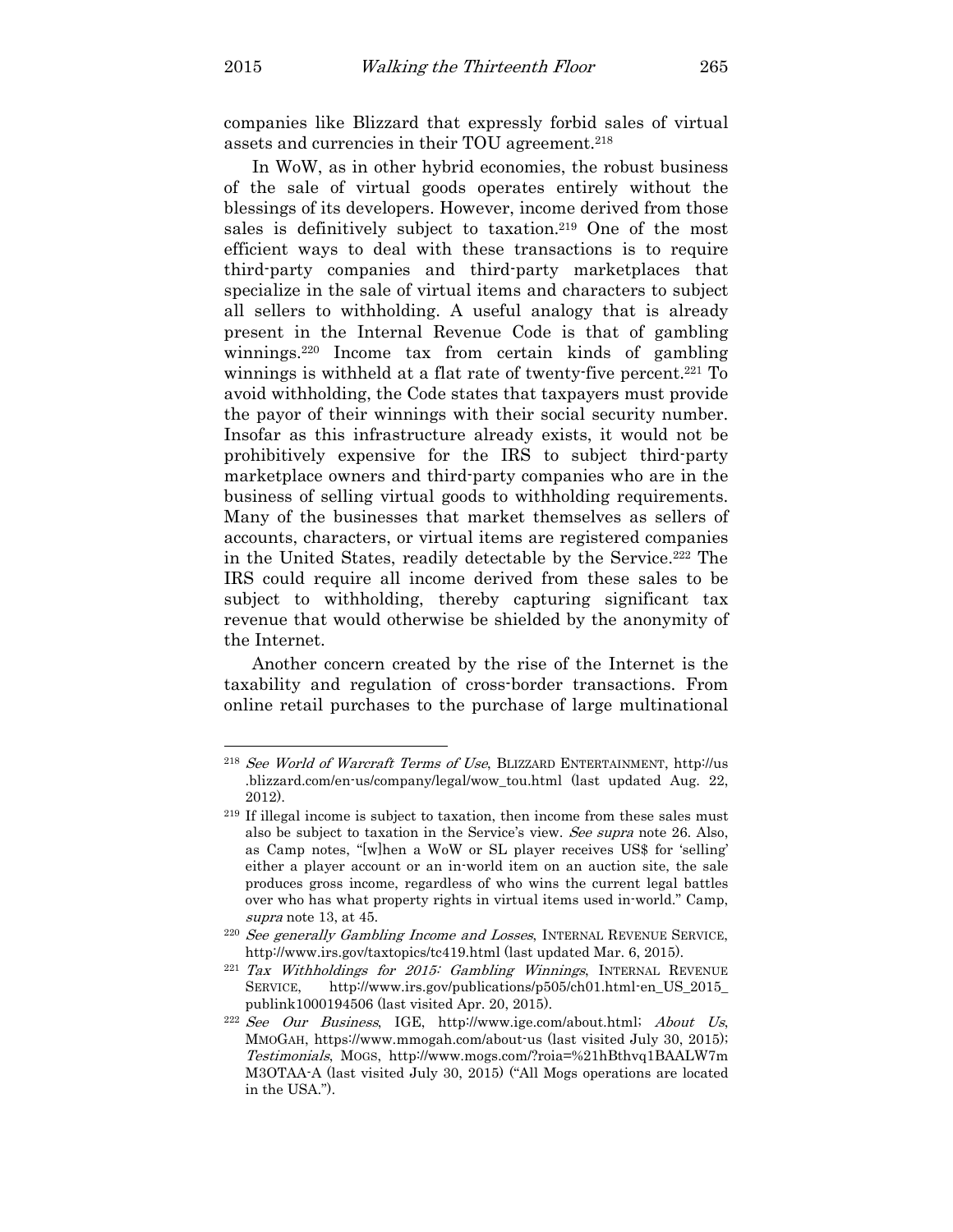corporations, the global economy presents fresh challenges to the development and effective scope of international taxation. The following Section discusses virtual economy transactions in the context of both current and developing international tax discourse.

# C. On the Concern of Internationality

It is a truth universally acknowledged that a company incorporated within a country is subject to taxation by that country. The advent of globalization and its instrumentalities created the question of when and to what extent foreign individuals and entities should be taxed by any given country. The transactions discussed in this paper, along with the proliferation of internet giants such as Google and Amazon, pose a further question: to what extent should a foreign, intangible, yet significant profit-seeking presence be subject to tax within a given country?

Specifically, in the virtual economy context, the question is whether and to what extent a foreign company should be subject to taxation when it sells virtual goods to consumers within the United States. The archetypal example is the Chinese gold farming company: incorporated in China, the company hires gamer-workers to gather massive amounts of virtual gold through engaging in repetitive, low-skill tasks and then sells the gold on their website to United States players (or to a large retailer that subsequently resells it to consumers).223 The proceeding analysis parses existing and emerging international tax law to determine whether such foreign companies are subject to taxation in a country to which they direct their electronic sales of virtual goods, and if not, whether and how international taxation should evolve to address the growth of virtual and electronic commerce.

# 1. "Permanent Establishment"

The United States model tax treaty—based on the Organisation for Economic Cooperation and Development (OECD) model tax treaty with respect to sections relevant here—states that the profits of an enterprise of a Contracting State may be taxed by another Contracting State to the extent of profits that are attributable to a permanent establishment of the former situated in the latter.<sup>224</sup> The model treaty defines

<sup>223</sup> See Dibbell, supra note 44.

<sup>&</sup>lt;sup>224</sup> Compare OECD Model Convention with Respect to Taxes on Income and on Capital art. 5, July 15, 2014 [hereinafter OECD Model Tax Convention], http://www.oecd.org/ctp/treaties/2014-model-tax-conventionarticles.pdf, with United States Model Tax Convention art. 7.1, Nov. 15,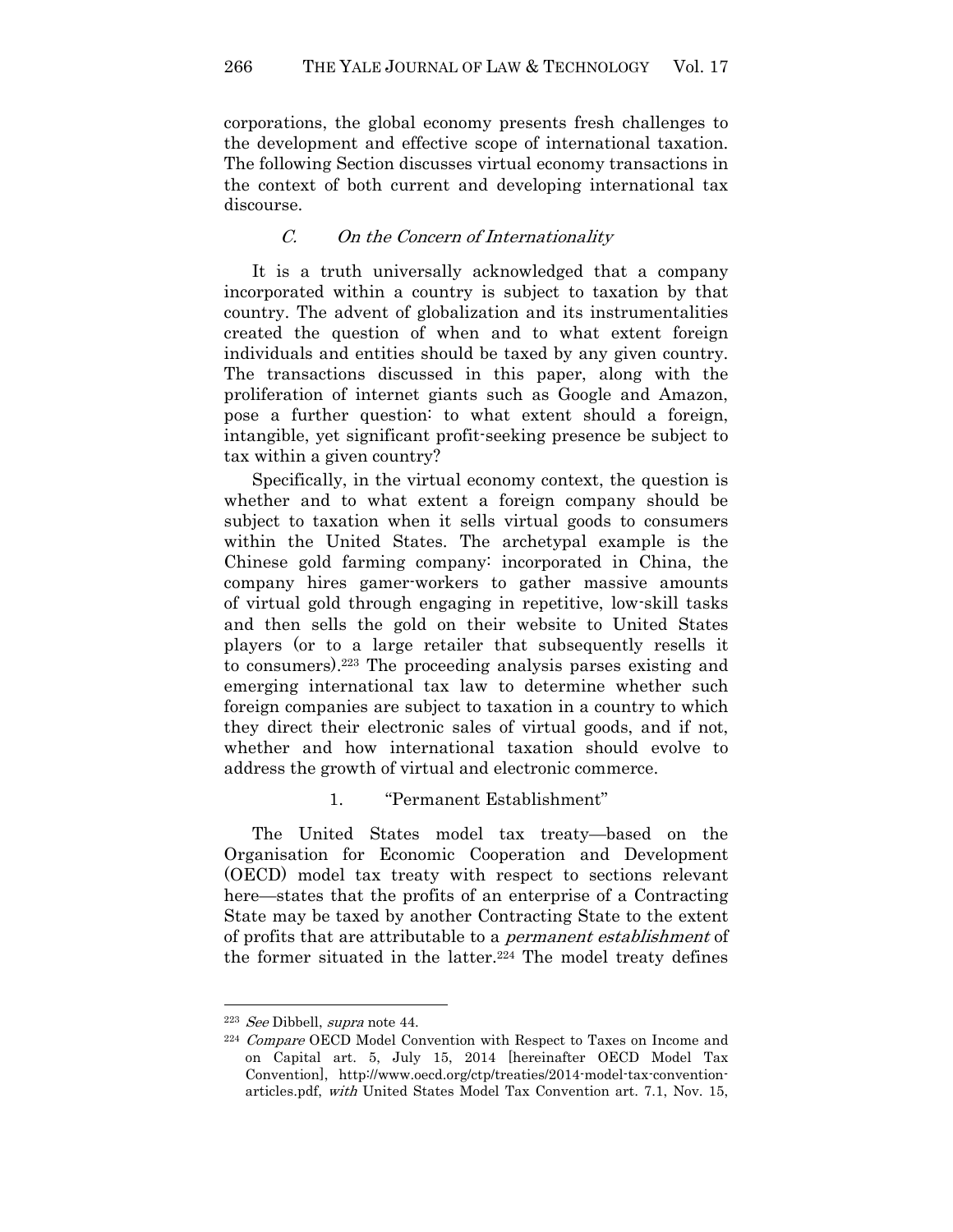"permanent establishment" as "a fixed place of business through which the business of an enterprise is wholly or partly carried on,"225 listing several fixed places of business that will qualify as permanent establishments, such as "a place of management[,] a branch[,] an office[, or] a factory."226 The model treaty then carves out a few exceptions as not qualifying as permanent establishments even if there is a fixed place of business: "the use of facilities solely for the purpose of storage, display, or delivery of goods or merchandise belonging to the enterprise" and "the maintenance of a stock of goods or merchandise belonging to the enterprise solely for the purpose of processing by another enterprise."227 In essence, the model tax treaty delineates two clear lines within "permanent establishment" analysis: if one has a physical structure in which one carries on a portion of one's trade or business, then a permanent establishment exists; but if the activities performed in one's fixed place of business are merely facilitative, preparatory, or auxiliary, then there is no permanent establishment for the purposes of taxing profits.<sup>228</sup>

The obvious difficulty of adhering to this definition of "permanent establishment" in the modern age is that the Internet is an intangible medium of commerce. In the virtual economy context, a significant portion of virtual gold and of the max-level characters sold on third-party Chinese company websites for use in World of Warcraft's United States and European servers are gathered and raised by those companies through the employment of Chinese gamers as workers. 229 Under the guidelines set forth by the United States model tax treaty, it seems that as long as the companies operating those websites did not have a physical presence within the United States, they would not be subject to taxation. This is a particularly curious result due to the fact that most MMOs region-lock their servers. Multi-national MMO gameproduction companies maintain servers in several countries and will disallow transfers of virtual characters and assets across those servers. This is significant because it means thirdparty Chinese companies necessarily produce the virtual goods that they sell through gameplay on United States servers.<sup>230</sup>

<sup>2006 [</sup>hereinafter US Model Tax Convention], http://www.irs.gov/pub/irstrty/model006.pdf.

<sup>225</sup> US Model Tax Convention, supra note 224, art. 5.1.

 $226$  *Id.* art.  $5.2(a)-(d)$ .

 $227$  *Id.* art. 5.4(a), (c).

<sup>&</sup>lt;sup>228</sup> See generally id. at art. 5.

<sup>229</sup> See Dibbell, supra note 44.

<sup>230</sup> To be clear, "region-locking" in this context only means that characters created on one country's server cannot be transferred to another country's server. Multi-national MMOs usually outsource management of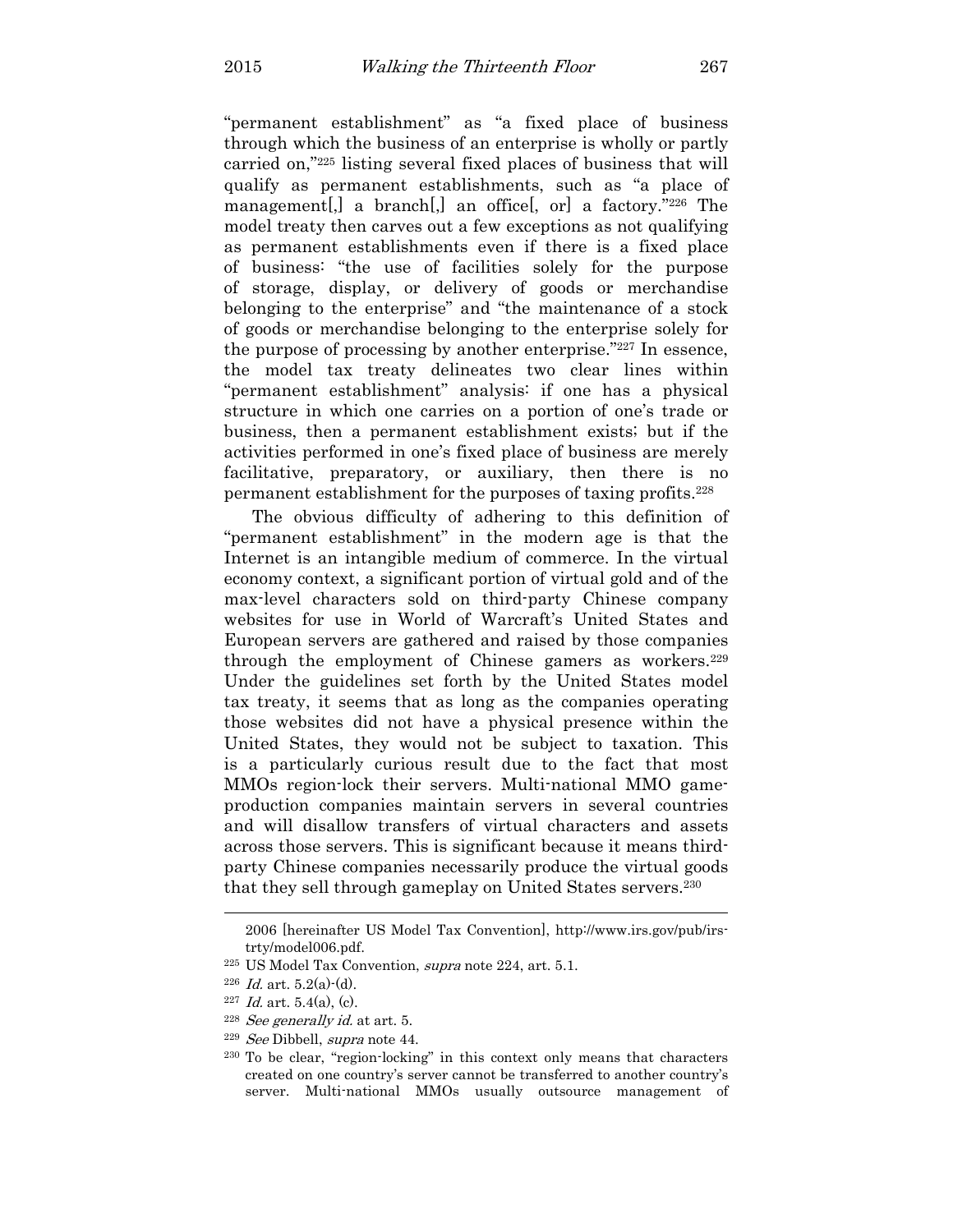The Treasury, in fact, issued a report (almost two decades ago) to discuss the impact that electronic commerce would have on tax policy and the machinations of international tax.231 The report recognized that the original conception of taxing a trade or business within the bounds of the United States was formulated with the understanding of commerce as "conducted through identifiable physical locations."232 The report further observed that electronic commerce is not bound to any fixed place of business, but rather could traverse national boundaries and thus "dissolve the link between an incomeproducing activity and specific location."<sup>233</sup>

The OECD Commentaries' approach to the question of electronic commerce was to stretch their existing "permanent establishment" framework and apply it to the physical manifestations of the Internet: servers.234 The commentary on Article 5 of the OECD model tax treaty focuses on whether the use of "computer equipment in a country could constitute a permanent establishment."235 The commentary begins by discussing the most salient example in electronic commerce: an enterprise that carries on its trade or business internationally through the use of a website.<sup>236</sup> The commentary draws a clear distinction between an enterprise that conducts business on a website hosted by a server and the enterprise that operates the server; while the latter may have a fixed place of business based on its physical server, the former "does not even have a physical presence at that location since the web site is not tangible," and thus the enterprise "cannot be considered to have acquired a place of business by virtue of that hosting arrangement."237 For the enterprise operating its business  $\overline{a}$ 

each region to a local production company, resulting in the creation of multiple discrete versions of the same game. See Scott Andrews, WoW Archivist: WoW in China, An Uncensored History, ENGADGET (Jan. 17, 2014), http://www.engadget.com/2014/01/17/wow-archivist-wow-in-chinaan-uncensored-history; Brianna Royce, The Daily Grind: Should Games Be Region-Locked?, ENGADGET (Oct. 6, 2011), http://www.engadget.com/ 2011/10/06/the-daily-grind-should-games-be-region-locked.

<sup>231</sup> U.S. DEPT. OF THE TREASURY, SELECTED TAX POLICY IMPLICATIONS OF GLOBAL COMMERCE § 7.2.3 (1996) [hereinafter TREASURY REPORT], http://www.treasury.gov/resource-center/tax-policy/Documents/ Internet.pdf.

 $^{232}$  *Id.* at § 7.2.3.1.

<sup>233</sup> Id.

<sup>234</sup> See generally OECD Commentaries on the Articles of the Model Tax Convention, Commentary on Article 5, OECD, § 42.1-42.10 (2010) [hereinafter  $OECD$  Commentaries], http://www.oecd.org/berlin/publikation en/43324465.pdf.

 $^{235}$  *Id.* § 42.1.

<sup>&</sup>lt;sup>236</sup> See id.  $\S$  42.2-42.3.

 $^{237}$  *Id.* § 42.3.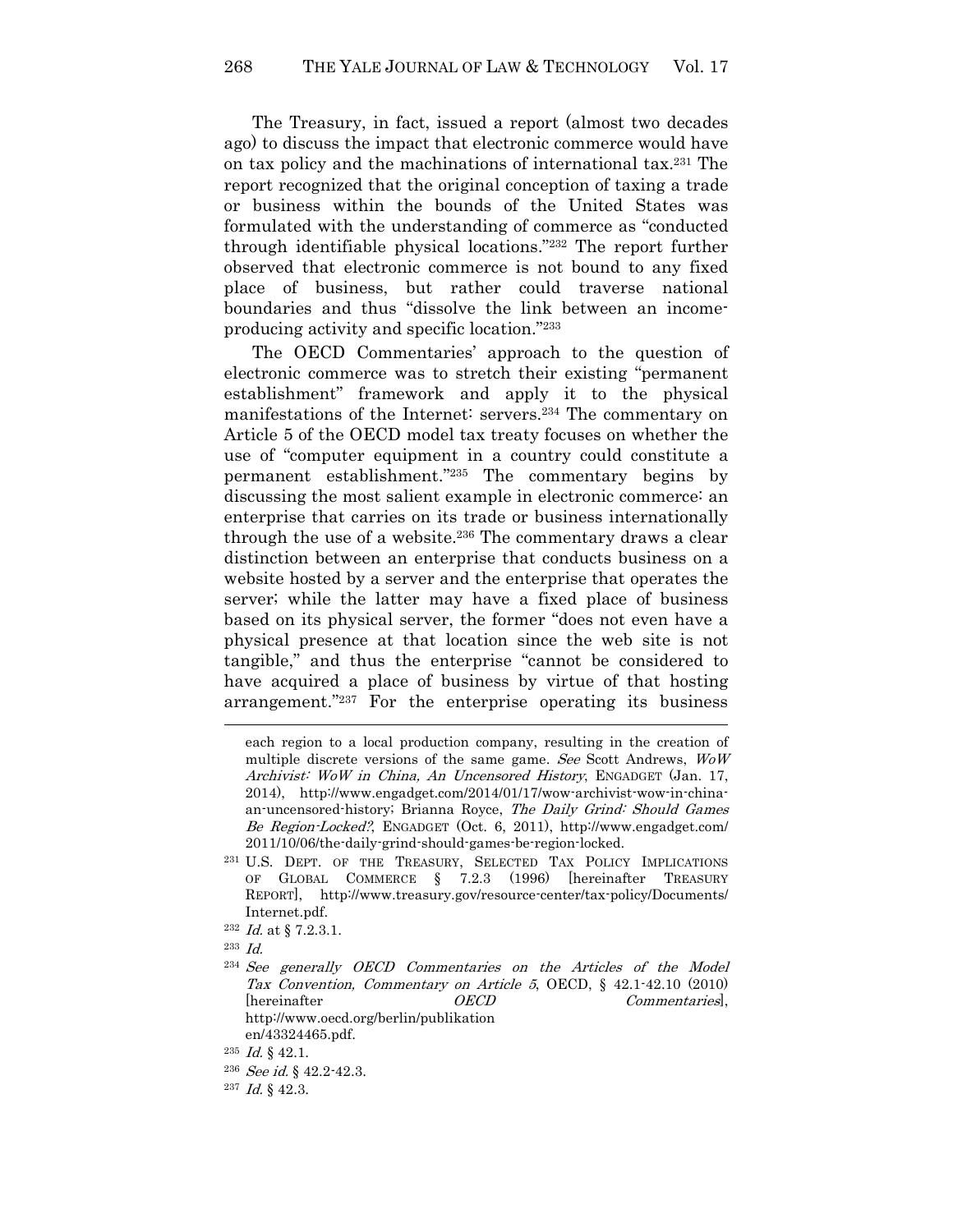through a website hosted on a server to have a permanent establishment, it must "own[] (or lease[]) and operate[] the server on which the web site is stored and used."<sup>238</sup>

The commentary goes on to specifically analyze the treatment of "e-tailers"—electronic retailers who sell products on the Internet—under Article 5.239 Applying the "preparatory or auxiliary" exception to the permanent establishment rules, an online retailer "is not in the business of operating servers," meaning that the mere fact that it *operates a server in a given location* "is not enough to conclude that activities being performed at that location are more than preparatory and auxiliary."240 If the online retailer owns and operates a server used "exclusively for advertising, displaying a catalogue of products, or providing information to potential customers," that server "will not constitute a permanent establishment."<sup>241</sup> However, if the "typical functions related to a sale" occur within that server, such as "the conclusion of the contract with the customer, the processing of the payment, and the delivery of the products are performed automatically through the equipment located there," then the "preparatory or auxiliary" exception will not apply.<sup>242</sup>

Before turning to the criticisms of the OECD approach, let us consider the consequences of this regime when applied to a Chinese gold farming company. Company X, incorporated in China, employs a fleet of local gamers to play W, a popular MMO, to gather virtual gold that X plans to sell through its website, "XGold," located on Chinese servers. Because W's game production company, B, employs region-locking,  $243$  if X wishes to sell to a player on a United States server, X's employees will have to gather gold through activities conducted on that United States server.

There are two points in X's business structure that may give rise to a permanent establishment in the United States: its sale of virtual gold on XGold and its employees' gathering of virtual currency for sale on servers located in the United States. With respect to the first activity, there would be no permanent establishment under the OECD Commentaries' approach. XGold is not hosted on computer equipment owned, leased, or operated by X in the United States, so there would be no permanent establishment. With respect to the second activity, the OECD Commentaries' approach is ill suited to this

<sup>238</sup> Id.

 $^{239}$  *Id.* § 42.9.

 $^{240}$   $Id.$ 

<sup>241</sup> Id.

 $242$  *Id.* (emphasis added).

 $243$  *See supra* note 230.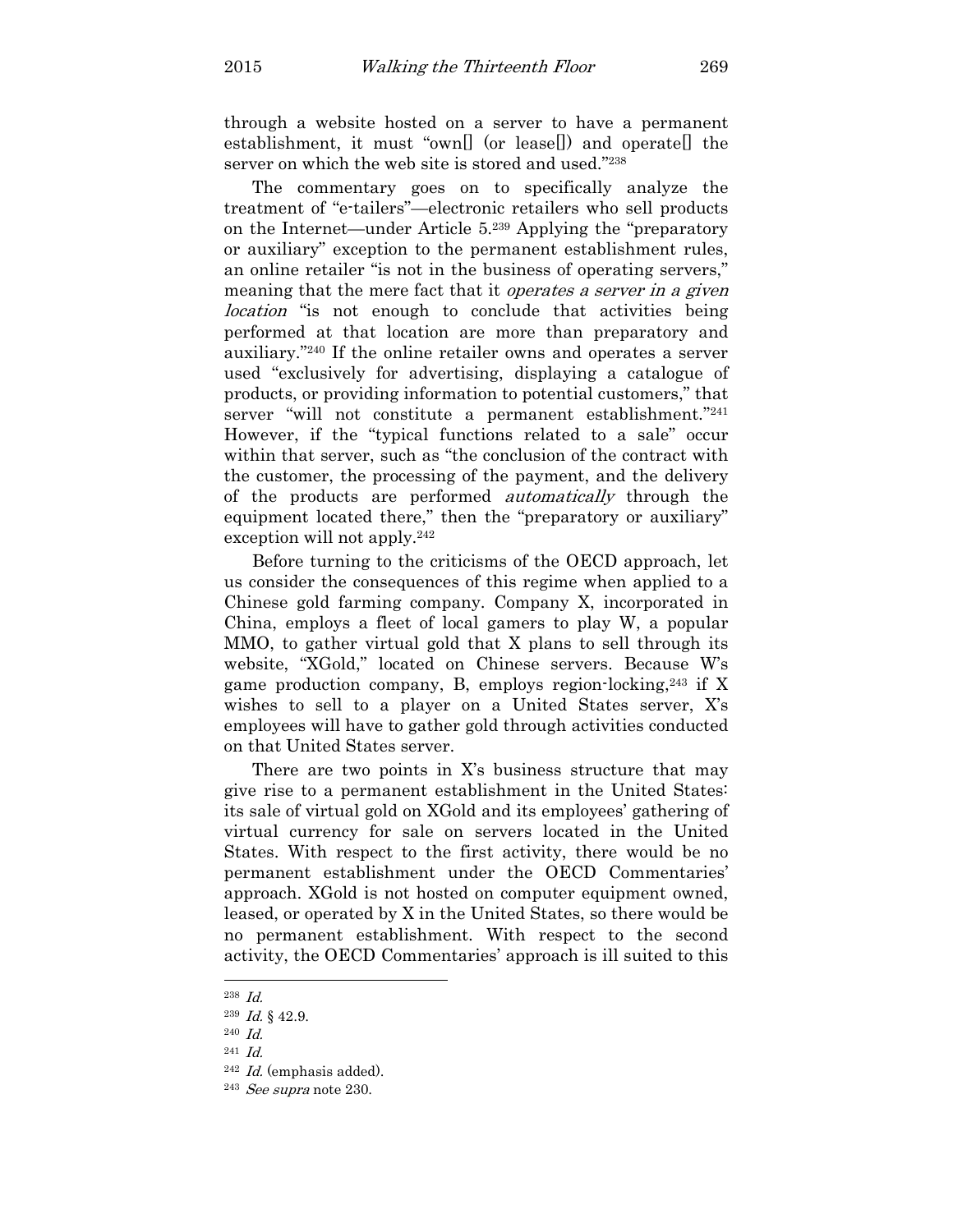particular analysis, but may apply through some creative interpretation. B owns and operates computer equipment physically located within the United States—the servers that run W. In exchange for subscription fees, B issues a license to each player, allowing them to play within the virtual world. X undoubtedly procured accounts and pays subscription fees for each of its employees, thereby allowing them to gather virtual gold within W's virtual realm. X's receipt of these licenses can be viewed as a lease of B's servers to X for a specified amount of time, thus establishing a "fixed place of business through which the business of  $[X]$  is wholly or partly carried on."244 Under this interpretation, these activities are not merely "preparatory" or "auxiliary" because the gathering of gold is fundamental to X's business. Thus, in this manner, X has a permanent establishment in the United States under the OECD approach because X's employees gather virtual gold on B's servers that are physically located within the United States.

The Treasury had already considered the role of servers in its report prior to the OECD Commentaries and came to a conclusion opposite to the OECD approach.245 Through the Treasury Report's discussion of electronic commerce, it is readily apparent that the Treasury recognized the diminishing role of (and potential drawbacks of focusing on) physical locations and the physical aspects of the Internet in permanent establishment analysis.246 Specifically, the report notes that "the location of a server is irrelevant since it can be accessed by users around the world"247 and that "[i]t is possible [a server maintained by foreign persons] . . . is not a sufficiently significant element in the creation of certain types of income to be taken into account" for purposes of permanent establishment analysis.248 In addition, the report recognizes that if too much emphasis is placed on the physical location of servers, foreign entities and individuals may simply choose either to relocate their servers or to use servers outside of the United States.249 Indeed, the only way to render this tactic

<sup>244</sup> OECD Model Tax Convention, supra note 224, art. 5.1.

<sup>&</sup>lt;sup>245</sup> See TREASURY REPORT, supra note 231,  $\S$  3.1.2., 7.2.3.1.

<sup>&</sup>lt;sup>246</sup> See id.  $\S 7.2.3.1$ .

<sup>247</sup> Id. § 3.1.2.

 $^{248}$  *Id.* § 7.2.3.1.

<sup>&</sup>lt;sup>249</sup> *Id.* ("IIf the existence of a U.S. based server is taken into account for [purposes of determining whether a U.S. trade or business exists], foreign persons will simply utilize servers located outside the United States since the server's location is irrelevant.").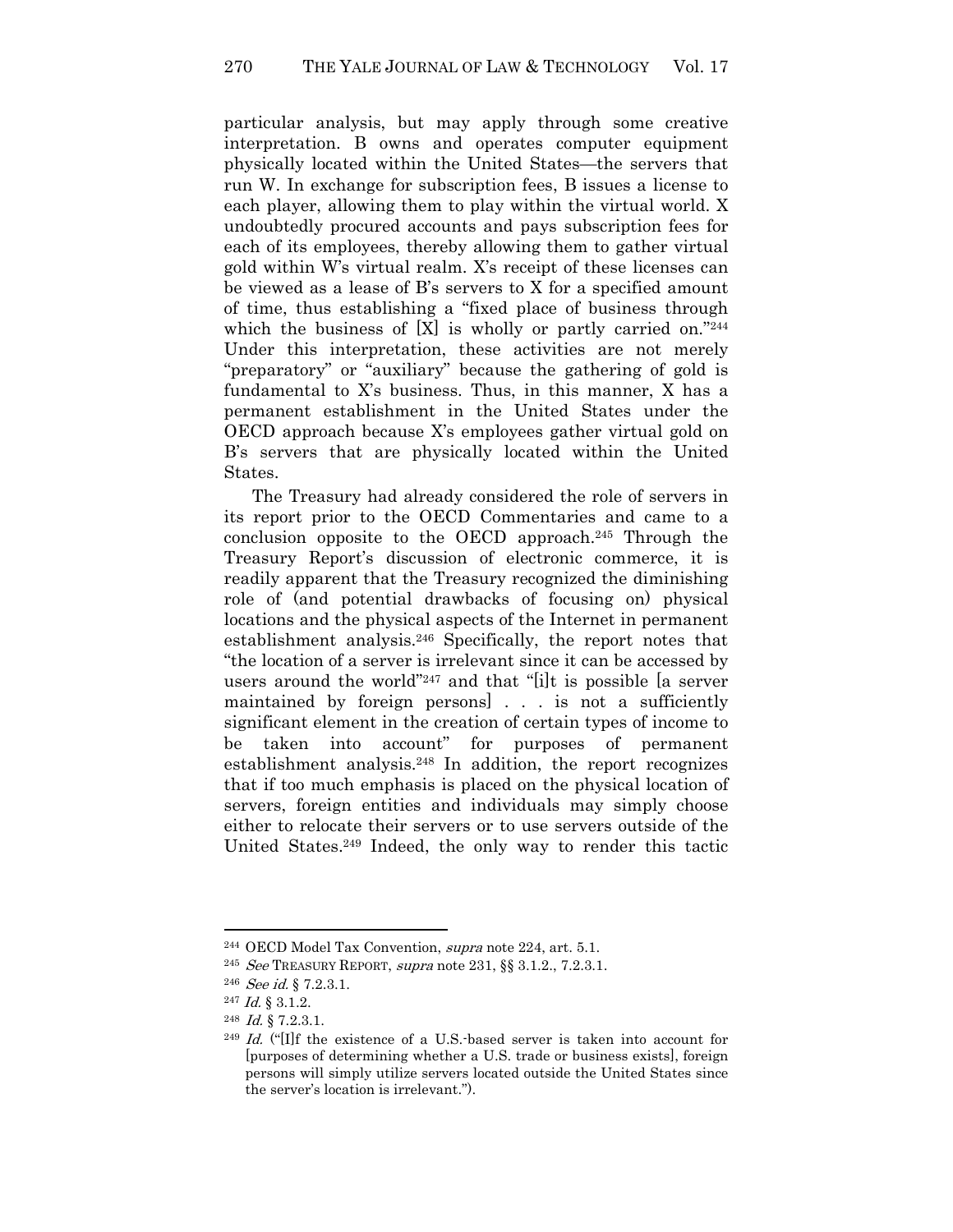ineffective would be for a country to construct something akin to the Great Firewall of China.<sup>250</sup>

One of the primary goals of the electronic commerce section of the report seems to be deciphering "the extent to which electronic commerce simply represents an extension of current means of doing business."251 The Treasury appears to acknowledge the limitations of the original conception of permanent establishments based on physical location and physical presence,252 and hopefully will focus on analyzing substance over form. That is to say, electronic commerce should not be exempt from taxation simply because of its virtual nature. While the theory is relatively straightforward, the logistics of implementing such a commensurate treatment will likely be the crucial difficulty to overcome.

Therefore, it is important to understand the basic rationale behind the existence of the permanent establishment rule and its role in the context of international tax treaties.253 The Joint Committee on Taxation has stated the practical purpose of the permanent establishment definition:

> The permanent establishment concept is one of the basic devices used in income tax treaties to avoid double taxation. Generally, a resident or corporation of one country will not be taxable on his business profits by the other country unless the profits are attributable to a permanent establishment of the resident or corporation in that country. In other words, the permanent establishment concept defines the degree of economic penetration a resident or corporation of one country may make in the other country

<sup>250</sup> See Charlie Osborne, China Reinforces Its 'Great Firewall', CNET, Jan. 30, 2015, http://www.cnet.com/news/china-reinforces-its-firewall-dou bles-down-on-socia-media.

<sup>&</sup>lt;sup>251</sup> See TREASURY REPORT, supra note 231,  $\S$  7.2.3.1.

<sup>252</sup> While "[t]he concept of a U.S. trade or business was developed in the context of conventional types of commerce, which generally are conducted through identifiable physical locations[,] . . . electronic commerce doesn't seem to occur in any physical location but instead takes place in the nebulous world of 'cyberspace.'" Id.

<sup>253</sup> For an in-depth history of the Permanent Establishment Article within United States tax treaties, see J. Ross McDonald, "Songs of Innocence and Experience": Changes to the Scope and Interpretation of the Permanent Establishment Article in U.S. Income Tax Treaties, 1950-2000, 63 TAX L. 285 (2010).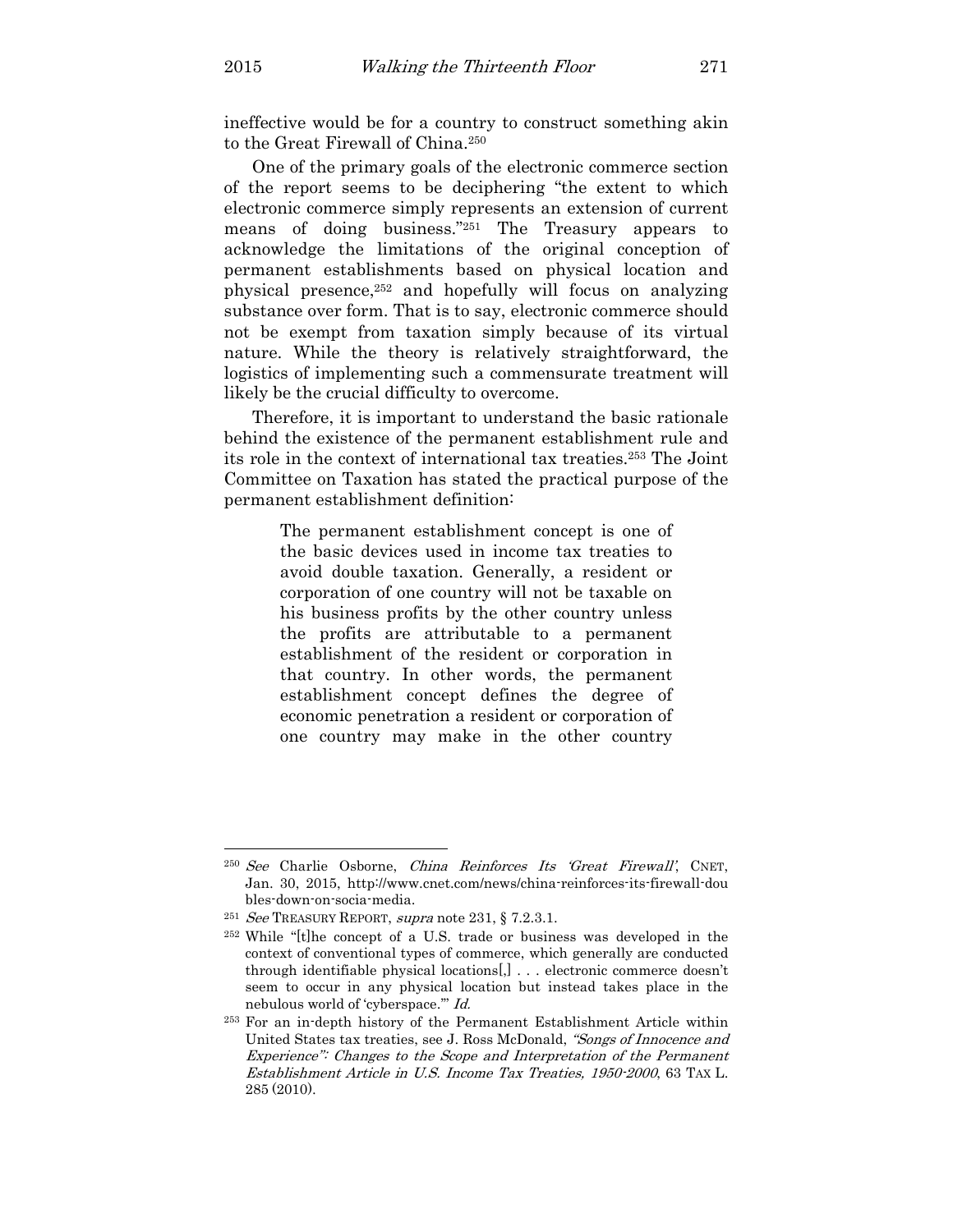without being subject to tax in that country on the business profits arising in that country.<sup>254</sup>

As this passage suggests, the degree of an enterprise's economic penetration into another country is key. Once a company has established enough of an economic presence within a country, it should be subject to taxation. Pursuant to this logic, most tax treaties adopt the OECD approach:<sup>255</sup> "profits that are attributable to [a] permanent establishment [within another Contracting State] . . . may be taxed in that other State."<sup>256</sup>

On the basis of equity, this approach makes sense: a country should be able to tax its citizens on their business profits, but once those citizens establish a sufficiently significant business presence in another country, that other country should be able to tax profits attributable to that presence. After establishing this core tenet, several questions remain in the context of electronic commerce. First, what would constitute a sufficiently significant business presence? And second, in what ways and to what extent would that definition apply to the virtual context? The answer to the former question lies in the determination of what a permanent establishment should entail—a definition that the OECD is continually refining.257 The international community is currently struggling with the latter question. The OECD Commentaries believe in focusing on the physical attributes of the Internet, servers and computer equipment. The United States, recognizing the OECD's "leadership role in coordinating international dialogue concerning the taxation

<sup>254</sup> STAFF OF J. COMM. ON TAX'N, 97TH CONG., EXPLANATION OF PROPOSED INCOME TAX TREATY (AND PROPOSED PROTOCOL) BETWEEN THE UNITED STATES AND THE ARGENTINE REPUBLIC 13 (Comm. Print 1981).

<sup>&</sup>lt;sup>255</sup> See United States Income Tax Treaties—A to Z, INTERNAL REVENUE SERVICE, http://www.irs.gov/Businesses/International-Businesses/United-States-Income-Tax-Treaties---A-to-Z (last visited Aug. 18, 2015). This is not to say that countries do not have differing conceptions of what a "permanent establishment" or "business profits" should entail—merely that once there is a permanent establishment, business profits (however determined) should only be taxed to the extent those profits are attributable to that permanent establishment.

<sup>256</sup> Id.; OECD Model Tax Convention, supra note 224, art. 7.1.

<sup>257</sup> See BEPS Action 7: Preventing the Artificial Avoidance of PE Status, OECD /G20 BASE EROSION AND PROFIT SHIFTING PROJECT 4 (Jan. 9, 2015), http://www.oecd.org/tax/treaties/action-7-pe-status-public-discussiondraft.pdf ("The Action Plan stresses the need to update the treaty definition of permanent establishment (PE) in order to prevent abuses of that threshold.").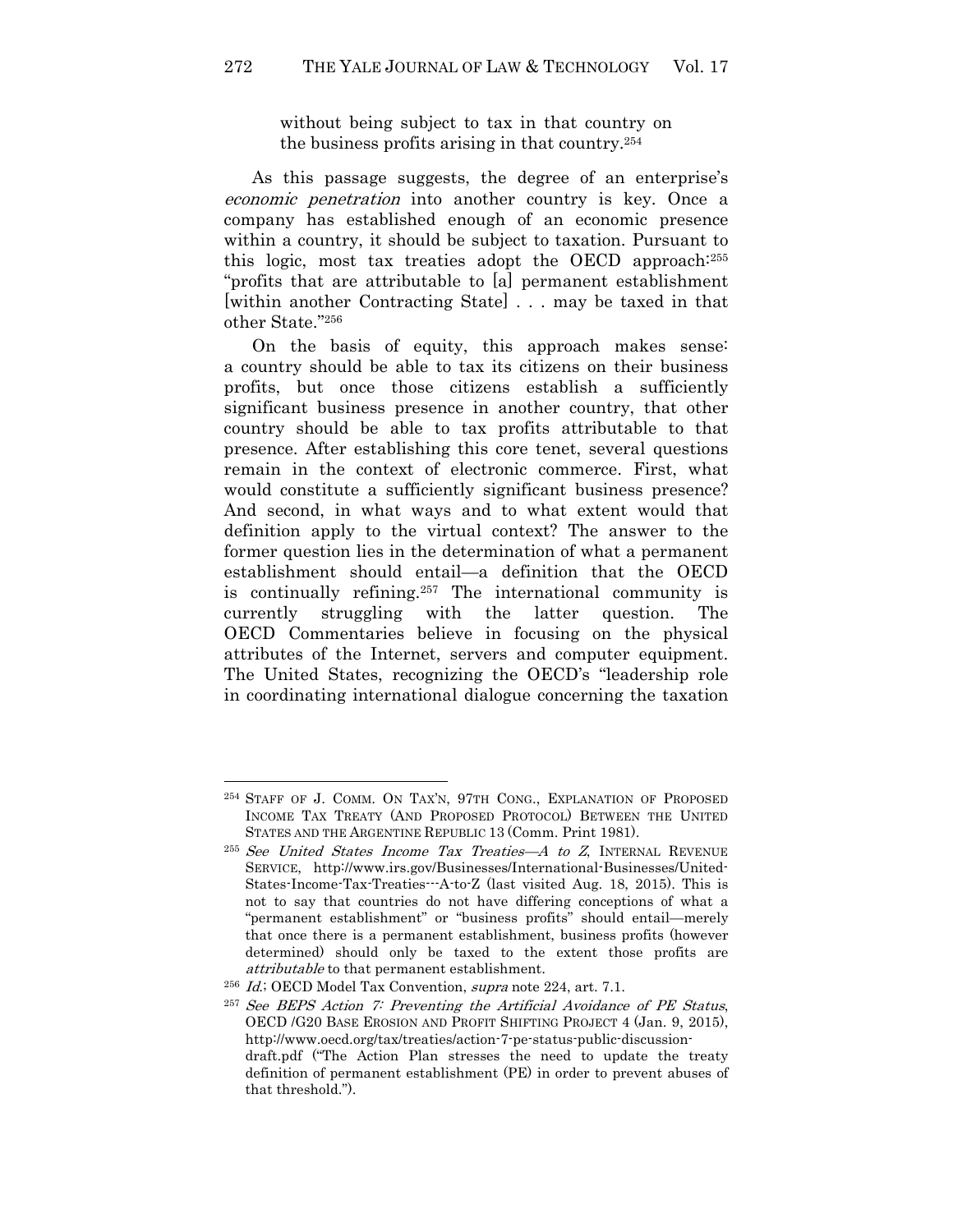of e-commerce,"258 has opted to wait and see before taking legislative action that would be inconsistent with international trends. In the last few years, an emerging concept grapples with the unique challenges of the digital economy in the international taxation context: the "virtual permanent establishment."

## 2. "Virtual Permanent Establishment"

The "virtual permanent establishment" concept has its origin in a case before the Spanish Central Economic-Administrative Court259 involving an Irish member of the Dell Computer group, Dell Products Limited (DPL).260 The Spanish tax authorities in the case argued that DPL had a "virtual permanent establishment in Spain,"261 based primarily on two facts: (1) DPL sold goods to consumers in Spain through the use of a website *specifically focused* on the Spanish market; and (2) DPL's Spanish affiliate, DESA, "employed persons who translated the web pages, reviewed content, and otherwise administered the site."262 Agreeing with the Spanish tax authorities, the court held that DPL had a virtual permanent establishment within the meaning of the Spain-Ireland Income Tax Treaty "despite the absence of any other actual physical presence of DPL in the country."<sup>263</sup>

In determining the actual amount of profit attributable to DPL's permanent Spanish establishment, "the court accepted the tax authority's argument that all revenue derived from the Spanish market from sales through the website" should be taxable.264 This result is consistent with the court's rationale in employing the virtual permanent establishment concept: if the activities of the website were sufficient to create a permanent establishment in Spain, then any revenues generated from the Spanish market should be attributable to that permanent

<sup>258</sup> ADVISORY COMMISSION ON ELECTRONIC COMMERCE REPORT TO CONGRESS 6 (2000), available at http://govinfo.library.unt.edu/ecommerce/acec\_report .pdf (last visited July 30, 2015).

<sup>259</sup> Alistair M. Nevius, Foreign Tax Collectors Threaten to Ensnare Internet Sellers with "Virtual" Nexus, CGMA MAG., Sept. 25, 2013, http://www. cgma.org/Magazine/News/pages/20138804.aspx.

<sup>&</sup>lt;sup>260</sup> Gary D. Sprague, Spanish Court Imposes Tax Nexus by Finding a 'Virtual' PE,' BNA NEWS, Jan. 9, 2013, http://www.bna.com/spanish-court-imposesn17179871765. Contrary to the author's opinion, I view the creation of the "virtual permanent establishment" as the necessary and natural next step to account for the difficulties posed by the staggering volume of commerce conducted through intangible channels.

<sup>261</sup> Id.

<sup>262</sup> Id.

<sup>263</sup> Id.

 $264$  *Id.* (emphasis added).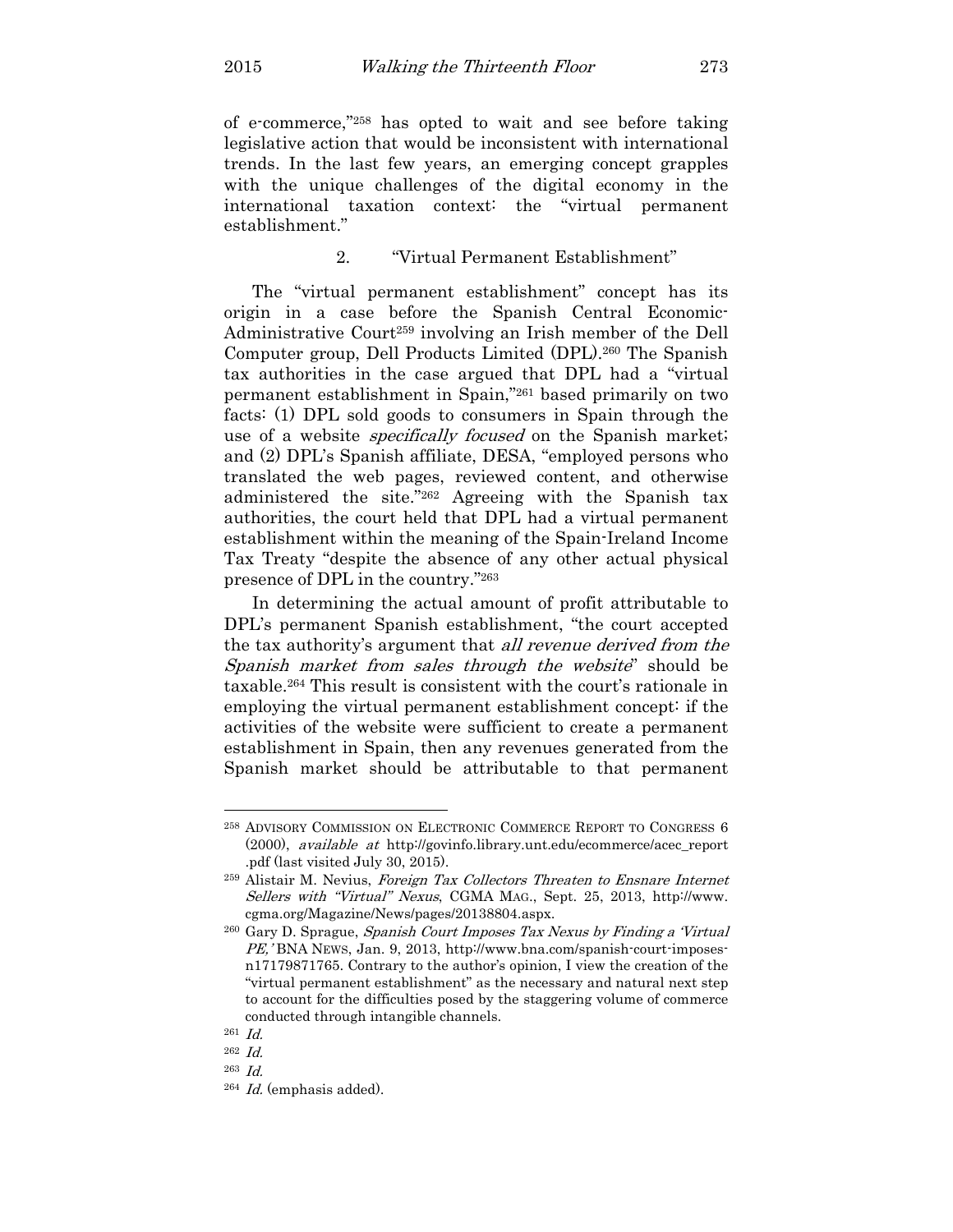establishment. While Spain's approach is an ambitious one, the court's holding seems to be a natural evolution of the permanent establishment concept in response to the rapidly growing digital economy.

Let us reconsider the hypothetical Chinese gold farming company X under the theory of a "virtual permanent establishment." Due to its success in the United States, X has decided to expand its virtual gold selling service to all of North America, the European Union, and South Korea. Through analysis of X's recordkeeping, it is established that through "XGold," X's website, X has gross revenue equaling \$50 million USD this year. The percentage of that revenue derived from sales to players categorized by country is as follows: from North America, forty percent in the United States and ten percent in Canada; from South Korea, fifteen percent; and from the European Union, twenty-five percent in England and ten percent in Spain.<sup>265</sup>

Using the approach that the Spanish court applied in the DPL case, the analysis would focus on X's sales of gold through its website. While the facts in this hypothetical are slightly different from those in the decision, the same rationales would apply. Recall that B, the game production company that manages W, the MMO, region-locks its servers.<sup>266</sup> Because of this, for X to sell to a player on W's North American server, X's employees must gather gold by playing on a North American server. Thus, applying the reasoning employed in the DPL case, company X by definition targets each of those markets and countries delineated in the percentage revenue breakdown in the foregoing paragraph. X's employees must play on a country's game server in order to sell the virtual gold they gathered *on* those servers to players from that country.<sup>267</sup> Thus, X would have a virtual permanent establishment in each of those countries. Each permanent establishment would then be

<sup>265</sup> Determining what revenue was derived from which source is not prohibitive—third-party marketplaces necessarily retain customer payment records in the ordinary course of business. Countries could require their corporate citizens and individuals engaging in substantial digital commerce to annually report from which countries they derived each portion of their online revenue. If this initiative were led by the OECD and subsequently adopted en masse by OECD members, gaming of the permanent establishment rules based on physical location (in the context of digital commerce) would be entirely fruitless.

<sup>&</sup>lt;sup>266</sup> See supra note 230 and accompanying text.

<sup>267</sup> This assumes that Chinese players play on Chinese servers and American players play on American servers. For the most part, this is true, but this is not always the case. See Royce, supra note 230 ("A reader named Sam recently wrote in to Massively with a concern: He's a U.S. expat who moved to South Korea only to find that he cannot log in to his North American *Age of Conan* account . . . .").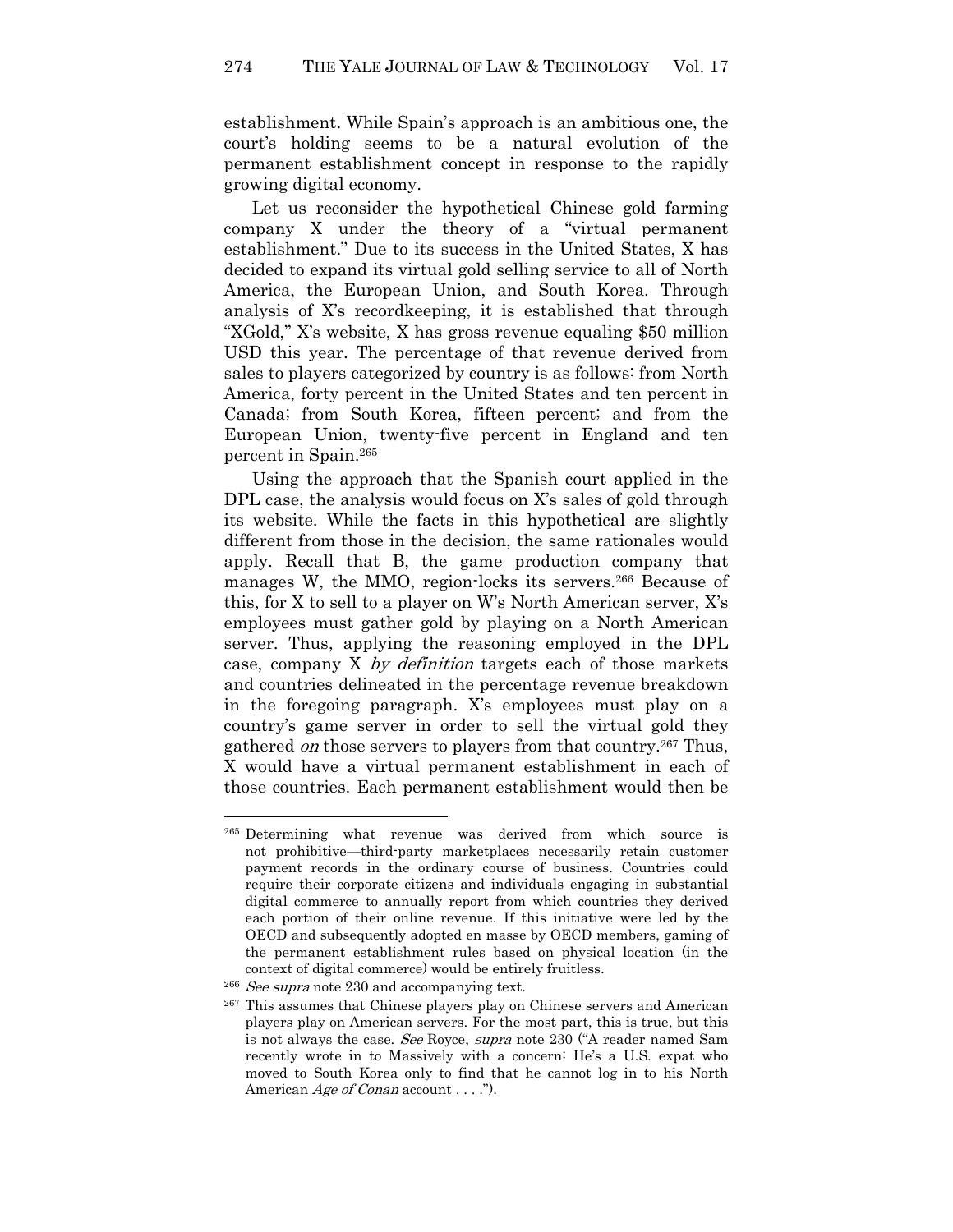attributed the percentage of revenue X derived from sales to each respective country. As a result, X would be taxable on forty percent of its total sales by the United States, ten percent by Canada, fifteen percent by South Korea, and so on.

The theory of a virtual permanent establishment gained significant traction when the OECD released the first deliverable in its BEPS Action Plan in September 2014,268 a document specifically dedicated to addressing the challenges of digital commerce.269 The Action Plan directly addresses the most promising proposals submitted to deal with the issues raised by the advent of digital commerce.270 The 2014 Action Plan contains three particular points of interest: first, an analysis of the proposal for an alternative nexus test reminiscent of the approach used by the Spanish court in the DPL case;<sup>271</sup> second, a proposal suggesting a major paradigm shift in the definition of the permanent establishment;272 and third, a proposal for the creation of a withholding tax on digital transactions.<sup>273</sup>

On the "alternative nexus" proposal, "an enterprise engaged in certain 'fully dematerialised digital activities' could be deemed to have a taxable presence in another country if it maintained a 'significant digital presence' in the economy of that country."274 In defining a "fully dematerialized digital activity," the Action Plan lists many potential elements of a facts-and-circumstances test to determine whether an enterprise is engaged in such an activity.275 The elements listed

<sup>268</sup> Known as the "base erosion and profit shifting" project, the OECD initiated this effort in light of "tax planning strategies that exploit gaps and mismatches in tax rules to artificially shift profits to low or no-tax locations . . . resulting in little or no overall corporate tax being paid." About BEPS, OECD, http://www.oecd.org/tax/beps-about.htm#about (last visited Mar. 20, 2015).

<sup>269</sup> Addressing the Tax Challenges of the Digital Economy, OECD/G20 BASE EROSION AND PROFIT SHIFTING PROJECT (Sept. 16, 2014) [hereinafter OECD BEPS Digital Economy Deliverable], available at http://www.keepeek.com/ Digital-Asset-Management/oecd/taxation/addressing-the-tax-challengesof-the-digital-economy\_9789264218789-en (analyzing proposals to deal with the challenges of the expanding digital economy).

 $^{270}$  *Id.* § 8.1.

<sup>&</sup>lt;sup>271</sup> *Id.* § 8.2.1.2 (defining a "significant digital presence" as remotely signing a "significant number of contracts" for digital goods or services between an enterprise and resident customers of a country).

<sup>&</sup>lt;sup>272</sup> Id. § 8.2.1.3 (replacing the existing permanent establishment concept with a "significant presence" test to respond to the expanding digital economy).

 $^{273}$  *Id.* § 8.2.1.4.

 $^{274}$  *Id.* § 8.2.1.2.

<sup>&</sup>lt;sup>275</sup> *Id.* § 8.2.1.2 tbl. 8.1. The full list of elements are as follows: (1) the "core business of the enterprise relies completely or in a considerable part on digital goods or digital services"; (2) "no physical elements or activities are involved in the actual creation [or delivery] of the goods or services" except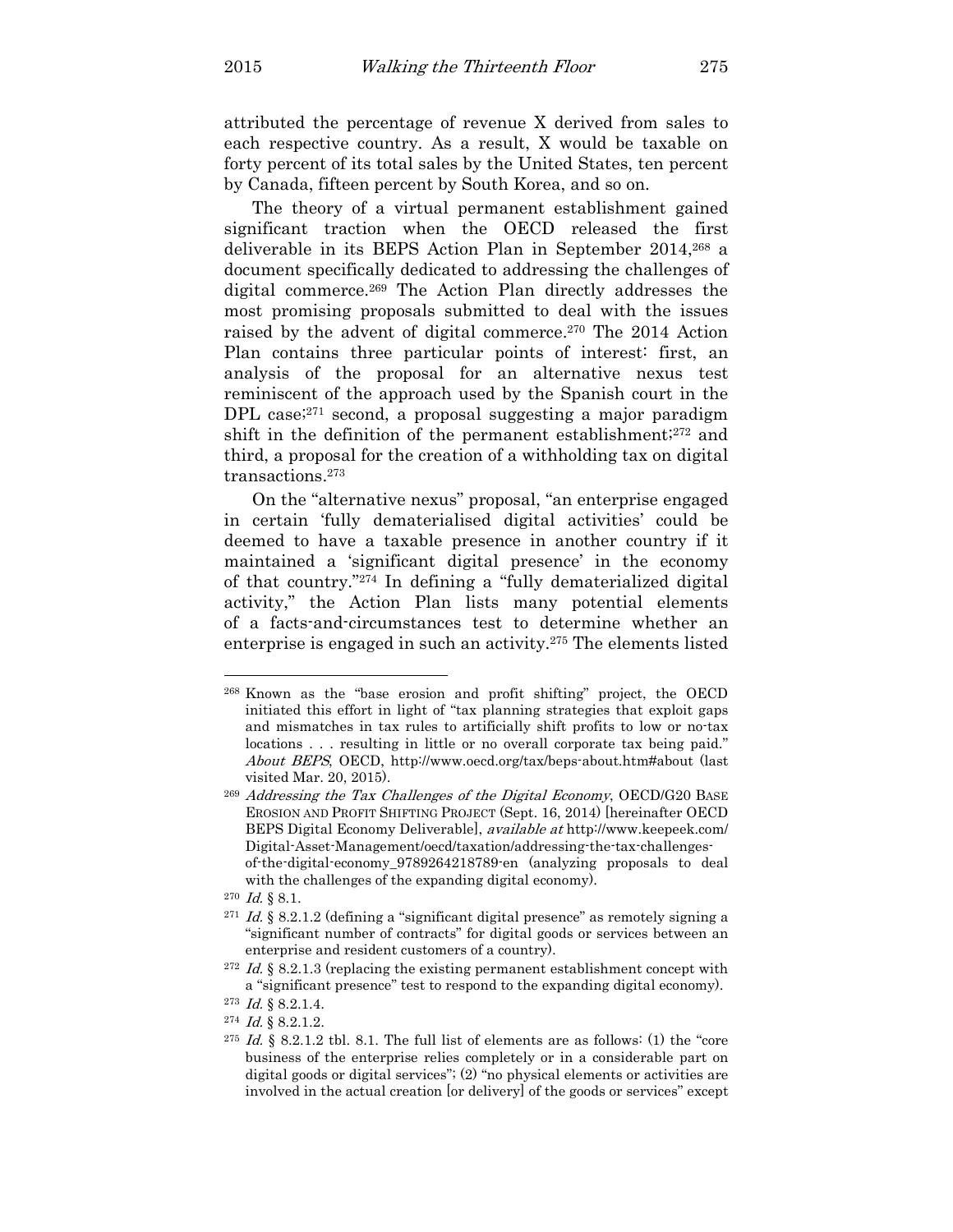in the proposal identify the marks and badges that commonly accompany the operation of a wholly or largely digital enterprise. This proposal, if adopted, would likely cause foreign third-party sellers of virtual assets and currencies to be taxable by the countries where their customers reside.

The "significant digital presence" requirement harkens back to the original purpose of the permanent establishment concept.276 If the purpose of tax treaties is to determine when an enterprise of one country has achieved sufficient economic penetration into another country such that the profits arising from those activities become taxable by the latter country, then there should be no distinction between a physical presence and a digital presence given the prevalence of commerce of both forms within the modern age. Thus, this component of the analysis echoes the "virtual permanent establishment" theory.<sup>277</sup>

The OECD deliverable provides several potential scenarios in which an enterprise will have a "significant digital presence" within a country: (1) "a significant number of contracts for the provision of fully dematerialised digital goods or services are remotely signed between the enterprise and a customer that is [a] resident for tax purposes in the country"; (2) "digital goods or services of the enterprise are widely used or consumed in the country"; (3) "substantial payments are made from clients in the country to the enterprise in connection with contractual obligations arising from the provision of digital goods or services as part of the enterprise's core business"; and (4) "an existing branch of the enterprise in the country offers secondary functions such as marketing and consulting functions targeted at client-residents in the country that are

for "the existence, use, or maintenance of servers and websites or other IT tools and the collection, processing, and commercialisation of locationrelevant data"; (3) contracts are generally concluded through the internet or by phone; (4) "payments are made solely through credit cards" or other types of electronic payment methods using "forms or platforms linked or integrated to the relative websites"; (5) websites constitute the sole method of contracting with the enterprise—"no physical stores or agencies exist for the performance of the core activities other than offices located in the parent company or operating company countries"; (6) "all or the vast majority of profits are attributable to the provision of digital goods or services"; (7) "the legal or tax residence and the physical location of the vendor are disregarded by the customer and do not influence his choices"; and (8) "the actual use of the digital good or the performance of the digital service do not require physical presence or the involvement of a physical product other than the use of a computer, mobile devices, or other IT tools." See id.

<sup>&</sup>lt;sup>276</sup> See McDonald, supra note 253, at 293.

<sup>&</sup>lt;sup>277</sup> See Sprague, supra note 260.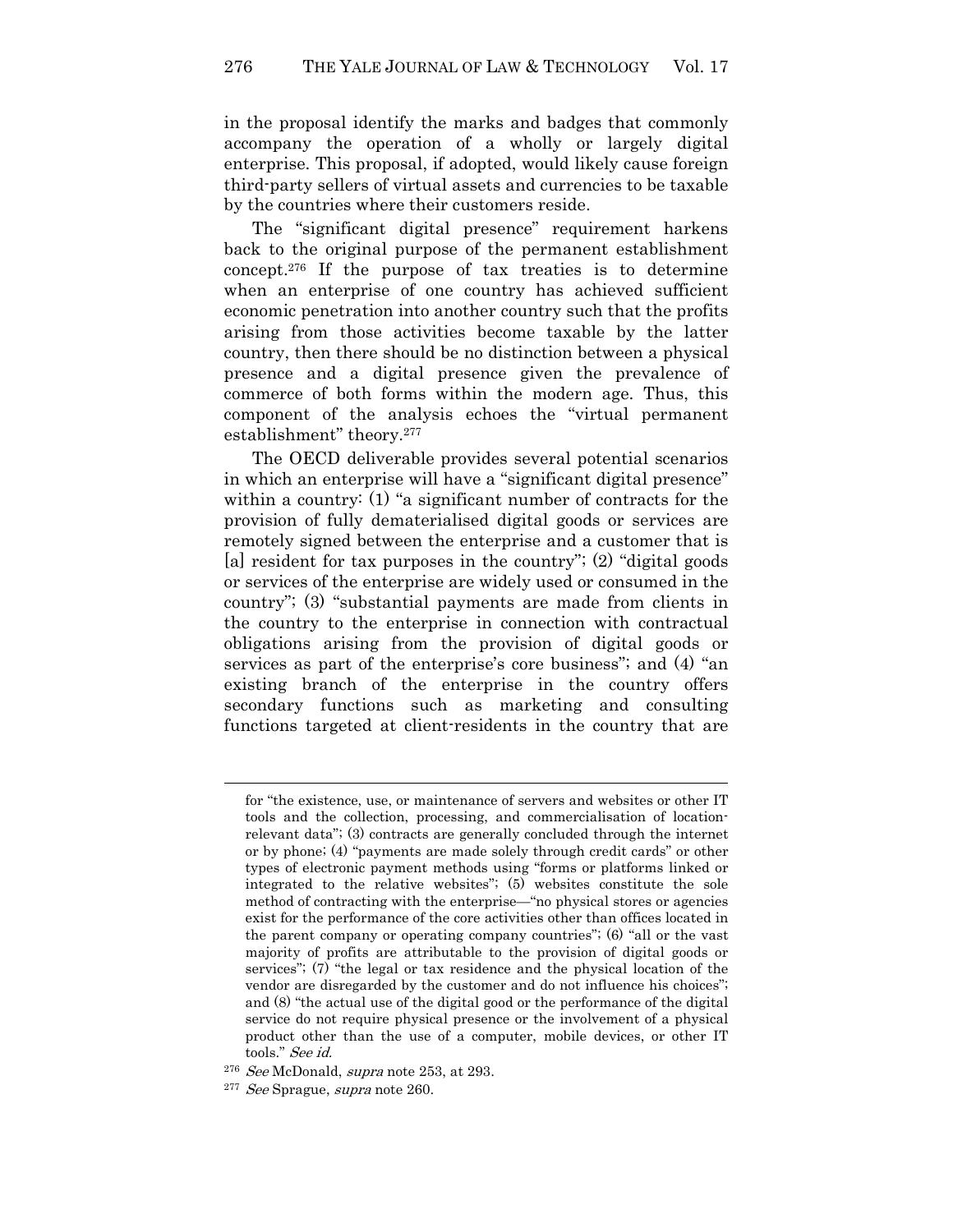strongly related to the core business of the enterprise."<sup>278</sup> Scenarios one and four are the precise primary facts that the Spanish court in the DPL case relied on in holding that DPL had a virtual permanent establishment in Spain.<sup>279</sup> The idea of "significant digital presence" is potentially the inception of a broader definition of economic presence within a country that is more suited to the development and growth of the digital economy.<sup>280</sup>

The second major proposal of note suggests that there is no need for an "alternate nexus test" if the fundamental definition of permanent establishment were to be changed to accommodate the digital economy.281 As the deliverable notes, physical presence would not be irrelevant, but would serve a diminished role in the analysis.282 The focus would instead be on the "contribution to value of [] closer, more interactive customer relationships," replacing the existing permanent establishment definition with a "significant presence" test, measured more by consumer contact, and with less emphasis on the physical requirement of the current definition.<sup>283</sup> This would seem to obviate the need to establish numerical thresholds, as the analysis would center not on the quantity of revenue generated, but rather on the nature of the relationship between the enterprise and the end-consumer. While this would be effective in addressing the concerns raised by electronic commerce, OECD members would likely not adopt such a fundamental change, as it may create instability. The proposal itself is currently little more than an idea. Much work must be done before it can be taken under consideration.<sup>284</sup>

<sup>278</sup> OECD BEPS Digital Economy Deliverable, supra note 269, § 8.2.1.2, tbl. 8.2.

<sup>&</sup>lt;sup>279</sup> See Sprague, supra note 260.

<sup>280</sup> The deliverable also notes that the definition of the "significant" modifier in this component of the alternative nexus test would eventually have to identify a number of thresholds which might include, but are not limited to: (1) total contracts for digital goods and services concluded remotely; (2) amount of website traffic; and (3) the overall consumption level of the "digital goods and services of the enterprise in the market country." OECD BEPS Digital Economy Deliverable, supra note 269, § 8.2.1. An additional task, then, will be determining what those thresholds are. From a practical standpoint, having higher thresholds allows the international community to deal with the most pressing exemplars of the vast digital economy while maintaining an efficient rate of return on resources expended. As with any numerical bright line, however, there will inevitably be strategic planning to avoid the clearly marked zone of danger.

<sup>&</sup>lt;sup>281</sup> *See id.* § 8.2.1.3.

<sup>282</sup> Id.

<sup>283</sup> Id.

<sup>284</sup> See id.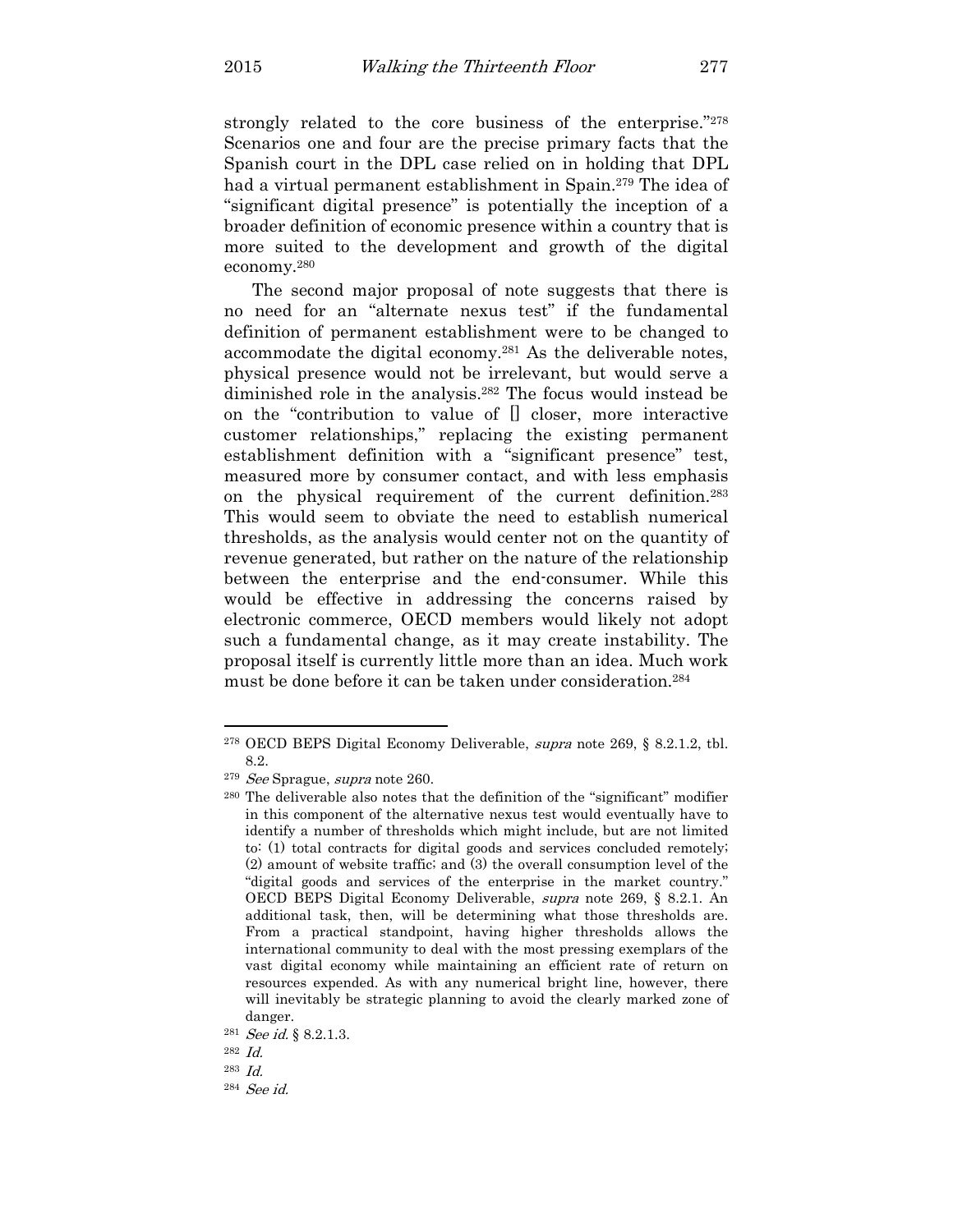278 THE YALE JOURNAL OF LAW & TECHNOLOGY Vol. 17

The final section of note is a "final withholding tax on certain payments made by residents of a country for digital goods or services provided by a foreign provider."285 To avoid placing the burden of withholding on individuals, the proposal suggests that the withholding be done by "the financial institutions involved with those payments."286 Not only would this allay the need for constructing thresholds on digital commerce, but it would also be an efficient and familiar method of enforcement.

In the context of virtual economies, if the OECD adopted this third proposal, domestically incorporated third-party marketplaces would be subject to withholding requirements<sup>287</sup> while foreign-incorporated marketplaces would have a portion of their revenues withheld by the financial institutions of their domestic consumers.288 The confluence of these two withholding regimes would effectively capture all of the revenues derived from real money transactions related to virtual economies, irrespective of an enterprise's physical location.<sup>289</sup>

## IV. A New Frontier

While the MMO continues to be a popular genre, a new genre has skyrocketed in popularity within the last few years, transforming the e-sports scene from a creature of relative obscurity into a billion-dollar behemoth that cannot be ignored. This new genre is that of the multiplayer online battle arena ("MOBA"). There are several popular MOBAs—Smite, DOTA 2—but the game that undeniably started the recent trend in this genre's wild popularity is League of Legends ("LoL").290 A brief discussion of this trend is useful to highlight evolving issues in the area of virtual economies and the ways in which

 $^{285}$  *Id.* § 8.2.1.4.

<sup>286</sup> Id.

<sup>&</sup>lt;sup>287</sup> This statement assumes that my proposal to subject third-party marketplaces incorporated in the United States to tax withholding is in force. See supra Part III.B.

<sup>&</sup>lt;sup>288</sup> See OECD BEPS Digital Economy Deliverable, supra note 269, § 8.2.1.4.

<sup>289</sup> The rate at which "effectively connected income" is taxed, however, may be lower depending on the tax treaty under consideration. See Effectively Connected Income (ECI), INTERNAL REVENUE SERVICE, http://www.irs.gov/ Individuals/International-Taxpayers/Effectively-Connected-Income-(ECI) (last visited Mar. 20, 2015) ("[ECI] is taxed at the graduated rates or lesser rate[s] under a tax treaty.").

<sup>290</sup> League of Legends (a game functioning on the free-to-play model) grossed \$964 million from micro-transactions in January to September of 2014 beating out World of Warcraft (at only \$728 million) by a comfortable margin. See Andy Chalk, League of Legends Has Made Almost \$1 Billion in Microtransactions, PCGAMER, Oct. 23, 2014, http://www.pcgamer.com/ league-of-legends-has-made-almost-1-billion-in-microtransactions.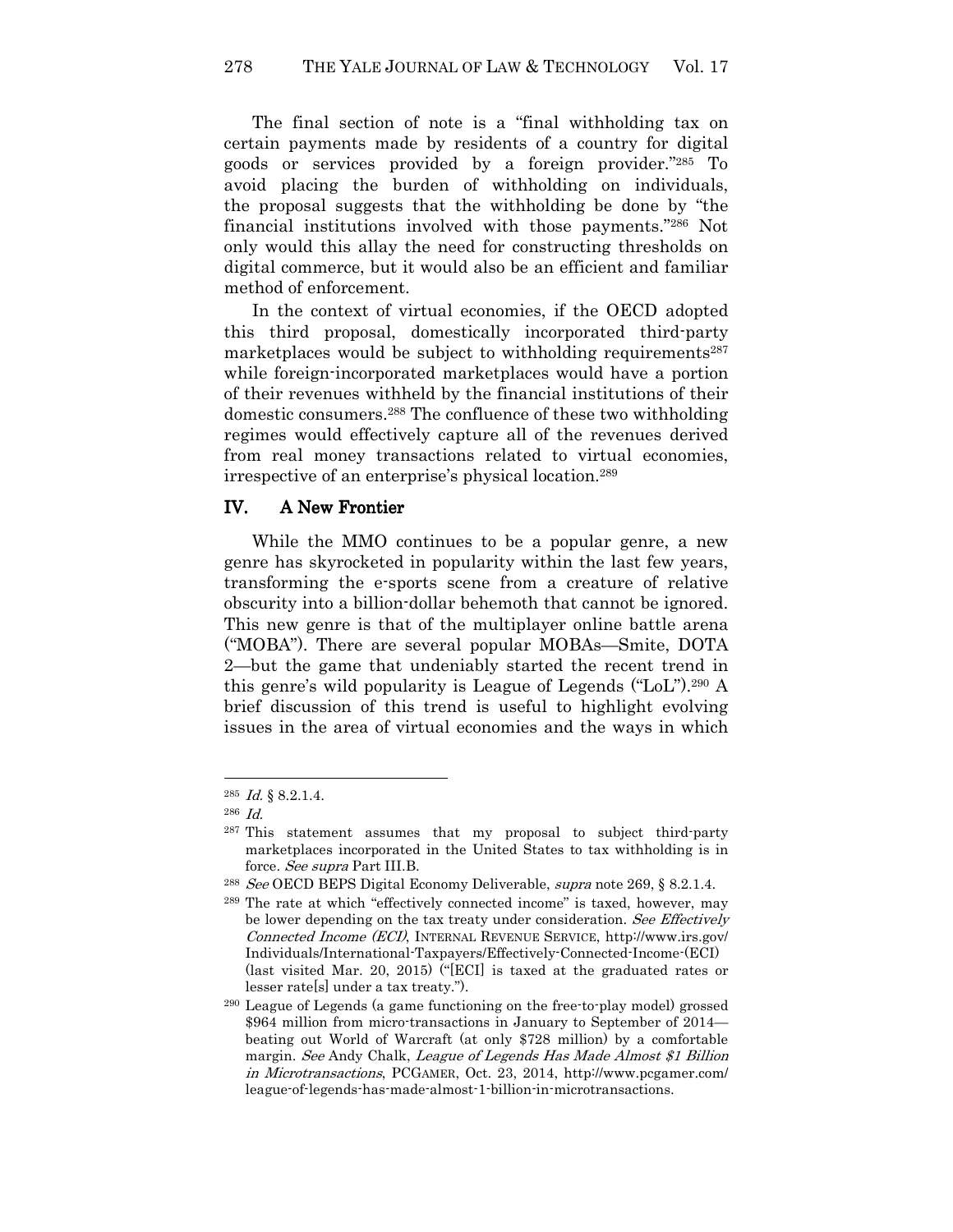the type of analysis in this Article might continue to develop as the landscape continues to change.

In terms of raw viewership, the League of Legends Season 3 World Championship was watched by 32 million people with a peak of 8.5 million watching concurrently, commanding a larger viewership than that of the 2013 BCS National Championship, NBA Finals (Game 7), and the sum of the NCAA Final Four and MLB World Series.291 In addition to the massive online viewership, the championships for League of Legends have been held in the largest stadiums across the world, including the Staples Center and the Seoul World Cup Stadium, and often sell out their tickets within an hour of their offering.<sup>292</sup>

The professional player talent that the League of Legends e-sports scene attracts is also impressive. There are several primary reasons why the talent pool is strong: (1) the LoL championship tournaments boast large prize pools that are sometimes upwards of \$2 million USD;<sup>293</sup> (2) there is a relatively low bar for technical skills in comparison to previous e-sports like Starcraft;294 and (3) the large fan base.295 The fans of these professional gamers are not limited to watching their favorite players during tournaments, as top players typically also stream themselves playing League of Legends daily. The vast majority of these pro-gamers will broadcast their talents through Twitch, a streaming service for gamers that Amazon

<sup>&</sup>lt;sup>291</sup> Nick Schwartz, ESPN's President Says That eSports Are Not 'Real Sports,' and He's Wrong, FOR THE WIN (Sept. 6, 2014, 3:11 PM), http://ftw. usatoday.com/2014/09/espn-esports-league-of-legends-dota.

<sup>&</sup>lt;sup>292</sup> See One World Championship, 32 Million Viewers, LEAGUE OF LEGENDS, http://na.leagueoflegends.com/en/news/esports/esports-editorial/one-worldchampionship-32-million-viewers (last visited Mar. 21, 2015); Worlds 2014 By the Numbers, RIOT GAMES.COM (Dec. 1, 2014), http://www.riotgames .com/articles/20141201/1628/worlds-2014-numbers.

<sup>293</sup> See Top 100 Largest Overall Prize Pools, E-SPORTS EARNINGS, http://www. esportsearnings.com/tournaments/largest\_overall\_prize\_pools (last visited Mar. 21, 2015).

 $294$  See Kevin Wong, StarCraft 2 and the Quest for the Highest APM, ENGADGET, Oct. 24, 2014, http://www.engadget.com/2014/ 10/24/starcraft-2-and-the-quest-for-the-highest-apm. "APM" stands for "actions-per-minute," calculated excluding extraneous actions. Professional Starcraft players have a resting APM of around 300, but can achieve around 600 APM (ten actions per second) during intense battles. Id. In League of Legends, instead of an army, a player controls a single character and the focus is on team play instead of one-on-one combat. See Game Modes, LEAGUE OF LEGENDS GAME INFO, http://gameinfo.na. leagueoflegends.com/en/game-info/game-modes (last visited May 3, 2015) ("League of Legends' flagship, Field of Justice, Summoner's Rift, remains the battleground of choice for the majority of players. Two teams of five champions battle across three lanes and an expansive jungle . . . .").

<sup>295</sup> See One World Championship, 32 Million Viewers, supra note 292.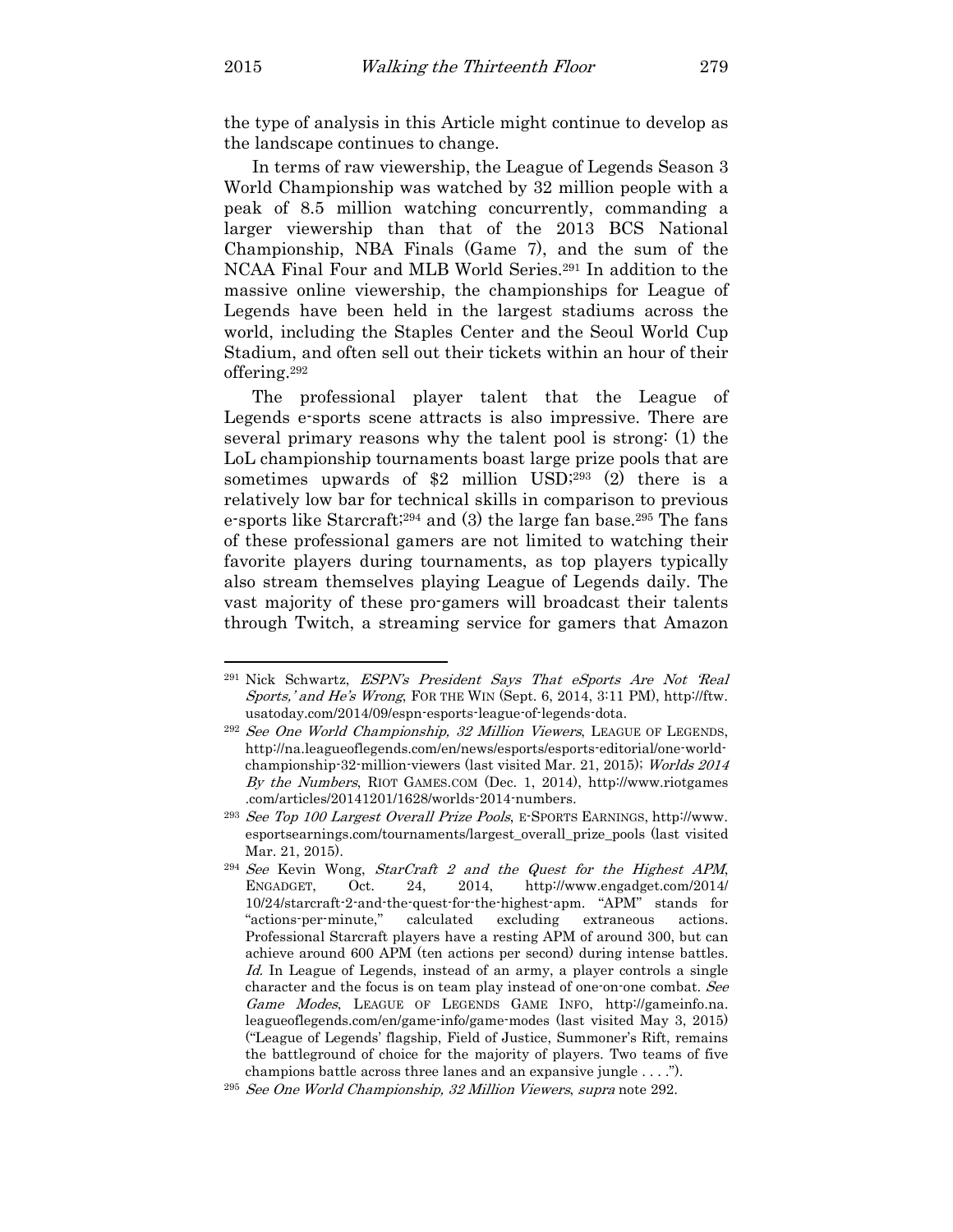recently acquired for over \$1 billion,296 and will also receive donations from fans who contribute in order to support their favorite stars. A top player's revenues come not only from tournament winnings and streaming, but also from a salary provided by gaming franchises, merchandising income, and personal sponsors. Unsurprisingly, the resulting amount can be quite substantial.<sup>297</sup>

Multiplayer online battle arenas differ greatly in structure from traditional MMOs. While the MMO game structure involves the creation and growth of a character and gathering and accumulating weapons and armor of the highest quality over months of gameplay, MOBAs involve discrete, hour-long matches of five against five. In League of Legends, for example, a typical game would proceed as follows: one queues up for a game and become randomly grouped with four other players to take on five opposing players, all of which have similar skill levels as determined by an algorithm-driven point system (colloquially known as the "ELO" system); one then selects a hero that one has earned on one's account and enters the game. Within the game, one works with teammates to capture objectives and defeat enemy heroes. Finally, when one team's base is destroyed, the game is over. Any experience, equipment, or weapons gained by one's chosen hero do not carry over to the next match because each game is an entirely separate scenario.

League of Legends is free to play. In fact, all of the substantive advantages a player can gain within LoL (a wider selection of heroes to choose from, a fully fleshed-out talent tree that provides tactical advantages in every skirmish, a larger number of preset enhancements one can apply to a chosen champion) are obtainable over time through playing the game. The items available for purchase fall into two major categories: (1) instant access to substantive advantages and (2) cosmetic upgrades. Through this business model, League of Legends has generated approximately \$1 billion in revenue in 2014 alone.<sup>298</sup>

The question is, however, to what extent League of Legends will present a problem within the context of virtual economies if there are no virtual assets or virtual currencies to sell. Where there is a competitive element in a game with a sufficiently large player base, there will always be money to be made. The primary virtual assets for sale in this context are player

<sup>296</sup> Nick Wingfield, What's Twitch? Gamers Know, and Amazon is Spending \$1 Billion on It, N.Y. TIMES, Aug. 25, 2014, http://www.nytimes.com/2014/ 08/26/technology/amazon-nears-a-deal-for-twitch.html.

<sup>&</sup>lt;sup>297</sup> See Zorine Te, League of Legends Player Makes Close to \$1M Per Year, GAMESPOT, Oct. 22, 2013, http://www.gamespot.com/articles/league-oflegends-player-makes-close-to-1m-per-year/1100-6415722.

<sup>298</sup> See Chalk, supra note 290.